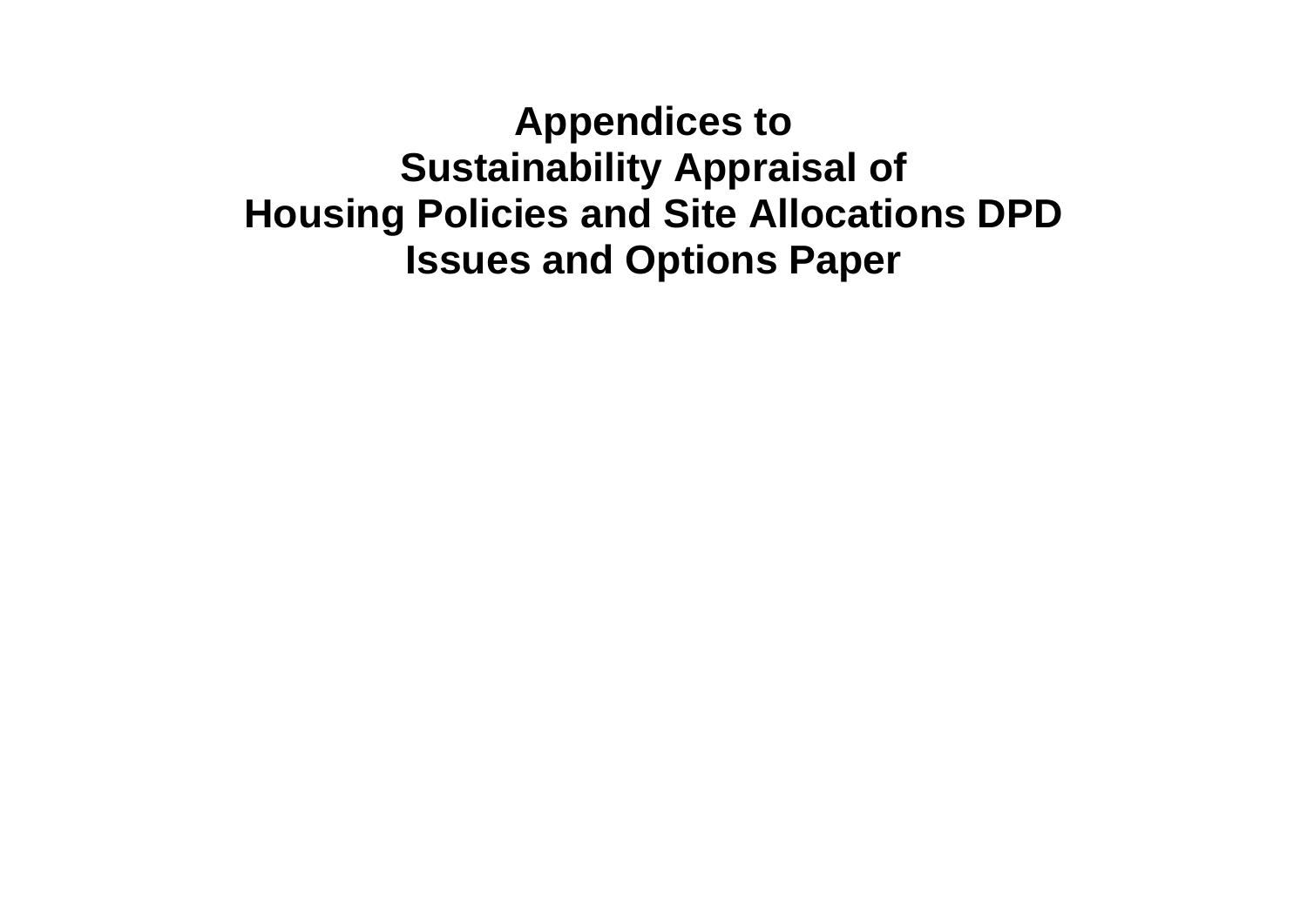|                         | <b>SA Objective</b>                                                              | <b>Key Considerations</b>                                                                                                                       | <b>Guidance on Progressing Towards Objectives</b>                                                                                                                                                                                                                                                                                                                                                                                                                                                                                              |
|-------------------------|----------------------------------------------------------------------------------|-------------------------------------------------------------------------------------------------------------------------------------------------|------------------------------------------------------------------------------------------------------------------------------------------------------------------------------------------------------------------------------------------------------------------------------------------------------------------------------------------------------------------------------------------------------------------------------------------------------------------------------------------------------------------------------------------------|
| 1<br>(SP1)              | To increase the level of<br>participation in democratic<br>processes             | Will it encourage participation<br>in democratic processes?<br>Will it increase the ability of<br>people to influence decisions?                | Does the plan encourage and empower local people to<br>become involved? Are all members of society able to<br>participate fully in decision making processes based on<br>an understanding of these processes and how decisions<br>impact on them? Does the plan identify and set out how<br>hard to reach groups will be involved? Do plan policies<br>respect the needs of all communities and future<br>generations?                                                                                                                         |
| $\overline{2}$<br>(SP2) | To improve access to services,<br>facilities, the countryside and open<br>spaces | Will it improve accessibility to<br>key services?<br>Will it improve access to<br>facilities?                                                   | Does the plan improve access and affordability for all to<br>services, essential goods, facilities, and education and<br>employment opportunities (where possible within local<br>communities using sustainable transport choices)? Does<br>it help retain essential local facilities and ensure that<br>physical access to transport, facilities, buildings and<br>public spaces are suitable for those with a disability?<br>Does the plan promote and facilitate access to, and<br>opportunities to enjoy, the countryside and green space? |
| 3<br>(SP3)              | To provide everyone with a decent<br>home                                        | Will it improve the quality and<br>location of housing?<br>Will it increase the range and<br>affordability of housing for all<br>social groups? | Will the plan help meet local housing need by ensuring<br>that good quality, resource efficient, affordable housing<br>with reduced environmental impact is available to all?                                                                                                                                                                                                                                                                                                                                                                  |

# **Appendix A - Sustainability Appraisal Framework**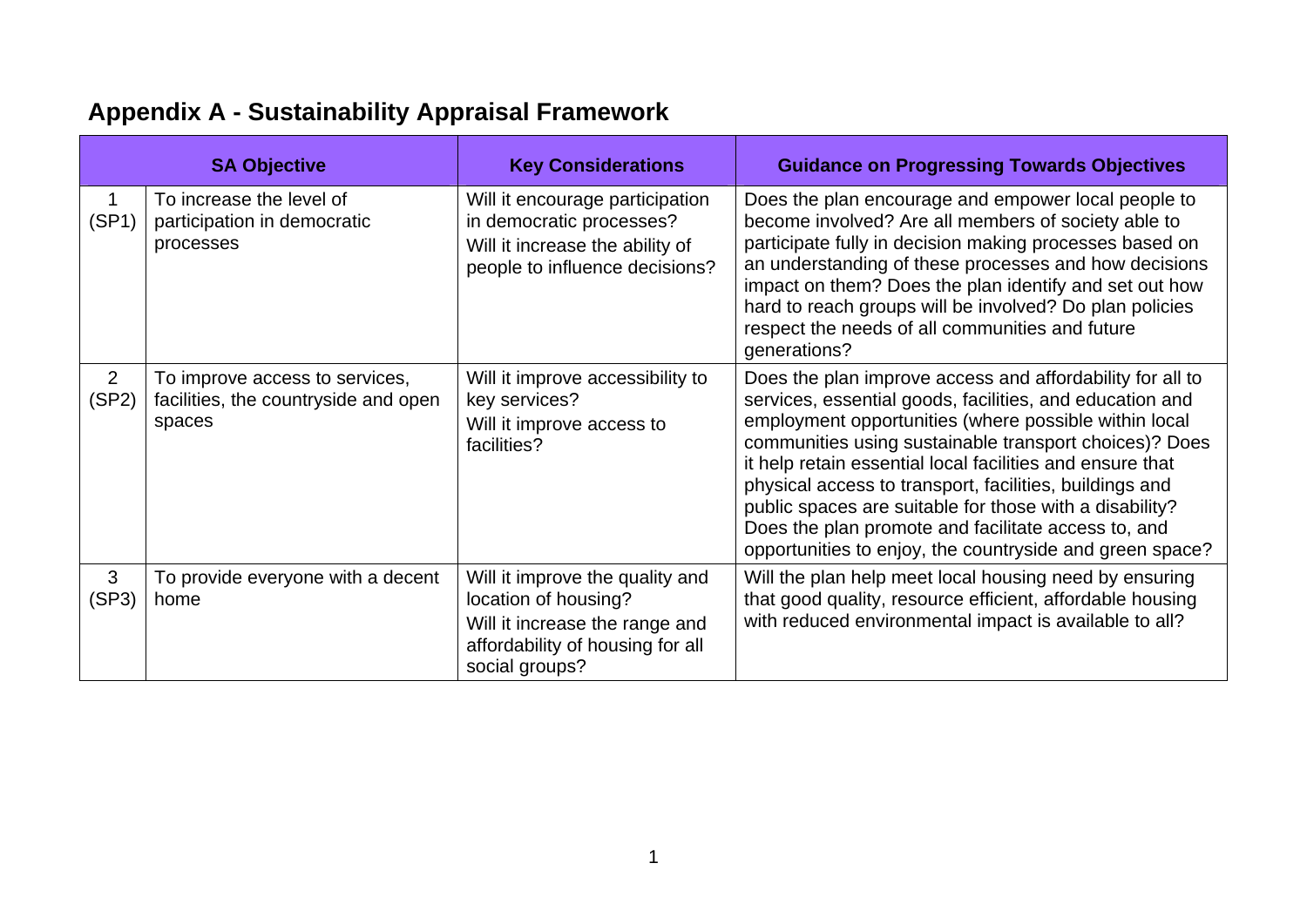|            | <b>SA Objective</b>                                                                                      | <b>Key Considerations</b>                                                                                                                                                              | <b>Guidance on Progressing Towards Objectives</b>                                                                                                                                                                                                                                                                                                                                                                                                                                  |
|------------|----------------------------------------------------------------------------------------------------------|----------------------------------------------------------------------------------------------------------------------------------------------------------------------------------------|------------------------------------------------------------------------------------------------------------------------------------------------------------------------------------------------------------------------------------------------------------------------------------------------------------------------------------------------------------------------------------------------------------------------------------------------------------------------------------|
| 4<br>(SP4) | To improve the level of skills,<br>education and training                                                | Will it improve qualifications of<br>children?<br>Will it improve qualifications<br>and skills of adults?                                                                              | Will the plan deliver education and training which helps<br>everyone develop the values, knowledge and skills<br>necessary to enable them to live, act and work in a<br>sustainable society? Does the plan recognise the need<br>for people to adapt to economic change and retrain<br>where necessary? Does the plan enable people to live<br>sustainable lifestyles?                                                                                                             |
| 5<br>(SP5) | To improve the health and sense of<br>well-being of people                                               | Will it increase the access to,<br>and availability of health<br>services?<br>Will it positively affect the<br>wellbeing of people?<br>Will it reduce the need for<br>health benefits? | Do plan policies ensure all members of society have<br>access to the health care that they require? Do they<br>reduce health inequalities within society associated with<br>income, lifestyle and diet? Does the plan help create a<br>healthy and safe working and living environment with low<br>rates of crime and disorder? Does the plan help improve<br>quality of life for all? Does the plan anticipate and plan for<br>the potential impacts of climate change on health? |
| 6<br>(SP6) | To create vibrant, active, inclusive<br>and open-minded communities with<br>a strong sense local history | Will it enhance the<br>inclusiveness of communities?<br>Will it contribute to cultural<br>identity and crime reduction?                                                                | Does the plan promote a sense of community identity?<br>Does it encourage social cohesion and help continue<br>valued local traditions? Is recreational and cultural<br>activity embracing the arts, heritage, the environment,<br>dialect and sport promoted along with multicultural<br>understanding, respect for all and equality of opportunity?<br>Do policies stem outward migration from rural<br>communities?                                                             |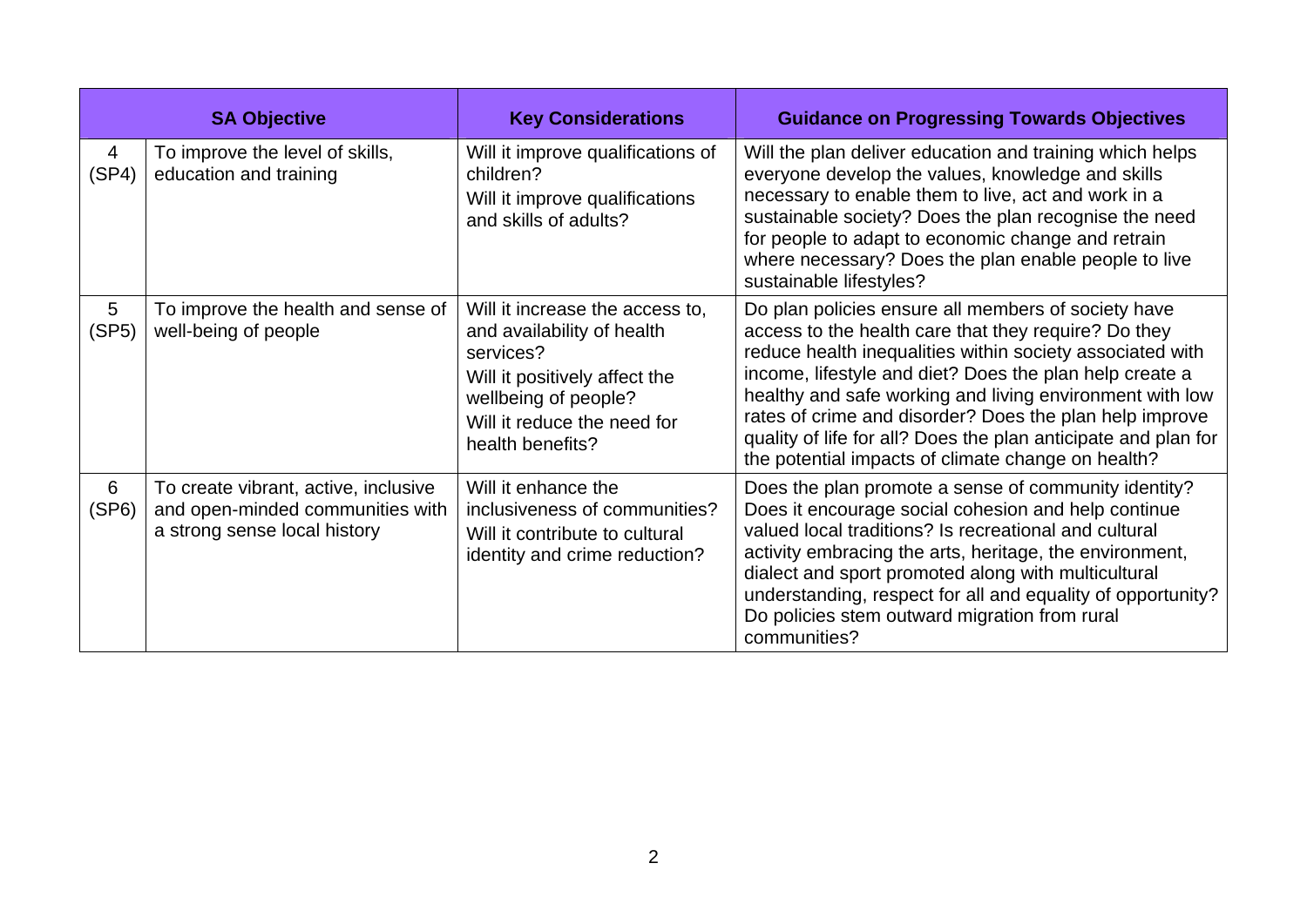|                         | <b>SA Objective</b>                                                                          | <b>Key Considerations</b>                                                                                                                                                                | <b>Guidance on Progressing Towards Objectives</b>                                                                                                                                                                                                                                                                                                                                                                                                                                                                                                                                                                                                                                |
|-------------------------|----------------------------------------------------------------------------------------------|------------------------------------------------------------------------------------------------------------------------------------------------------------------------------------------|----------------------------------------------------------------------------------------------------------------------------------------------------------------------------------------------------------------------------------------------------------------------------------------------------------------------------------------------------------------------------------------------------------------------------------------------------------------------------------------------------------------------------------------------------------------------------------------------------------------------------------------------------------------------------------|
| $\overline{7}$<br>(EN1) | To protect and enhance biodiversity                                                          | Will it protect and enhance<br>biodiversity?<br>Will it maintain and enhance<br>sites designated for their nature<br>conservation interests?                                             | Does the plan protect and conserve habitats and species<br>especially where these may be rare, declining,<br>threatened or indigenous. Will the plan ensure<br>biodiversity sustainability by enhancing conditions<br>wherever necessary to retain viability of the resource? Do<br>policies minimise adverse impacts on species and<br>habitats through human activities and development? Do<br>policies ensure continuity of ecological frameworks such<br>as river corridors, coastal habitats, uplands, woodlands<br>and scrub to enable free passage of specific habitat<br>dependent species? Are the impacts of climate change<br>on biodiversity taken into account?     |
| 8<br>(EN2)              | To preserve, enhance and manage<br>landscape quality and character for<br>future generations | Will it improve the landscape<br>and ecological quality and<br>character of the environment?<br>Will it reduce the amount of<br>derelict, underused or<br>degraded land in the district? | Is local landscape quality, distinctiveness and character<br>protected from unsympathetic development and changes<br>in land management? Is the remoteness and tranquillity<br>of landscapes maintained? Is the character and<br>appearance of world heritage sites, designated<br>archaeological sites, historic parks and gardens,<br>battlefields and their settings protected? Are areas of<br>high archaeological and historic landscape sensitivity<br>protected? Do policies encourage low input organic<br>farming with environmental stewardship styles of land<br>management? Do they sustain and extend tree cover,<br>hedgerows, woodlands and sustainable forestry? |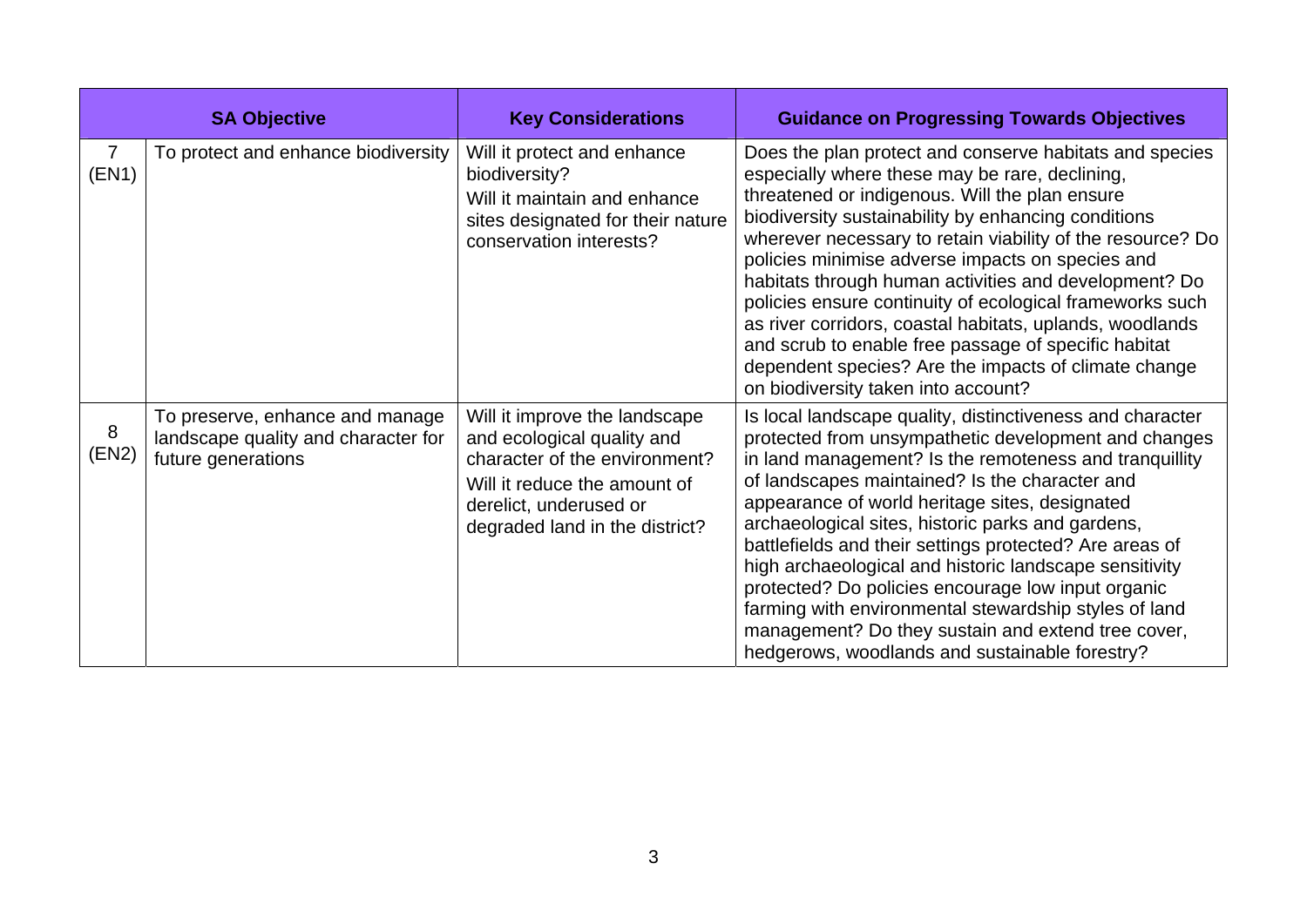|             | <b>SA Objective</b>                                                 | <b>Key Considerations</b>                                                                                                                                                                                                                        | <b>Guidance on Progressing Towards Objectives</b>                                                                                                                                                                                                                                                                                                                                                                                                                                                                                                                                                                                                                                                                                                                                                                                                                                                                                                                            |
|-------------|---------------------------------------------------------------------|--------------------------------------------------------------------------------------------------------------------------------------------------------------------------------------------------------------------------------------------------|------------------------------------------------------------------------------------------------------------------------------------------------------------------------------------------------------------------------------------------------------------------------------------------------------------------------------------------------------------------------------------------------------------------------------------------------------------------------------------------------------------------------------------------------------------------------------------------------------------------------------------------------------------------------------------------------------------------------------------------------------------------------------------------------------------------------------------------------------------------------------------------------------------------------------------------------------------------------------|
| 9<br>(EN3)  | To improve the quality of the built<br>environment                  | Will it protect and enhance<br>sites, features and areas of<br>historical, archaelogical and<br>cultural value?<br>Will it promote/ensure high<br>design standards in new<br>development?<br>Will it incorporate protection<br>against flooding? | Does the plan conserve features of historic and<br>archaeological importance? Will policies ensure that new<br>development is of high quality, sympathetic to the<br>character of the built environment, strengthen local<br>distinctiveness, enhance the public realm and help create<br>a sense of place? Will policies promote adaptive re-use<br>of buildings, sustainable design, sustainable construction,<br>the use of locally sourced materials and low impact<br>operation? Will policies guide inappropriate development<br>away from areas at risk of flooding, taking account of<br>climate change impacts? Do policies ensure that where<br>new development is, exceptionally, necessary in flood<br>risk areas, policy aims to make development safe without<br>increasing flood risk elsewhere and where possible,<br>reducing flood risk overall? Will the plan reduce noise<br>levels, light pollution, fly tipping, the spread of litter and<br>graffiti? |
| 10<br>(NR1) | To improve local air quality and<br>reduce greenhouse gas emissions | Will it reduce emissions of<br>greenhouse gases? Will it<br>reduce energy consumption<br>and encourage energy<br>efficiency and renewable<br>energies?<br>Will it lead to an improvement<br>in air quality?                                      | Will the plan ensure that local air quality is not adversely<br>affected by pollution and seek to improve it where<br>necessary? Will policies limit or reduce the emission of<br>greenhouse gases and other air pollutants? Will the use<br>of clean, low carbon energy efficient technologies be<br>encouraged? Will policies maximise the use of energy<br>from renewable resources? Will they reduce the need to<br>travel especially by car, and switch goods from roads<br>onto the rail network? Will the plan introduce strategies to<br>adapt to and mitigate other climate change impacts?<br>Does the plan seek to promote the design of<br>development that contributes to improved energy<br>conservation through maximised energy efficiency?                                                                                                                                                                                                                  |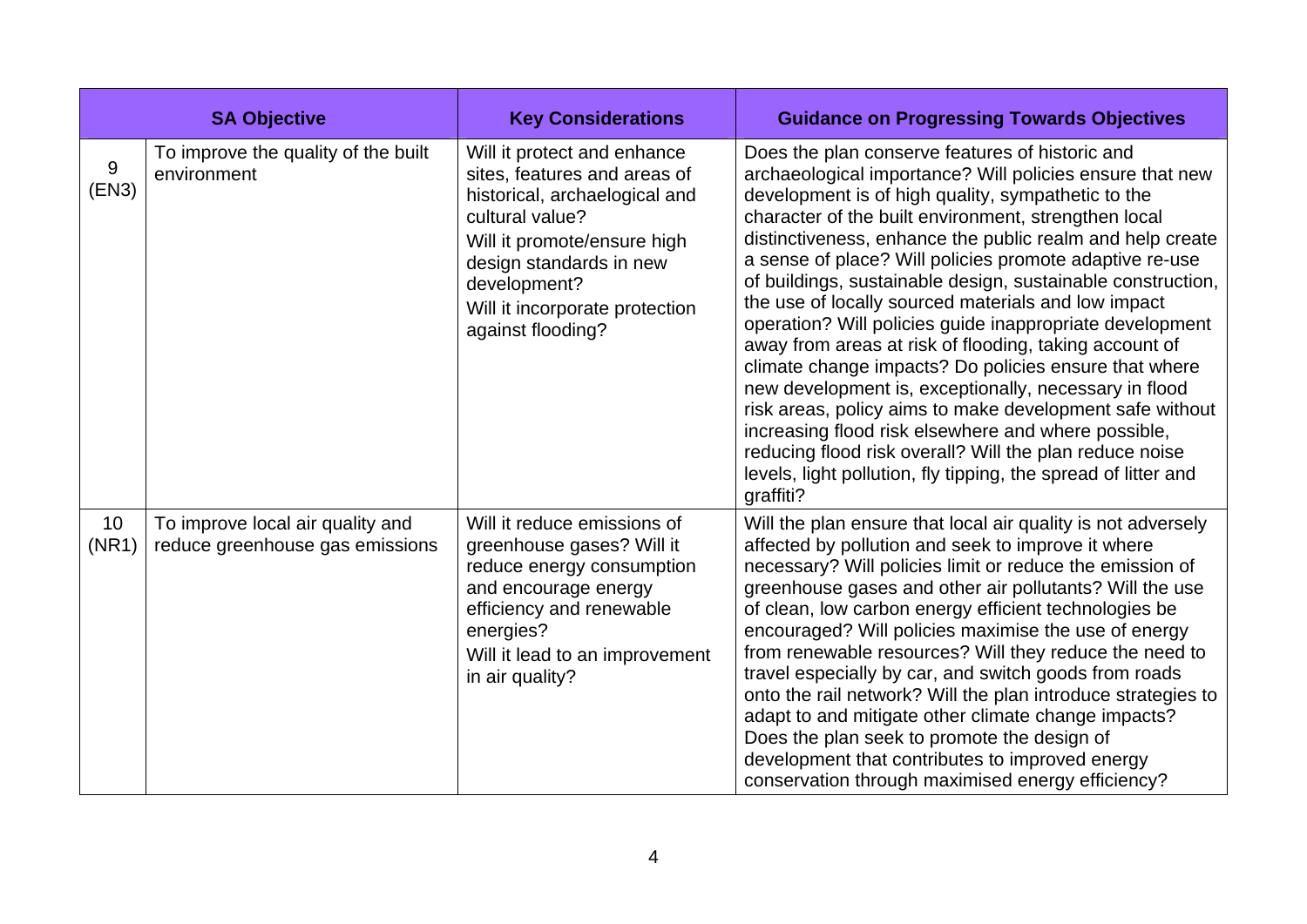|             | <b>SA Objective</b>                                                | <b>Key Considerations</b>                                                                                           | <b>Guidance on Progressing Towards Objectives</b>                                                                                                                                                                                                                                                                                                                                                                                                                                                                                               |
|-------------|--------------------------------------------------------------------|---------------------------------------------------------------------------------------------------------------------|-------------------------------------------------------------------------------------------------------------------------------------------------------------------------------------------------------------------------------------------------------------------------------------------------------------------------------------------------------------------------------------------------------------------------------------------------------------------------------------------------------------------------------------------------|
| 11<br>(NR2) | To improve water quality and water<br>resources                    | Will it improve water quality?<br>Will it reduce water<br>consumption?                                              | Will the plan maintain and, where possible, improve the<br>quality and quantity of all water resources? Will it<br>minimise the risk of water pollution from all sources,<br>including through ensuring adequate provision for foul<br>and surface water and wastewater treatment? Will<br>policies ensure sustainable drainage systems are widely<br>used? Will policies lead to the effective management of<br>demand for water, prevent stress on the natural<br>environment and help water users adapt to the impacts of<br>climate change? |
| 12<br>(NR3) | To restore and protect land and soil                               | Will it minimise the loss of soils<br>to development?<br>Will it maintain the present<br>condition and use of land? | Will the plan encourage development on brown field<br>sites, using sustainable remediation technology to treat<br>contaminated soils on site? Will it minimise the loss of<br>greenfield sites or areas of open space? Will policies<br>prevent soil degradation, pollution of soil and the use of<br>peat? Does the plan consider the impacts of climate<br>change on agriculture and forestry?                                                                                                                                                |
| 13<br>(NR4) | To manage mineral resources<br>sustainably and minimise waste      | Will it reduce household<br>waste?<br>Will it increase waste recovery<br>and recycling?                             | Will policies minimise the extraction, transport and use of<br>primary minerals and encourage the use of recycled<br>material? Will the plan minimise the amounts of<br>industrial, commercial and household waste generated<br>and increase re-use, recovery and recycling? Will it<br>promote the use of energy recovered from waste?                                                                                                                                                                                                         |
| 14<br>(EC1) | To retain existing jobs and create<br>new employment opportunities | Will it retain existing jobs?<br>Will new employment<br>opportunities be created?                                   | Will the plan increase the number, variety and quality of<br>employment opportunities including those offered by<br>tourism and social enterprise? Will the plan support local<br>companies and help local businesses develop export<br>markets? Will the plan help retain a skilled workforce,<br>graduates and companies in Cumbria that are able to<br>prosper in a low carbon economy?                                                                                                                                                      |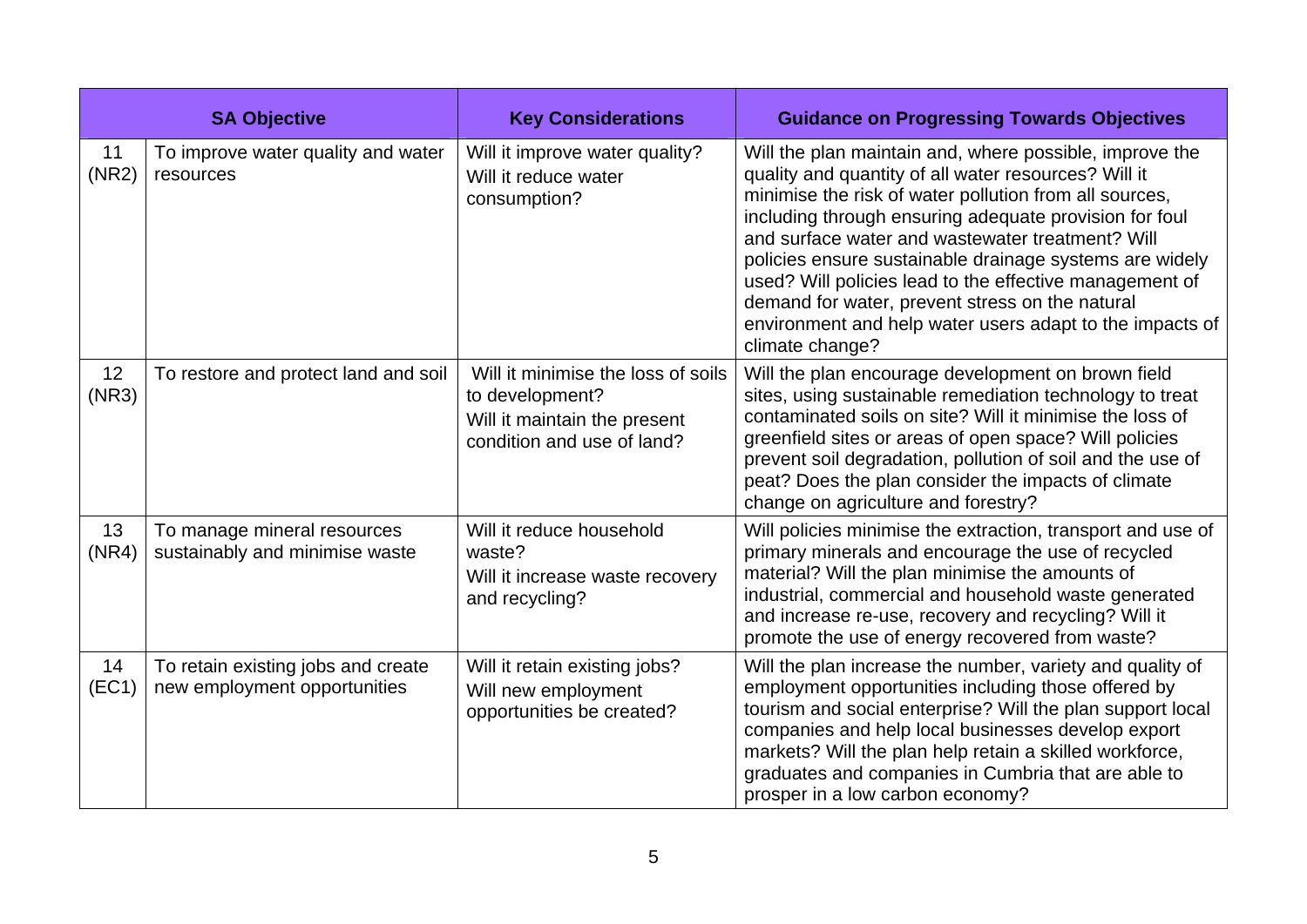|             | <b>SA Objective</b>                              | <b>Key Considerations</b>                                                                                                                                                                           | <b>Guidance on Progressing Towards Objectives</b>                                                                                                                                                                                                                                                                                                                                                                                                                                                                                                                                                                                                                                                                                                                                                                                                                                                                                           |
|-------------|--------------------------------------------------|-----------------------------------------------------------------------------------------------------------------------------------------------------------------------------------------------------|---------------------------------------------------------------------------------------------------------------------------------------------------------------------------------------------------------------------------------------------------------------------------------------------------------------------------------------------------------------------------------------------------------------------------------------------------------------------------------------------------------------------------------------------------------------------------------------------------------------------------------------------------------------------------------------------------------------------------------------------------------------------------------------------------------------------------------------------------------------------------------------------------------------------------------------------|
| 15<br>(EC2) | To improve access to jobs                        | Will it reduce need to travel?<br>Will it improve accessibility to<br>work?<br>Will it reduce the effect of<br>congestion?<br>Will it reduce journey times<br>between key destinations?             | Will plan policies increase access for all to a range of<br>jobs through improved training, sustainable transport and<br>communication links? Will the plan lead to the location of<br>new employment opportunities in areas of greatest need?                                                                                                                                                                                                                                                                                                                                                                                                                                                                                                                                                                                                                                                                                              |
| 16<br>(EC3) | To diversify and strengthen the<br>local economy | Will it encourage inward<br>investment?<br>Will it make efficient use of<br>economic land and property?<br>Will it encourage innovation,<br>entrepreneurship and<br>diversification in rural areas? | Will the plan help create the right conditions and<br>infrastructure provision to encourage private sector<br>investment? Will it encourage indigenous growth? Will it<br>stimulate the use of local companies, local products and<br>services and provide other forms of community benefit?<br>Will it lead to ' increase the environmental performance of<br>local companies and their products/services? Is<br>innovation, entrepreneurship and diversification<br>encouraged, particularly in rural areas? Does the plan<br>provide financial assistance? Will it help improve the<br>competitiveness and productivity of the local economy?<br>Do policies support research and development into<br>environmental and other new key sector technologies<br>including opportunities to recycle and re-use waste<br>products? Does the plan take account of likely impacts of<br>climate change on the economy, particularly on tourism? |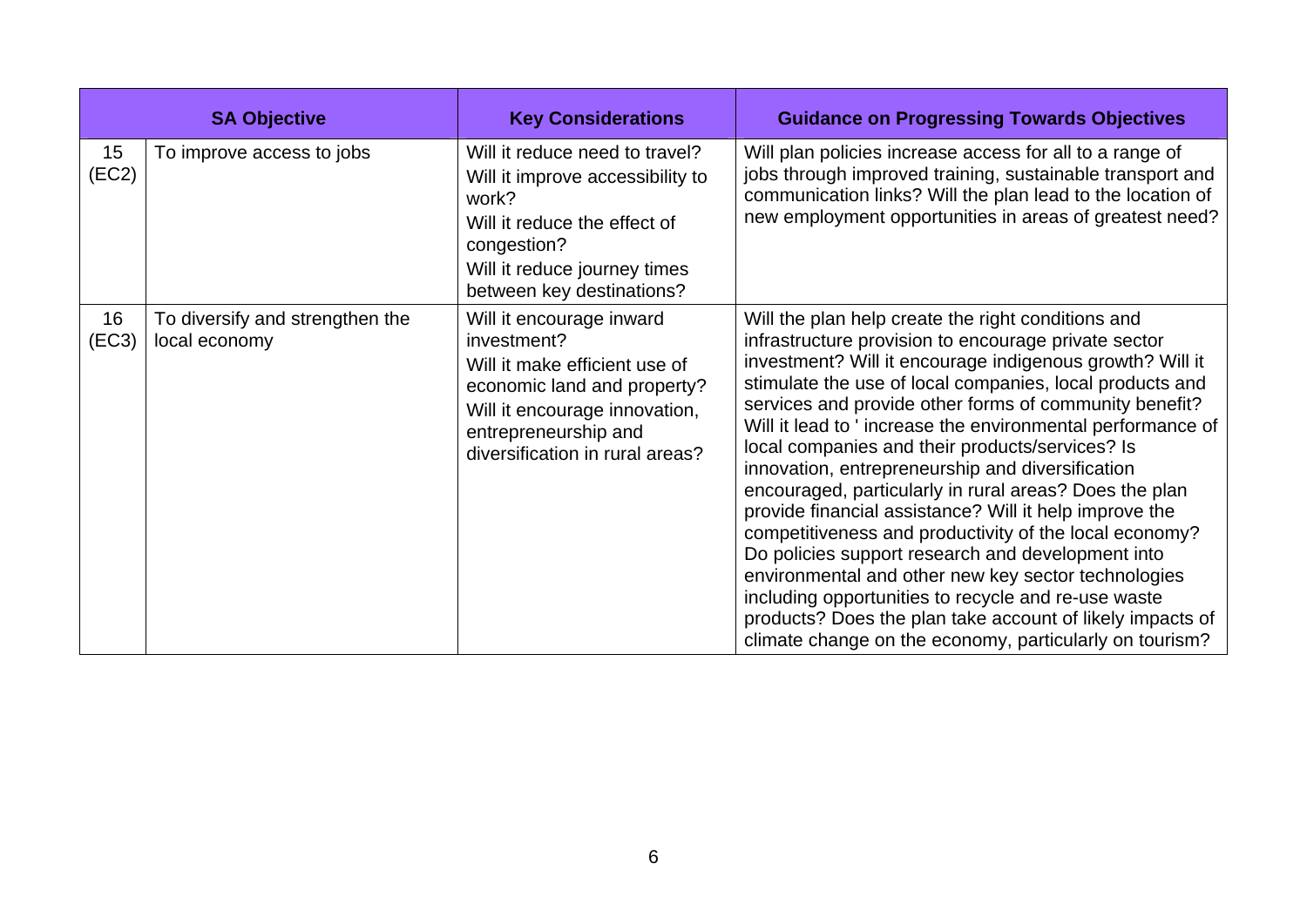# **Appendix B - Objectives Appraisal**

## **Scoring System**

- + + Move significantly towards sustainability objective
- + Move marginally towards sustainability objective
- 0 Neutral effects (may include both positive and negative effects balancing out)
- Move marginally away from sustainability objective
- - Move significantly away from sustainability objective
- ? Uncertain effects
- X No relationship

# **Summary Symbols**



**?** overall effects uncertain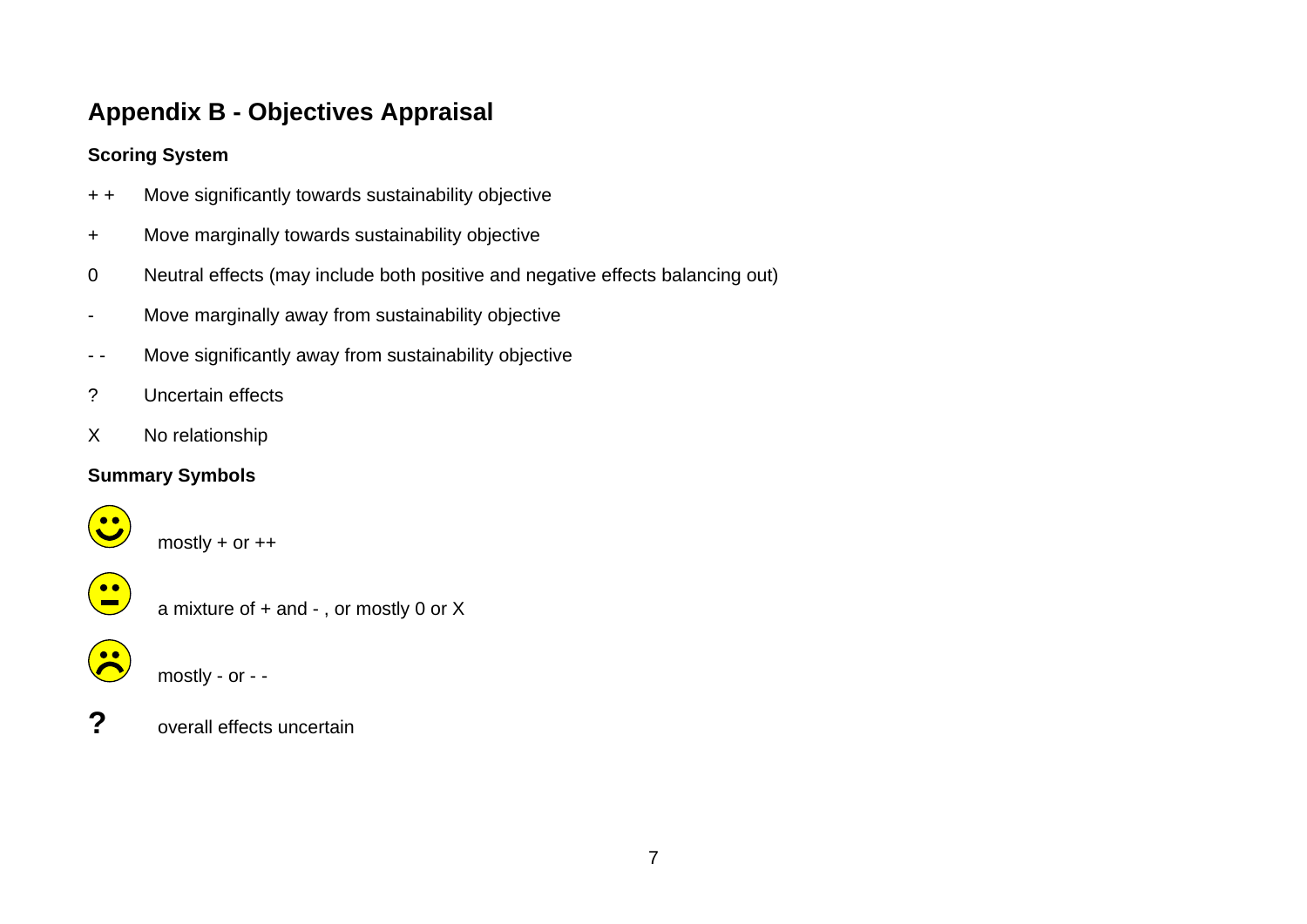**Question 1: Draft Objectives for DPD:** 

- **1. To provide affordable housing and meet local housing need**
- **2. To provide everyone with a decent home**
- **3. To create and maintain balanced communities**
- **4. To provide housing that is accessible to local services and jobs**

|                                                                                        |                                                                                           |                                                          | Objective                                               |                                                                                    |                                                                                                                                                                                                                                                                                       |
|----------------------------------------------------------------------------------------|-------------------------------------------------------------------------------------------|----------------------------------------------------------|---------------------------------------------------------|------------------------------------------------------------------------------------|---------------------------------------------------------------------------------------------------------------------------------------------------------------------------------------------------------------------------------------------------------------------------------------|
| <b>SA Objective</b>                                                                    | 1.7 <sub>o</sub><br>provide<br>affordable<br>housing and<br>meet local<br>housing<br>need | 2. To<br>provide<br>everyone<br>with a<br>decent<br>home | 3. To create<br>and maintain<br>balanced<br>communities | 4. To provide<br>housing that<br>is accessible<br>to local<br>services and<br>jobs | Comments/Mitigation                                                                                                                                                                                                                                                                   |
| 1. To increase the<br>level of participation in<br>democratic processes                | $\ddot{}$                                                                                 | ÷                                                        | $++$                                                    | $++$                                                                               | Participation in democratic processes is much<br>easier if immediate needs (such as a home) are<br>sorted. There was also a feeling that Eden residents<br>may be more likely to participate in democratic<br>processes if they can do so from the communities<br>where they grew up. |
| 2. To improve access<br>to services, facilities,<br>the countryside and<br>open spaces | $\ddot{}$                                                                                 | ÷.                                                       | $\ddot{}$                                               | $++$                                                                               | Again, immediate needs must be met before<br>services can be readily accessed.                                                                                                                                                                                                        |
| 3. To provide<br>everyone with a<br>decent home                                        | $++$                                                                                      | $++$                                                     | $++$                                                    | ÷.                                                                                 | Objectives 1, 2 and 3 were either about inclusion or<br>about providing homes. Objective 4 scored<br>positively, because it was felt that housing being<br>close to services and jobs was potentially part of a<br>home being 'decent'.                                               |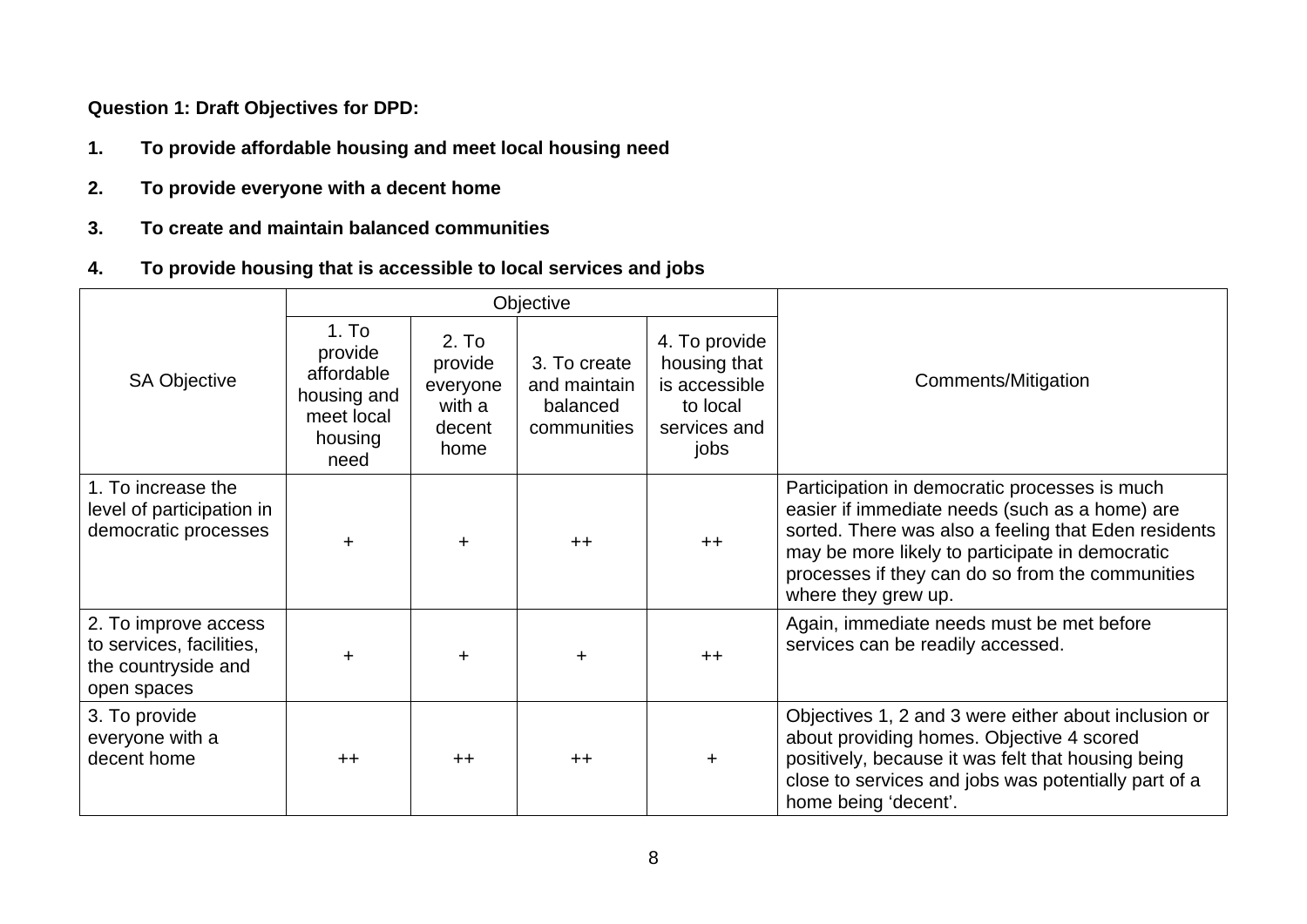|                                                                                                                         |                                                                                           |                                                          | Objective                                               |                                                                                    |                                                                                                                                                                                                                                                                                                     |
|-------------------------------------------------------------------------------------------------------------------------|-------------------------------------------------------------------------------------------|----------------------------------------------------------|---------------------------------------------------------|------------------------------------------------------------------------------------|-----------------------------------------------------------------------------------------------------------------------------------------------------------------------------------------------------------------------------------------------------------------------------------------------------|
| <b>SA Objective</b>                                                                                                     | 1.7 <sub>o</sub><br>provide<br>affordable<br>housing and<br>meet local<br>housing<br>need | 2. To<br>provide<br>everyone<br>with a<br>decent<br>home | 3. To create<br>and maintain<br>balanced<br>communities | 4. To provide<br>housing that<br>is accessible<br>to local<br>services and<br>jobs | Comments/Mitigation                                                                                                                                                                                                                                                                                 |
| 4. To improve the level<br>of skills, education and<br>training                                                         | $++$                                                                                      | $++$                                                     | $\ddot{}$                                               | $++$                                                                               | A reasonable living environment is often a<br>necessary prerequisite to successful study, and<br>immediate needs being satisfied provides more<br>opportunities for training. Balanced communities<br>tend to lead to balanced schools                                                              |
| 5. To improve the<br>health and sense of<br>well-being of people                                                        | $++$                                                                                      | $++$                                                     | $++$                                                    | $++$                                                                               | A comfortable, decent home is essential to health<br>and well being.                                                                                                                                                                                                                                |
| 6. To create vibrant,<br>active, inclusive and<br>open-minded<br>communities with a<br>strong sense of local<br>history | $++$                                                                                      | $++$                                                     | $++$                                                    | $++$                                                                               | Community participation is much easier once<br>immediate needs are satisfied. Inclusion is a strong<br>feature of both the housing objectives and this<br>sustainability objective.                                                                                                                 |
| 7. To protect and<br>enhance biodiversity                                                                               |                                                                                           |                                                          | $\sf X$                                                 | $\ddot{}$                                                                          | Objectives 1 and 2 will lead to additional<br>development, which is likely to have a negative<br>impact on biodiversity overall, although careful<br>design and location can help to mitigate impacts.<br>Objective 4 was felt to have a marginally positive<br>impact through minimising journeys. |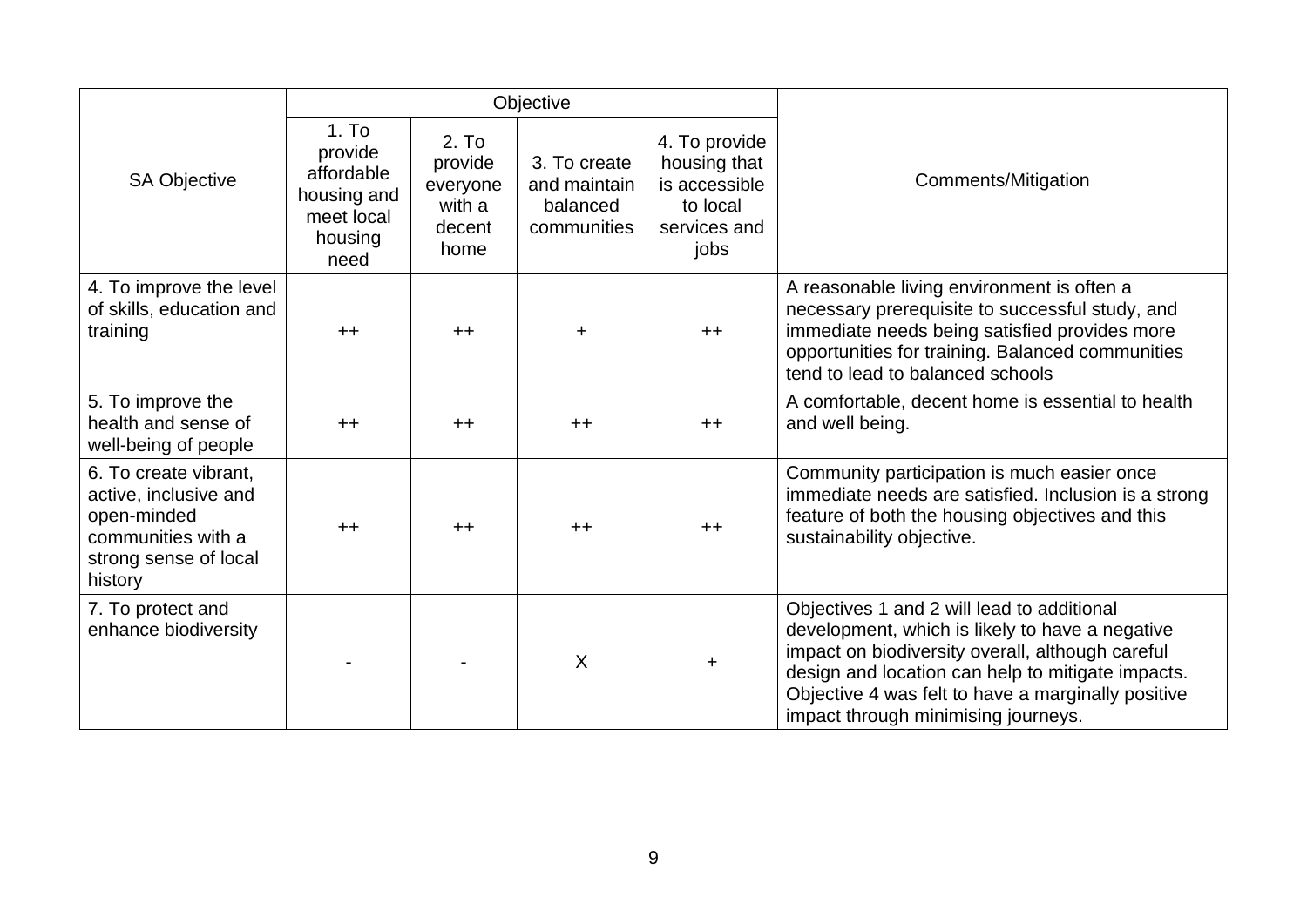|                                                                                                       |                                                                               |                                                          | Objective                                               |                                                                                    |                                                                                                                                                                                                                                                                                                                                                                                                                                                                                                                                                                                                                                                                                                                          |
|-------------------------------------------------------------------------------------------------------|-------------------------------------------------------------------------------|----------------------------------------------------------|---------------------------------------------------------|------------------------------------------------------------------------------------|--------------------------------------------------------------------------------------------------------------------------------------------------------------------------------------------------------------------------------------------------------------------------------------------------------------------------------------------------------------------------------------------------------------------------------------------------------------------------------------------------------------------------------------------------------------------------------------------------------------------------------------------------------------------------------------------------------------------------|
| SA Objective                                                                                          | 1.70<br>provide<br>affordable<br>housing and<br>meet local<br>housing<br>need | 2. To<br>provide<br>everyone<br>with a<br>decent<br>home | 3. To create<br>and maintain<br>balanced<br>communities | 4. To provide<br>housing that<br>is accessible<br>to local<br>services and<br>jobs | Comments/Mitigation                                                                                                                                                                                                                                                                                                                                                                                                                                                                                                                                                                                                                                                                                                      |
| 8. To preserve,<br>enhance and manage<br>landscape quality and<br>character for future<br>generations | ٠                                                                             | $\ddot{}$                                                | $\ddot{}$                                               | $\overline{0}$                                                                     | The landscape character is a product of living,<br>working rural communities, and there is a need to<br>maintain these to preserve the landscape character.<br>However, inappropriate development would have a<br>negative impact. Objective 3 - balanced<br>communities - was felt to provide opportunities for<br>people to move within the same community without<br>unnecessary new build. Objective 4 was felt to have<br>a negative impact on the landscape of Alston Moor<br>and Mallerstang, which have traditionally had a very<br>dispersed settlement pattern. On the other hand,<br>concentrating additional development in a few<br>places will help preserve the landscape of the rest of<br>the district. |
| 9. To improve the<br>quality of the built<br>environment                                              | ٠                                                                             | $++$                                                     | $\ddot{}$                                               | X                                                                                  | Quality was felt to be implicit in objective 1, although<br>this could be made explicit by using the phrase<br>"good quality affordable housing". Whilst affordable<br>housing built with public money is required to meet<br>high standards, making this explicit within policy<br>would be helpful as an increasing amount of<br>affordable housing is expected to be provided by the<br>private sector. There would then be the potential for<br>objective 1 to score more highly.<br>Suggestion: Use the phrase "good quality affordable<br>housing" in objective 1.                                                                                                                                                 |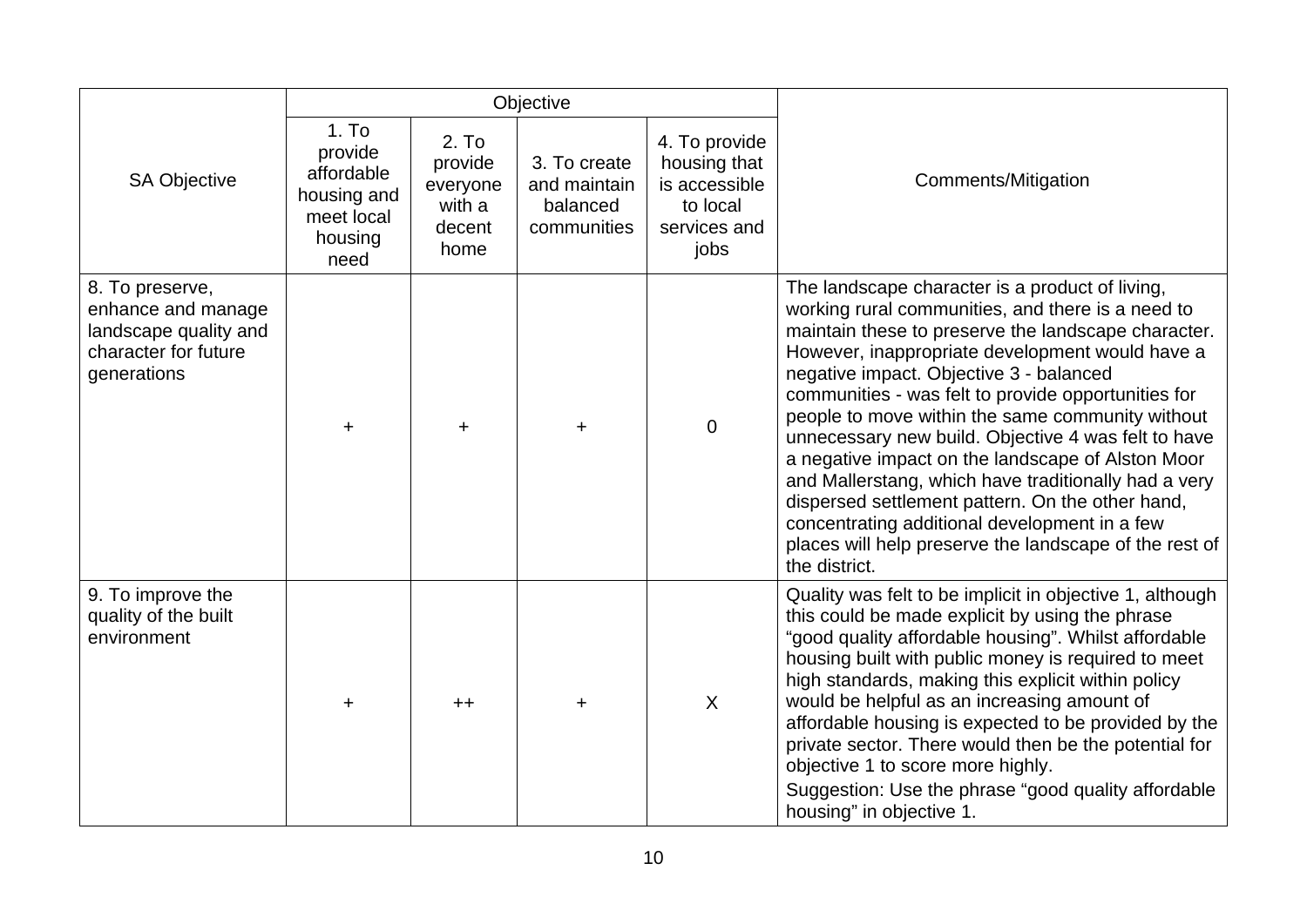|                                                                               |                                                                               |                                                                      | Objective                                               |                                                                                    |                                                                                                                                                                                                                                                                                                                                                                                                                                                                                     |
|-------------------------------------------------------------------------------|-------------------------------------------------------------------------------|----------------------------------------------------------------------|---------------------------------------------------------|------------------------------------------------------------------------------------|-------------------------------------------------------------------------------------------------------------------------------------------------------------------------------------------------------------------------------------------------------------------------------------------------------------------------------------------------------------------------------------------------------------------------------------------------------------------------------------|
| <b>SA Objective</b>                                                           | 1.70<br>provide<br>affordable<br>housing and<br>meet local<br>housing<br>need | 2. T <sub>O</sub><br>provide<br>everyone<br>with a<br>decent<br>home | 3. To create<br>and maintain<br>balanced<br>communities | 4. To provide<br>housing that<br>is accessible<br>to local<br>services and<br>jobs | Comments/Mitigation                                                                                                                                                                                                                                                                                                                                                                                                                                                                 |
| 10. To improve local<br>air quality and reduce<br>greenhouse gas<br>emissions | $\pm$                                                                         | $\ddot{}$                                                            | $\gamma$                                                | $++$                                                                               | This is dependent on the location and quality of<br>housing. Objective 1 scored positively based on<br>assumptions about the standards new housing<br>would be built to, although this is not explicit in the<br>objective. Although the government intends to cover<br>many aspects of environmental standards through<br>building regulations, consideration should be given<br>to including a phrase about the environmental<br>sustainability of housing within the objectives. |
| 11. To improve water<br>quality and water<br>resources                        | $\gamma$                                                                      | $\gamma$                                                             | $\sf X$                                                 | $\sf X$                                                                            | If built to the highest standards, new homes can<br>help with water efficiency. Impacts are uncertain as<br>they depend on the design and location of housing.<br>Some watercourses in the district are particularly<br>sensitive to sewage discharges.                                                                                                                                                                                                                             |
| 12. To restore and<br>protect land and soil                                   | $\tilde{?}$                                                                   | ?                                                                    | $\sf X$                                                 |                                                                                    | This is dependent on the land take of new<br>development, and how 'decency' is achieved.<br>Concentrating development close to services and<br>jobs makes brownfield development more likely as it<br>concentrates development in the larger settlements<br>where there is the greatest availability of brownfield<br>land.                                                                                                                                                         |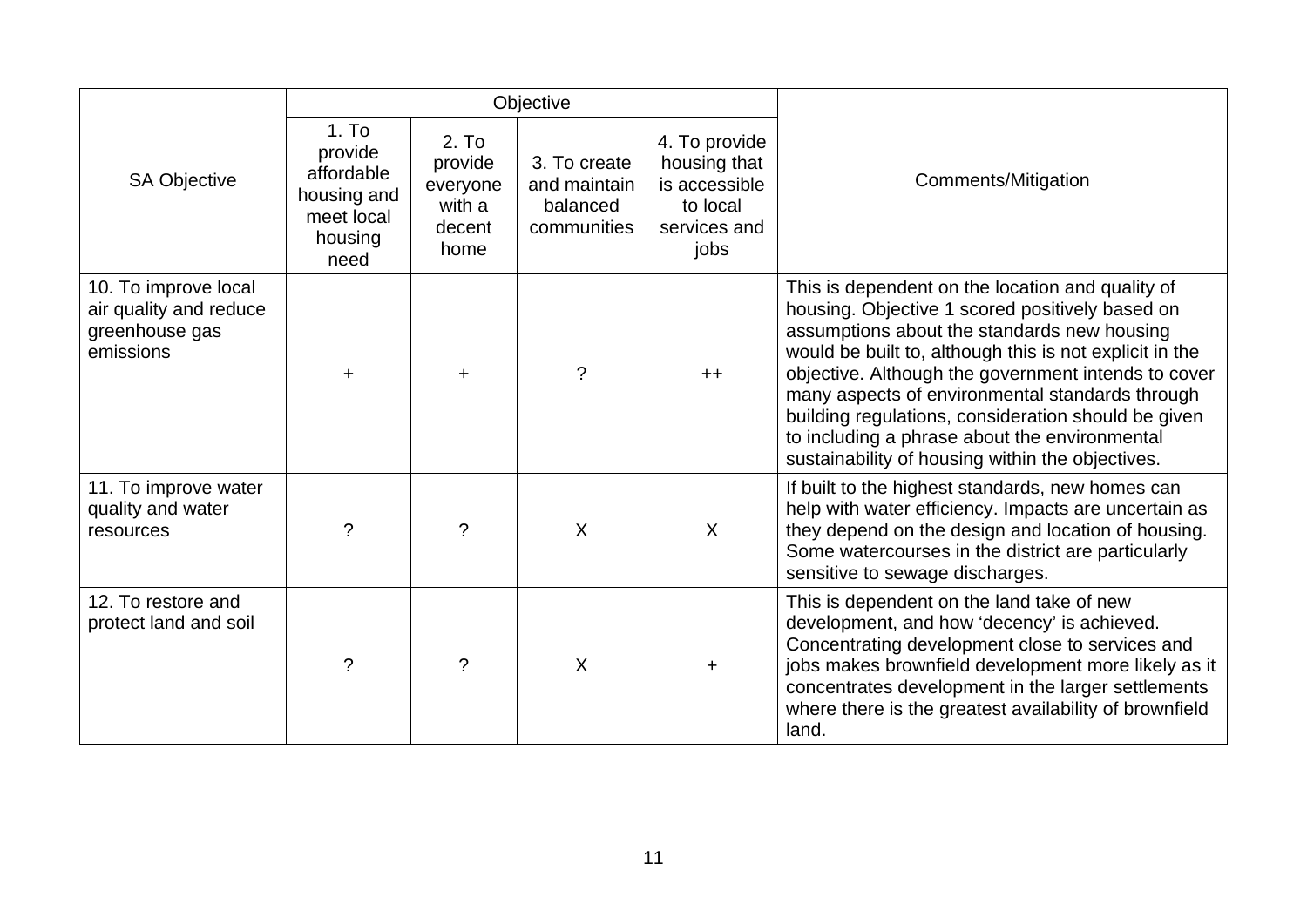|                                                                              |                                                                                           |                                                                      | Objective                                               |                                                                                    |                                                                                                                                                                                                                                                                                        |
|------------------------------------------------------------------------------|-------------------------------------------------------------------------------------------|----------------------------------------------------------------------|---------------------------------------------------------|------------------------------------------------------------------------------------|----------------------------------------------------------------------------------------------------------------------------------------------------------------------------------------------------------------------------------------------------------------------------------------|
| <b>SA Objective</b>                                                          | 1.7 <sub>o</sub><br>provide<br>affordable<br>housing and<br>meet local<br>housing<br>need | 2. T <sub>0</sub><br>provide<br>everyone<br>with a<br>decent<br>home | 3. To create<br>and maintain<br>balanced<br>communities | 4. To provide<br>housing that<br>is accessible<br>to local<br>services and<br>jobs | Comments/Mitigation                                                                                                                                                                                                                                                                    |
| 13. To manage<br>mineral resources<br>sustainably and<br>minimise waste      | ÷                                                                                         | ÷                                                                    | X                                                       | $\sf X$                                                                            | Objectives 1 and 2 scored positively in anticipation<br>of how houses would be built, and that they would<br>be efficient to run. This is really only implicit.                                                                                                                        |
| 14. To retain existing<br>jobs and create new<br>employment<br>opportunities | $++$                                                                                      | $\ddot{}$                                                            | $\ddot{}$                                               | $\ddot{}$                                                                          | Housing in Eden is currently very expensive in<br>comparison to local wages, and therefore providing<br>more affordable housing will assist the local<br>economy. In addition, building and renovating<br>property creates jobs. A balanced community<br>implies a balanced workforce. |
| 15. To improve access<br>to jobs                                             | $++$                                                                                      | $\pm$                                                                | $\ddot{}$                                               | $++$                                                                               | Local business are currently closing down and<br>employing migrant labour due to labour shortages<br>locally which are exacerbated by housing shortages.                                                                                                                               |
| 16. To diversify and<br>strengthen the local<br>economy                      | $++$                                                                                      | $\ddot{}$                                                            | $++$                                                    | $++$                                                                               | As above. In addition, providing housing accessible<br>to jobs and services brings residents and jobs<br>together, and encourages greater use of services,<br>thus diversifying and strengthening the local<br>economy.                                                                |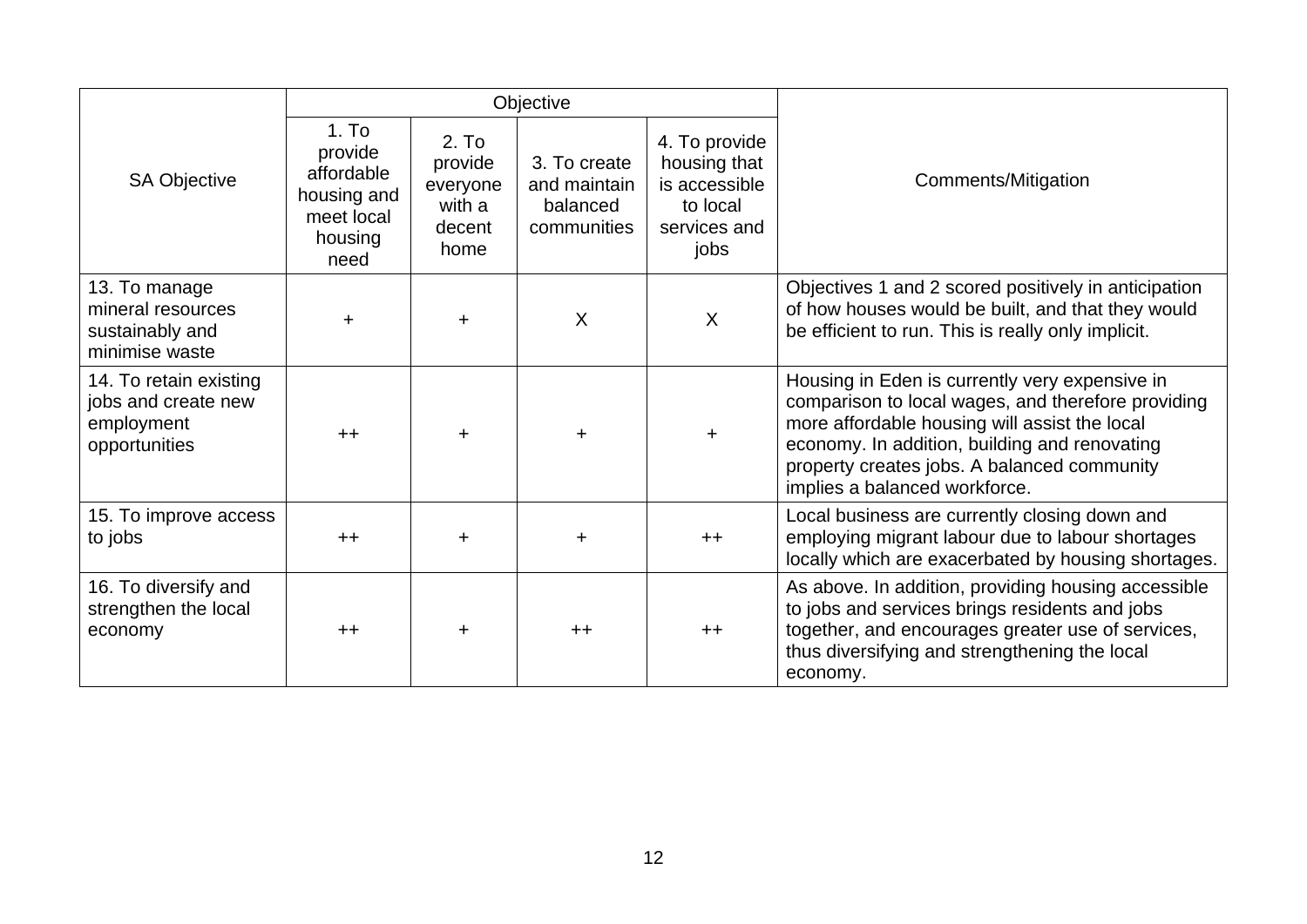|                     | Objective                                                                                                                                                                                                                                                                                                                                                                                                                                                                                                                                                                                                                                                                                                                                                                                                                                                                      |                                                                      |                                                         |                                                                                    |                     |  |
|---------------------|--------------------------------------------------------------------------------------------------------------------------------------------------------------------------------------------------------------------------------------------------------------------------------------------------------------------------------------------------------------------------------------------------------------------------------------------------------------------------------------------------------------------------------------------------------------------------------------------------------------------------------------------------------------------------------------------------------------------------------------------------------------------------------------------------------------------------------------------------------------------------------|----------------------------------------------------------------------|---------------------------------------------------------|------------------------------------------------------------------------------------|---------------------|--|
| <b>SA Objective</b> | 1.7 <sub>o</sub><br>provide<br>affordable<br>housing and<br>meet local<br>housing<br>need                                                                                                                                                                                                                                                                                                                                                                                                                                                                                                                                                                                                                                                                                                                                                                                      | 2. T <sub>O</sub><br>provide<br>everyone<br>with a<br>decent<br>home | 3. To create<br>and maintain<br>balanced<br>communities | 4. To provide<br>housing that<br>is accessible<br>to local<br>services and<br>jobs | Comments/Mitigation |  |
| <b>Summary</b>      |                                                                                                                                                                                                                                                                                                                                                                                                                                                                                                                                                                                                                                                                                                                                                                                                                                                                                |                                                                      |                                                         |                                                                                    |                     |  |
|                     | All the objectives scored positively overall, particularly against social and economic objectives. The lowest<br>scores were against the environmental and resources sustainability objectives. Whilst the principal focus of this<br>DPD is providing housing, it would nonetheless be appropriate to do this in a sustainable manner and<br>consideration should be given to including this within the objectives. Although new affordable housing is<br>generally of good environmental quality, making this explicit within objectives may assist with ensuring<br>affordable housing provided by the private sector meets similar standards to that provided by RSLs, and<br>enhance some of the positive scores recorded within this matrix. Suggestion: Amend objectives to reflect the<br>importance of housing to achieving environmental sustainability aspirations. |                                                                      |                                                         |                                                                                    |                     |  |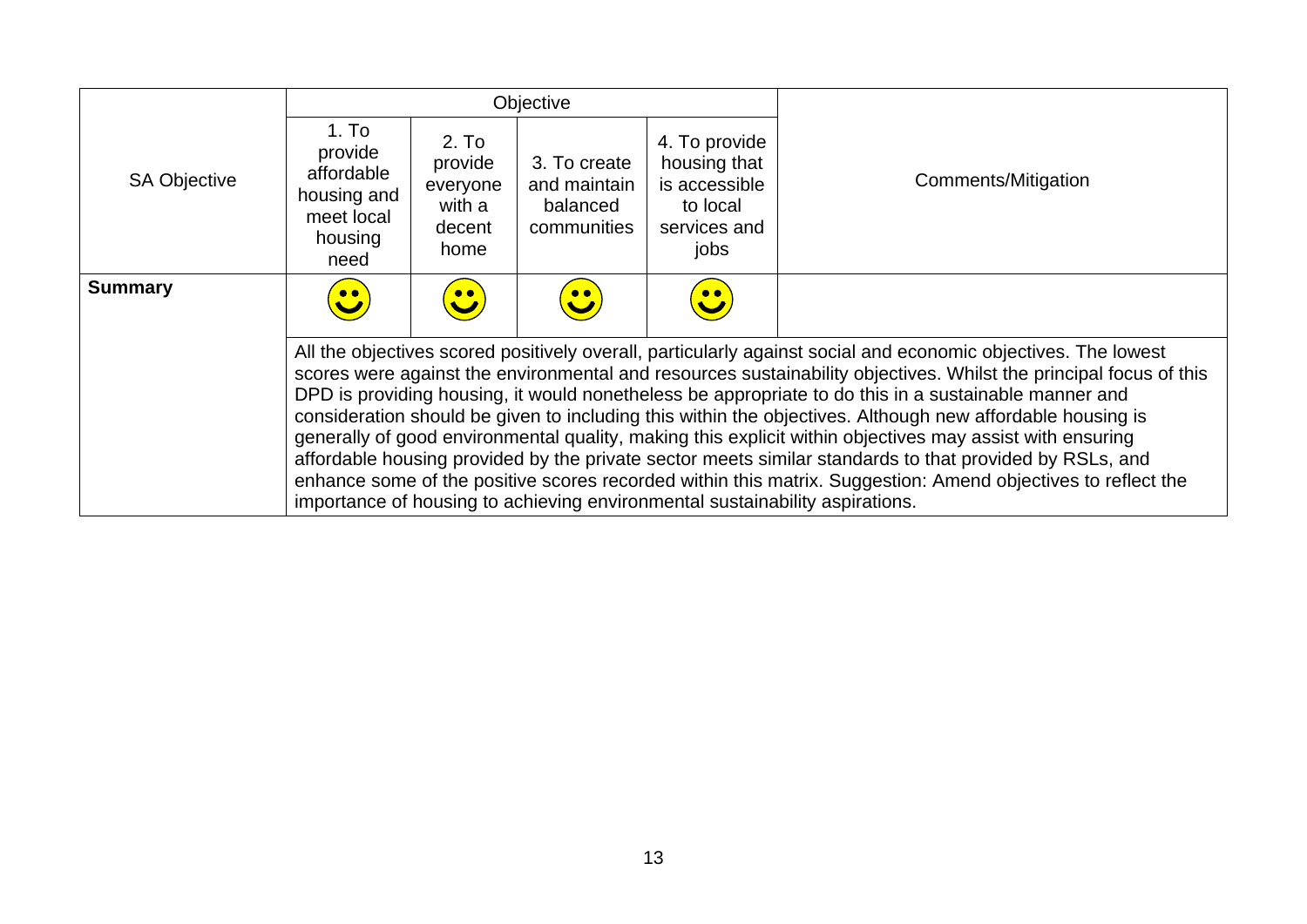# **Appendix C**

**Question 2: Are the figures in [the table below] appropriate to create and maintain sustainable communities in Eden?** 

#### **A. Yes**

**B. No (please provide alternative proportions)** 

| <b>Settlement</b>            | <b>Fixed Percentage (taken from Core Strategy)</b><br><b>Preferred Options Paper)</b> | <b>Possible Alternative Percentage Range</b> |
|------------------------------|---------------------------------------------------------------------------------------|----------------------------------------------|
| Penrith                      | 60%                                                                                   | 55% - 65%                                    |
| Alston                       | 4%                                                                                    | $3\% - 5\%$                                  |
| Appleby                      | 9%                                                                                    | 7% - 11%                                     |
| <b>Kirkby Stephen</b>        | 7%                                                                                    | $6\% - 8\%$                                  |
| <b>Local Service Centres</b> | 20%                                                                                   | 18% - 22%                                    |

During appraisal of the Core Strategy Issues and Options Paper, Entec appraised the allocations in the 2004 Housing Policies document against a lower and higher percentage allocation for Local Service Centres. The Preferred Option from the Core Strategy Preferred Options Paper represents a higher percentage allocation for Local Service Centres. The sustainability implications of raising and lowering the relative proportions allocated to different settlements have therefore already been appraised, and it is felt that further appraisal of this option cannot add anything at this point.

In summary, the Entec appraisal of the Core Strategy Issues and Options concluded that increasing the proportion allocated to Local Service Centres relative to Key Service Centres has a negative impact on access to services and greenhouse gas emissions.

However, during appraisal of the Preferred Option (which was a less detailed version of the table above, in that it did not mention specific figures), there were no negative scores awarded, and the policy scored well against social, economic and environmental objectives.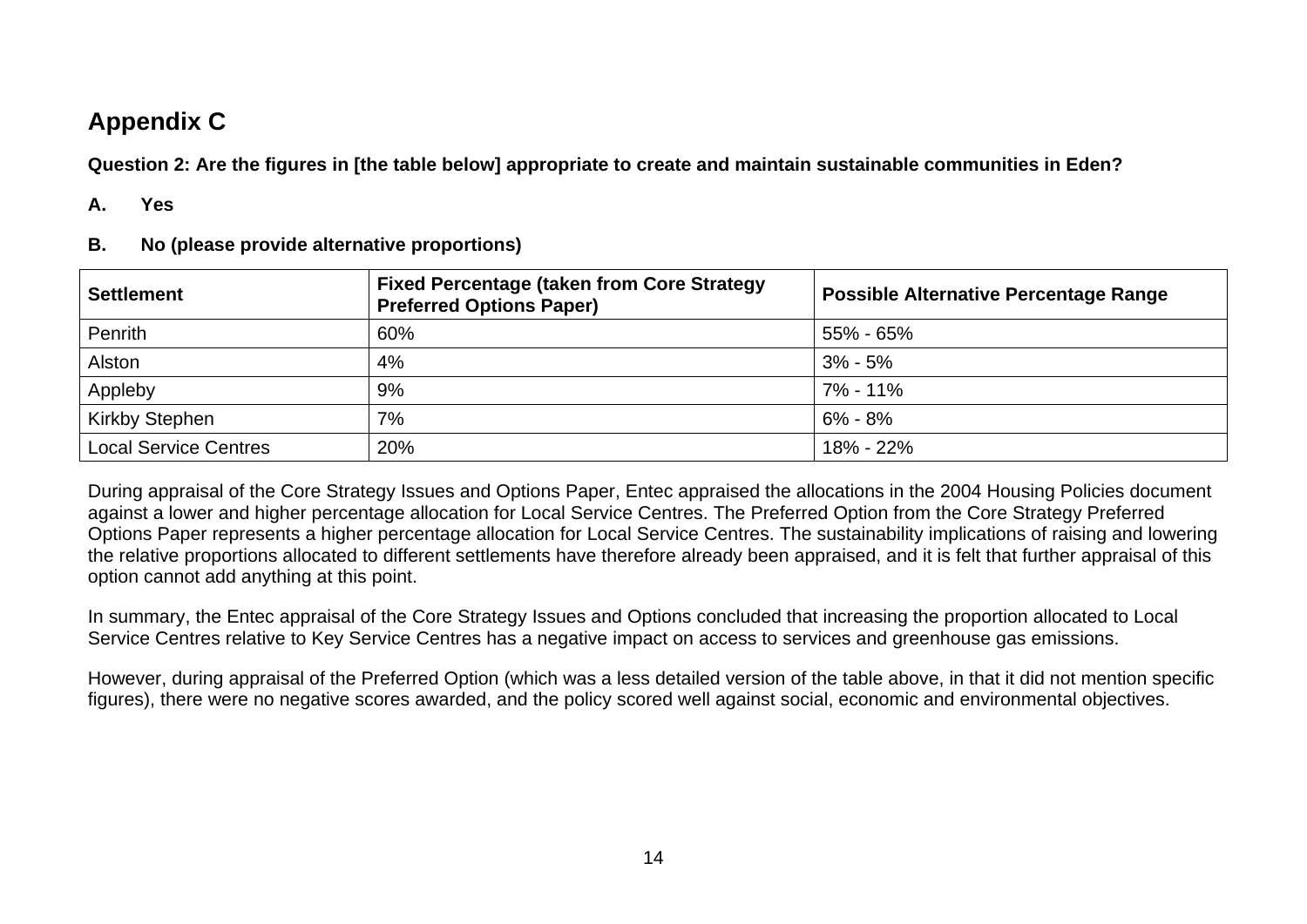**Question 3: Should the percentages for housing provision in the different settlements be shown as band widths rather than specific figures?** 

### **A. Yes**

## **B. No, there should be single targets**

NB - The appraisal makes no assumptions about what the figures or bandwidths are, and only appraises a flexible approach against a more rigid approach.

| Q3                                                                                                             | <b>Options</b> |                       | Comments/Mitigation                                                                                                                                                                                                                                                                                        |
|----------------------------------------------------------------------------------------------------------------|----------------|-----------------------|------------------------------------------------------------------------------------------------------------------------------------------------------------------------------------------------------------------------------------------------------------------------------------------------------------|
| <b>SA Objective</b>                                                                                            | A              | B                     |                                                                                                                                                                                                                                                                                                            |
| 1. To increase the level of participation<br>in democratic processes                                           | X              | X                     |                                                                                                                                                                                                                                                                                                            |
| 2. To improve access to services,<br>facilities, the countryside and open<br>spaces                            | ?              | $\boldsymbol{\gamma}$ | Provided that provision was not permitted to be at either extreme of the range for<br>a sustained period of time there should be no significant impact.<br>Suggestion: clarify whether there would be a mechanism to ensure that over the<br>course of a few years provision would be in line with targets |
| 3. To provide everyone with a decent<br>home                                                                   | $\ddot{}$      |                       | Greater flexibility is likely to help ensure housing provision                                                                                                                                                                                                                                             |
| 4. To improve the level of skills,<br>education and training                                                   | X              | X                     |                                                                                                                                                                                                                                                                                                            |
| 5. To improve the health and sense of<br>well-being of people                                                  | $\gamma$       | $\mathcal{P}$         | No impact if overall provision remains unaltered.                                                                                                                                                                                                                                                          |
| 6. To create vibrant, active, inclusive<br>and open-minded communities with a<br>strong sense of local history | $\ddot{}$      | $\blacksquare$        | Flexibility allows decision making to take account of local circumstances, which<br>will assist with creating/maintaining vibrant, active communities                                                                                                                                                      |
| 7. To protect and enhance biodiversity                                                                         | ?              | ?                     | No impact if overall provision remains unaltered.                                                                                                                                                                                                                                                          |
| 8. To preserve, enhance and manage<br>landscape quality and character for<br>future generations                | ?              | ?                     | Negligible impact if overall housing provision in different locations is unaltered                                                                                                                                                                                                                         |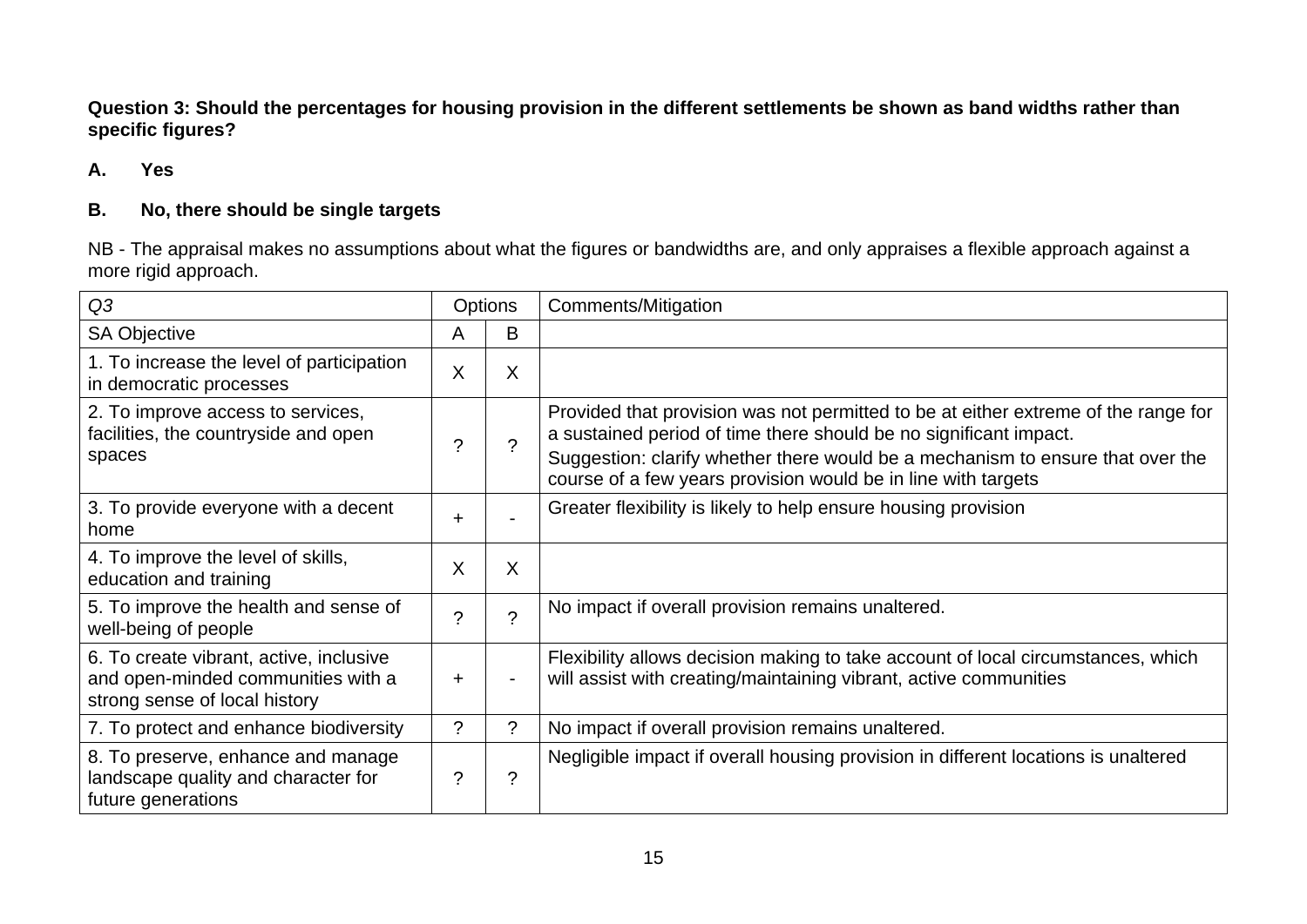| Q <sub>3</sub>                                                          |           | <b>Options</b> | Comments/Mitigation                                                                                                                                                                                                                 |
|-------------------------------------------------------------------------|-----------|----------------|-------------------------------------------------------------------------------------------------------------------------------------------------------------------------------------------------------------------------------------|
| <b>SA Objective</b>                                                     | A         | B              |                                                                                                                                                                                                                                     |
| 9. To improve the quality of the built<br>environment                   | ÷         | $\overline{0}$ | Greater flexibility may help ensure development is appropriate in scale and<br>character to local built environment                                                                                                                 |
| 10. To improve local air quality and<br>reduce greenhouse gas emissions | X         | X              | Negligible impact if overall housing provision in different locations is unaltered                                                                                                                                                  |
| 11. To improve water quality and water<br>resources                     | X         | X              | Negligible impact if overall housing provision in different locations is unaltered                                                                                                                                                  |
| 12. To restore and protect land and soil                                | X         | X              | Negligible impact if overall housing provision in different locations is unaltered                                                                                                                                                  |
| 13. To manage mineral resources<br>sustainably and minimise waste       | X         | X              |                                                                                                                                                                                                                                     |
| 14. To retain existing jobs and create<br>new employment opportunities  | $\ddot{}$ | $\overline{0}$ | Greater flexibility and reducing the need for phasing may help make<br>developments more financially viable, assisting construction firms                                                                                           |
| 15. To improve access to jobs                                           | ?         | $\ddot{?}$     | Negligible impact if overall housing provision in different locations is unaltered                                                                                                                                                  |
| 16. To diversify and strengthen the local<br>economy                    | $\div$    | $\overline{0}$ | Greater flexibility and reducing the need for phasing may help make<br>developments more financially viable, assisting construction firms                                                                                           |
| <b>Summary</b>                                                          |           |                | Greater flexibility is thought to provide various benefits, and, assuming overall<br>provision is not skewed significantly towards or away from the larger settlements<br>for more than a few years at a time, no negative impacts. |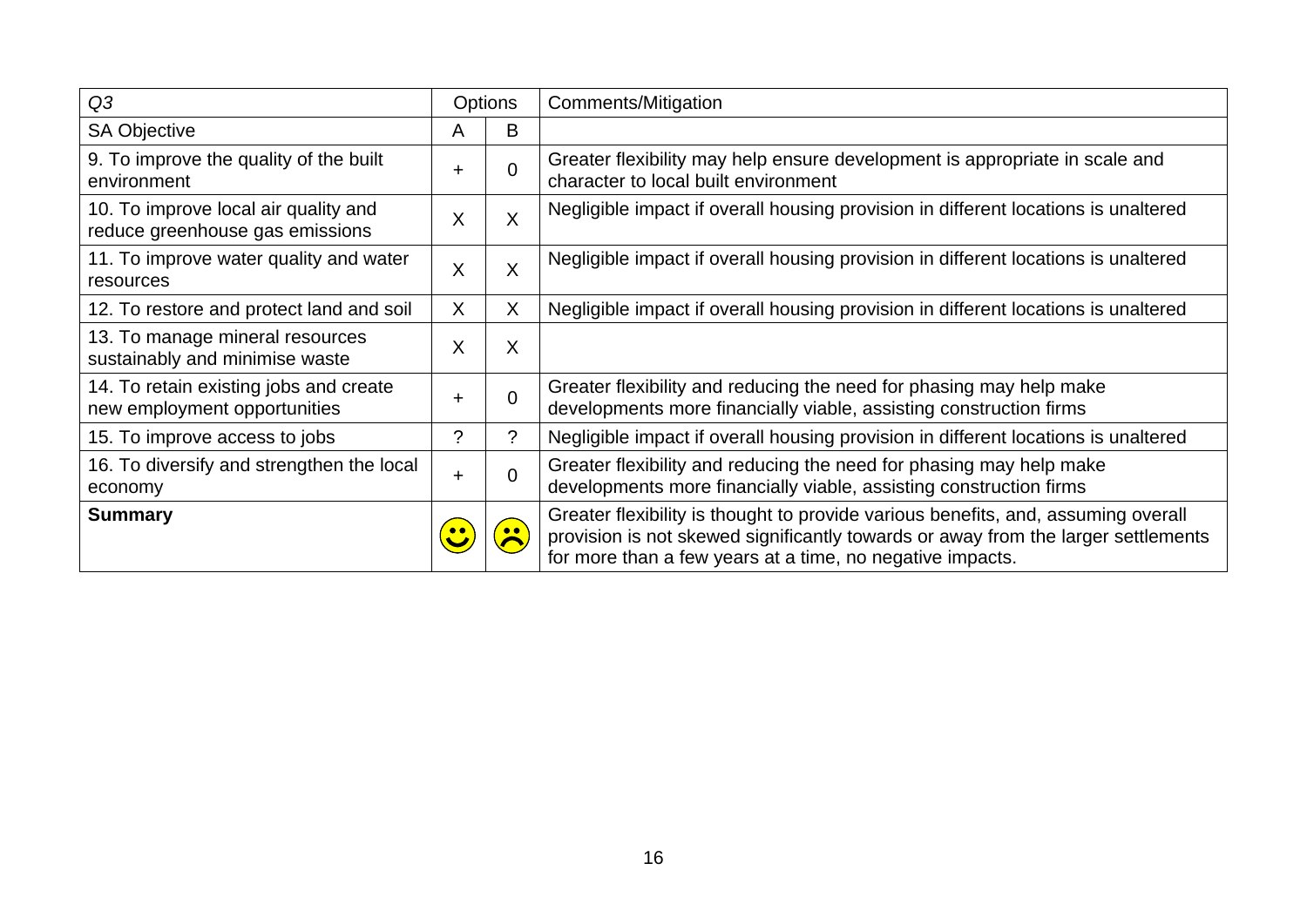**Question 4: Should the size of individual developments in Local Service Centres continue to be limited in order to allow development to be spread across the district each year? (If proposals are for developments greater than the threshold this limit could be achieved through phasing)** 

#### **A. Yes**

| Q4                                                                                                                | Options     |                | Comments/Mitigation                                                                                                                                                                                                                                                                                                                                                             |
|-------------------------------------------------------------------------------------------------------------------|-------------|----------------|---------------------------------------------------------------------------------------------------------------------------------------------------------------------------------------------------------------------------------------------------------------------------------------------------------------------------------------------------------------------------------|
| <b>SA Objective</b>                                                                                               | A           | B              |                                                                                                                                                                                                                                                                                                                                                                                 |
| 1. To increase the level of<br>participation in democratic<br>processes                                           | X           | X              |                                                                                                                                                                                                                                                                                                                                                                                 |
| 2. To improve access to services,<br>facilities, the countryside and<br>open spaces                               | 0           | $\overline{0}$ | Negligible effect as this question only impacts the distribution of development between<br>various Local Service Centres, which are assumed to provide a similar level of access<br>to services. There may be problems if an extreme situation developed where some<br>Local Service Centres continuously received a disproportionately large or small share<br>of development. |
| 3. To provide everyone with a<br>decent home                                                                      |             | $\ddot{}$      | Greater flexibility may help with delivering housing.                                                                                                                                                                                                                                                                                                                           |
| 4. To improve the level of skills,<br>education and training                                                      | X           | X              | All LSCs have a primary school under current criteria.                                                                                                                                                                                                                                                                                                                          |
| 5. To improve the health and<br>sense of well-being of people                                                     | X           | X              |                                                                                                                                                                                                                                                                                                                                                                                 |
| 6. To create vibrant, active,<br>inclusive and open-minded<br>communities with a strong sense<br>of local history | $\mathbf +$ | 2              | There is potential for a negative impact if a more flexible policy resulted in development<br>of an inappropriate scale to the character of some villages, or led to no new<br>development in other villages.                                                                                                                                                                   |
| 7. To protect and enhance<br>biodiversity                                                                         | X           | X              |                                                                                                                                                                                                                                                                                                                                                                                 |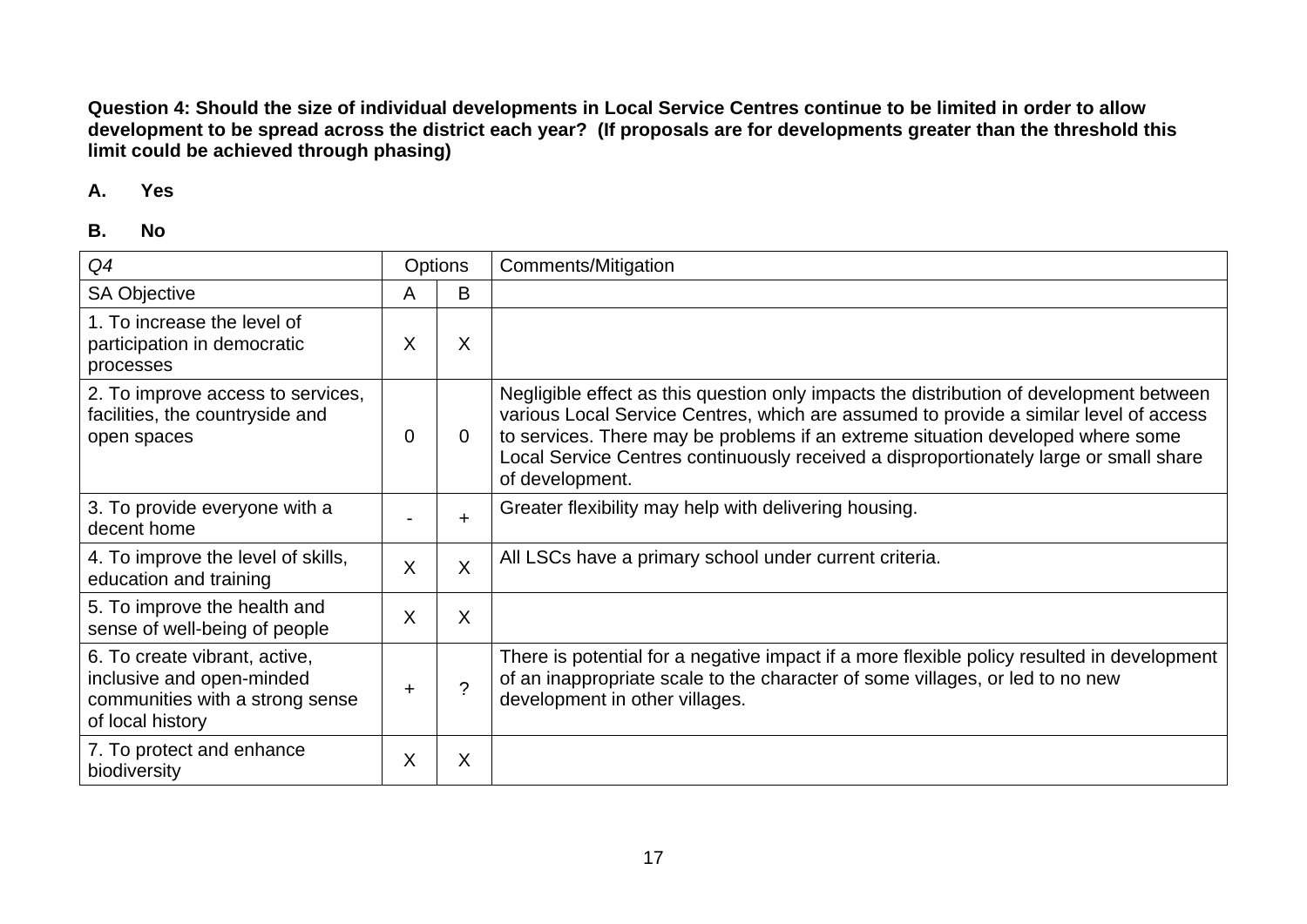| Q4                                                                                              |             | Options   | <b>Comments/Mitigation</b>                                                                                                                                                                                                                                                                  |
|-------------------------------------------------------------------------------------------------|-------------|-----------|---------------------------------------------------------------------------------------------------------------------------------------------------------------------------------------------------------------------------------------------------------------------------------------------|
| <b>SA Objective</b>                                                                             | Α           | B         |                                                                                                                                                                                                                                                                                             |
| 8. To preserve, enhance and<br>manage landscape quality and<br>character for future generations | X           | Χ         |                                                                                                                                                                                                                                                                                             |
| 9. To improve the quality of the<br>built environment                                           | $\ddot{}$   |           | This policy protects Local Service Centres from overdevelopment, and removing it may<br>lead to an erosion of village character                                                                                                                                                             |
| 10. To improve local air quality<br>and reduce greenhouse gas<br>emissions                      | X           | X         |                                                                                                                                                                                                                                                                                             |
| 11. To improve water quality and<br>water resources                                             | $\sf X$     | X         |                                                                                                                                                                                                                                                                                             |
| 12. To restore and protect land<br>and soil                                                     |             | $\ddot{}$ | Greater flexibility may assist with maximising use of brownfield sites.                                                                                                                                                                                                                     |
| 13. To manage mineral resources<br>sustainably and minimise waste                               | $\sf X$     | X         |                                                                                                                                                                                                                                                                                             |
| 14. To retain existing jobs and<br>create new employment<br>opportunities                       | $\sf X$     | X         |                                                                                                                                                                                                                                                                                             |
| 15. To improve access to jobs                                                                   | $\mathbf 0$ | 0         | There may be an over-provision of housing in relation to jobs in some settlements. On<br>the other hand, a more flexible approach would allow housing provision to match any<br>employment development.                                                                                     |
| 16. To diversify and strengthen<br>the local economy                                            | X           | X         |                                                                                                                                                                                                                                                                                             |
| <b>Summary</b>                                                                                  |             | $\bullet$ | The main issues identified during discussion were the benefits of flexibility versus a<br>need to protect the character of smaller settlements. Both options score a few slight<br>positive and negative scores, but option B (a more flexible approach) scores slightly<br>more positively |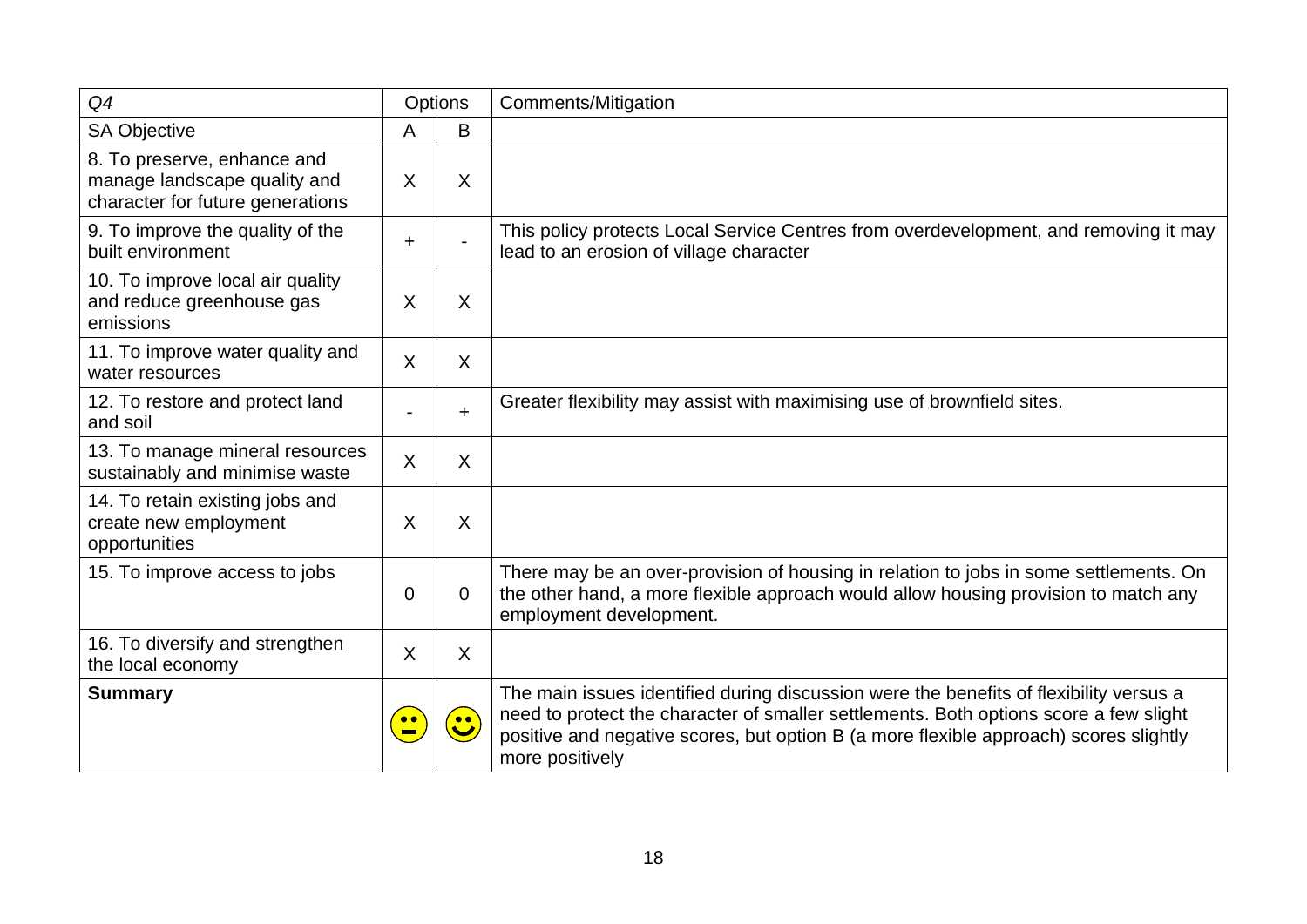**Question 5: Should a more flexible and tiered approach to the affordable housing requirement be adopted that would allow different percentages of social rented housing and intermediate housing to be specified in order to meet affordable housing requirements in different parts of the district?** 

#### **A. Yes**

| Q <sub>5</sub>                                                                                                    | <b>Options</b> |         | Comments/Mitigation                                                                                                                                                                                                                                                                                                              |
|-------------------------------------------------------------------------------------------------------------------|----------------|---------|----------------------------------------------------------------------------------------------------------------------------------------------------------------------------------------------------------------------------------------------------------------------------------------------------------------------------------|
| SA Objective                                                                                                      | Α              | B       |                                                                                                                                                                                                                                                                                                                                  |
| 1. To increase the level of<br>participation in democratic<br>processes                                           | X              | X       |                                                                                                                                                                                                                                                                                                                                  |
| 2. To improve access to services,<br>facilities, the countryside and<br>open spaces                               | X              | Χ       |                                                                                                                                                                                                                                                                                                                                  |
| 3. To provide everyone with a<br>decent home                                                                      | $++$           |         | Option A is more flexible and is therefore thought likely to assist with providing a<br>greater amount of affordable and open market housing in the district.                                                                                                                                                                    |
| 4. To improve the level of skills,<br>education and training                                                      | X              | X       |                                                                                                                                                                                                                                                                                                                                  |
| 5. To improve the health and<br>sense of well-being of people                                                     | ÷              |         | Through enabling a greater supply of housing and more balanced communities                                                                                                                                                                                                                                                       |
| 6. To create vibrant, active,<br>inclusive and open-minded<br>communities with a strong sense<br>of local history | $++$           |         | Option A enables a mix of housing appropriate to the community's identified need to be<br>provided. Option B is a rigid approach which may force inappropriate housing types<br>onto communities, particularly in areas where the identified need for affordable housing<br>is for little or none (eg currently at Kirkby Thore) |
| 7. To protect and enhance<br>biodiversity                                                                         | X              | X       |                                                                                                                                                                                                                                                                                                                                  |
| 8. To preserve, enhance and<br>manage landscape quality and<br>character for future generations                   | X              | $\sf X$ | There may be a slight positive effect through adopting a flexible approach which allows<br>development to proceed in a manner appropriate to different settlements, rather than a<br>blanket approach for the district. However, such a relationship was felt to be tenuous.                                                     |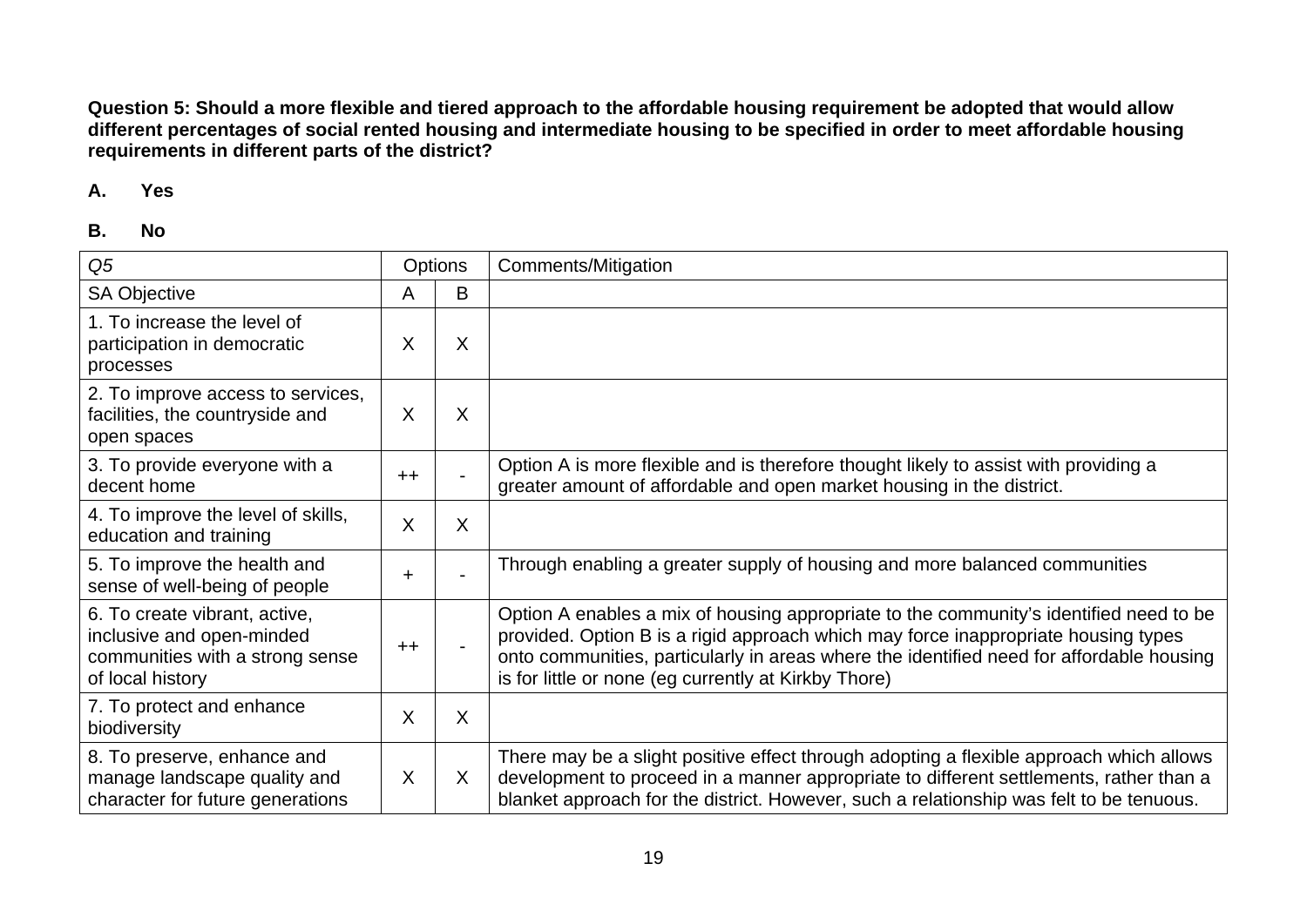| Q <sub>5</sub>                                                             |           | <b>Options</b> | Comments/Mitigation                                                                                                                                                                                                                                                                                                                                                                                                                                               |
|----------------------------------------------------------------------------|-----------|----------------|-------------------------------------------------------------------------------------------------------------------------------------------------------------------------------------------------------------------------------------------------------------------------------------------------------------------------------------------------------------------------------------------------------------------------------------------------------------------|
| <b>SA Objective</b>                                                        | A         | B              |                                                                                                                                                                                                                                                                                                                                                                                                                                                                   |
| 9. To improve the quality of the<br>built environment                      | X         | $\mathsf{X}$   | Will affect mix of development, but not quality as such                                                                                                                                                                                                                                                                                                                                                                                                           |
| 10. To improve local air quality<br>and reduce greenhouse gas<br>emissions | X         | X              |                                                                                                                                                                                                                                                                                                                                                                                                                                                                   |
| 11. To improve water quality and<br>water resources                        | X         | X              |                                                                                                                                                                                                                                                                                                                                                                                                                                                                   |
| 12. To restore and protect land<br>and soil                                | X         | X              |                                                                                                                                                                                                                                                                                                                                                                                                                                                                   |
| 13. To manage mineral resources<br>sustainably and minimise waste          | X         | X              |                                                                                                                                                                                                                                                                                                                                                                                                                                                                   |
| 14. To retain existing jobs and<br>create new employment<br>opportunities  | X         | X              | No direct impact, other than generally helping to support the economy through flexible<br>and responsive housing delivery (see 15 and 16 below).                                                                                                                                                                                                                                                                                                                  |
| 15. To improve access to jobs                                              | ÷         |                | Positive impact through allowing flexible delivery of housing to meet identified need.                                                                                                                                                                                                                                                                                                                                                                            |
| 16. To diversify and strengthen<br>the local economy                       | $\ddot{}$ |                | Positive impact through allowing flexible delivery of housing to meet identified need.                                                                                                                                                                                                                                                                                                                                                                            |
| <b>Summary</b>                                                             |           |                | A more flexible approach is felt to deliver numerous positive sustainability benefits,<br>some of them significant. No positive scores were awarded to the more rigid approach,<br>because, although there were acknowledged to be potential benefits to having a<br>consistent level of affordable housing expected, the balance of opinion in the workshop<br>was that current policies have not delivered affordable housing in the way that was<br>envisaged. |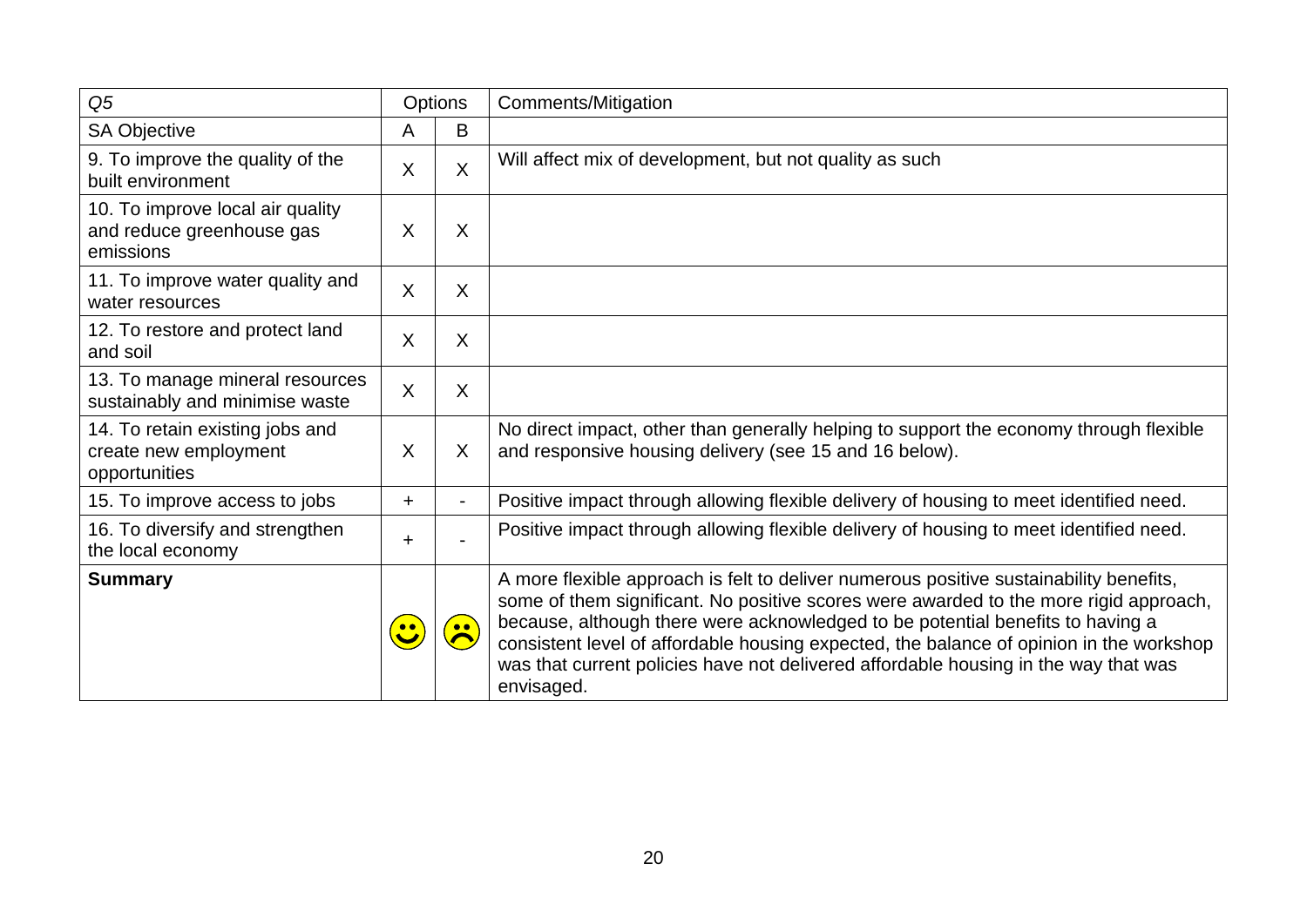**Question 6: Should we allow off-site provision of affordable housing? (tick all that apply):** 

- **A. For developers of small sites?**
- **B. To enable cross subsidy from parts of Eden that currently have lower proportions identified affordable housing need (and may in fact require market housing)?**

### **C. Not at all?**

| Q <sub>6</sub>                                                                                                    | <b>Options</b> |           |              | Comments/Mitigation                                                                                                                                                                                                                                                 |
|-------------------------------------------------------------------------------------------------------------------|----------------|-----------|--------------|---------------------------------------------------------------------------------------------------------------------------------------------------------------------------------------------------------------------------------------------------------------------|
| <b>SA Objective</b>                                                                                               | A              | B         | $\mathsf{C}$ |                                                                                                                                                                                                                                                                     |
| 1. To increase the level of<br>participation in democratic<br>processes                                           | X              | X         | X            |                                                                                                                                                                                                                                                                     |
| 2. To improve access to<br>services, facilities, the<br>countryside and open spaces                               | X              | X         | X            |                                                                                                                                                                                                                                                                     |
| 3. To provide everyone with a<br>decent home                                                                      | ÷              | ÷         |              | It was felt that this more flexible approach may assist with providing both open<br>market and affordable housing                                                                                                                                                   |
| 4. To improve the level of skills,<br>education and training                                                      | X              | X         | X            |                                                                                                                                                                                                                                                                     |
| 5. To improve the health and<br>sense of well-being of people                                                     | $\ddot{}$      | $\ddot{}$ | $\Omega$     | Some indirect impacts through affect on housing availability and affect on<br>communities, the fact that provision of some affordable housing is better than<br>none.                                                                                               |
| 6. To create vibrant, active,<br>inclusive and open-minded<br>communities with a strong sense<br>of local history |                | +         | $\Omega$     | Option A may lead to communities being less inclusive, with affordable housing<br>becoming concentrated in a few areas. Option B may assist with creating vibrant<br>communities, as some areas of the district require lower proportions of affordable<br>housing. |
| 7. To protect and enhance<br>biodiversity                                                                         | X              | X         | X            |                                                                                                                                                                                                                                                                     |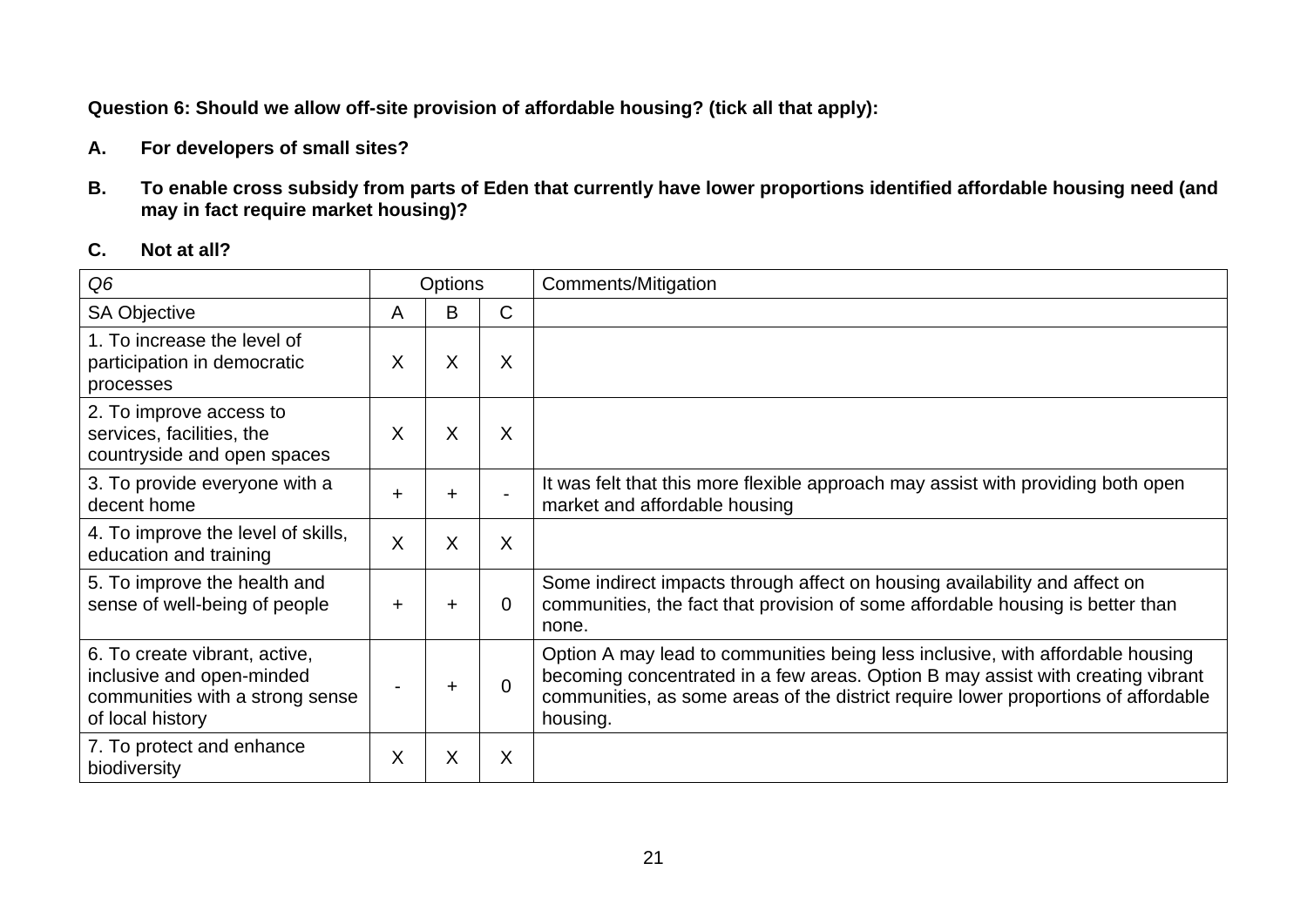| Q <sub>6</sub>                                                                                  |           | Options          |              | <b>Comments/Mitigation</b>                                                                                                                                                                                                                                                                                               |
|-------------------------------------------------------------------------------------------------|-----------|------------------|--------------|--------------------------------------------------------------------------------------------------------------------------------------------------------------------------------------------------------------------------------------------------------------------------------------------------------------------------|
| <b>SA Objective</b>                                                                             | A         | B                | $\mathsf{C}$ |                                                                                                                                                                                                                                                                                                                          |
| 8. To preserve, enhance and<br>manage landscape quality and<br>character for future generations | $\sf X$   | $\times$         | X            |                                                                                                                                                                                                                                                                                                                          |
| 9. To improve the quality of the<br>built environment                                           | $\sf X$   | X                | $\sf X$      |                                                                                                                                                                                                                                                                                                                          |
| 10. To improve local air quality<br>and reduce greenhouse gas<br>emissions                      | $\sf X$   | $\times$         | X            |                                                                                                                                                                                                                                                                                                                          |
| 11. To improve water quality and<br>water resources                                             | $\sf X$   | $\times$         | X            |                                                                                                                                                                                                                                                                                                                          |
| 12. To restore and protect land<br>and soil                                                     | X         | X                | X            |                                                                                                                                                                                                                                                                                                                          |
| 13. To manage mineral<br>resources sustainably and<br>minimise waste                            | X         | $\times$         | X            |                                                                                                                                                                                                                                                                                                                          |
| 14. To retain existing jobs and<br>create new employment<br>opportunities                       |           | +                |              | Option B allows housing to fit local need - providing appropriate housing to<br>workforce needs. Options A and C may result in under provision of affordable<br>housing in some areas and overprovision in others.                                                                                                       |
| 15. To improve access to jobs                                                                   |           | +                |              | Option B allows housing to fit local need - providing appropriate housing to<br>workforce needs. Options A and C may result in under provision of affordable<br>housing in some areas and overprovision in others.                                                                                                       |
| 16. To diversify and strengthen<br>the local economy                                            |           | +                |              | Option B allows housing to fit local need - providing appropriate housing to<br>workforce needs. Options A and C may result in under provision of affordable<br>housing in some areas and overprovision in others.                                                                                                       |
| <b>Summary</b>                                                                                  | $\bullet$ | $\bullet\bullet$ | • •          | It was felt that on-site provision of affordable housing remains the best option in<br>most circumstances. However, if there are circumstances which make this<br>inappropriate, some flexibility may be helpful. It is on this basis that positive<br>scores have been awarded and option B has scored most positively. |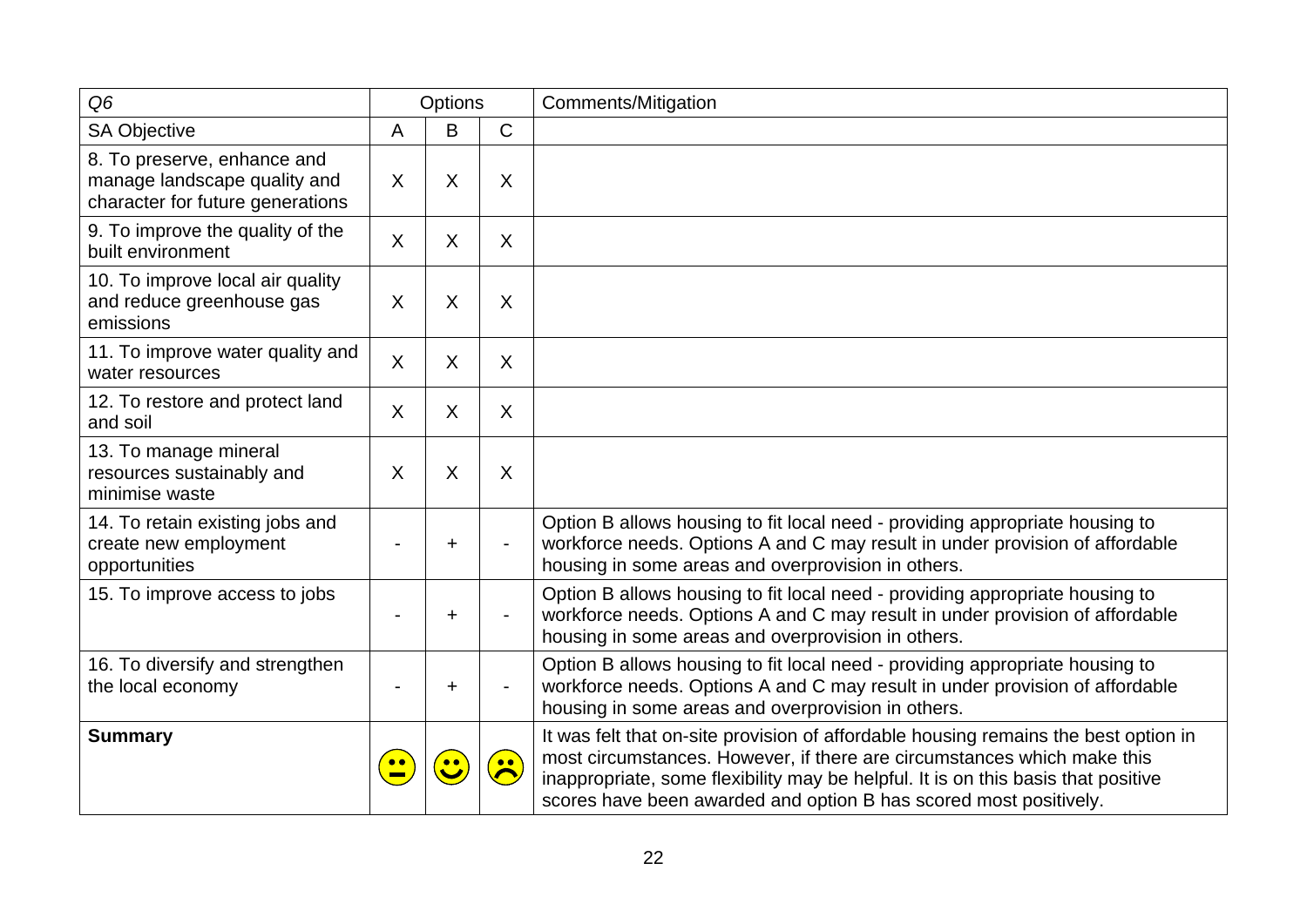## **Question 7: Should the Council allocate sites as being suitable solely for providing affordable housing development?**

### **A. Yes**

| Q7                                                                                                                |                      | Options                   | Comments/Mitigation                                                                                                                                                                                                                                                                                                        |
|-------------------------------------------------------------------------------------------------------------------|----------------------|---------------------------|----------------------------------------------------------------------------------------------------------------------------------------------------------------------------------------------------------------------------------------------------------------------------------------------------------------------------|
| <b>SA Objective</b>                                                                                               | A                    | B                         |                                                                                                                                                                                                                                                                                                                            |
| 1. To increase the level of<br>participation in democratic<br>processes                                           | $\ddot{}$            | $\overline{\phantom{0}}$  | Allocating sites in DPDs provides additional opportunity for community consultation                                                                                                                                                                                                                                        |
| 2. To improve access to services,<br>facilities, the countryside and open<br>spaces                               | X                    | X                         |                                                                                                                                                                                                                                                                                                                            |
| 3. To provide everyone with a<br>decent home                                                                      | $\ddot{\phantom{0}}$ | $\tilde{?}$               | Opinions differ as to whether this approach will deliver additional affordable housing or<br>whether allocating sites (even solely for affordable housing) will give them a "hope" value<br>and landowners/developers will not develop in anticipation of being allowed to built market<br>housing on the sites in future. |
| 4. To improve the level of skills,<br>education and training                                                      | X                    | $\boldsymbol{\mathsf{X}}$ |                                                                                                                                                                                                                                                                                                                            |
| 5. To improve the health and<br>sense of well-being of people                                                     | X                    | $\sf X$                   |                                                                                                                                                                                                                                                                                                                            |
| 6. To create vibrant, active,<br>inclusive and open-minded<br>communities with a strong sense<br>of local history | $\tilde{?}$          | $\overline{?}$            | If allocating sites assists with providing affordable housing in rural areas, this will have a<br>significantly positive effect in allowing local people to remain in their communities and<br>allowing rural communities to retain their young people.                                                                    |
| 7. To protect and enhance<br>biodiversity                                                                         | $\ddot{}$            |                           | There may be some benefits to be gained from allocating sites through a DPD process<br>rather than responding reactively to applications as they come forward.                                                                                                                                                             |
| 8. To preserve, enhance and<br>manage landscape quality and<br>character for future generations                   | $\ddot{}$            |                           | See comments to 7 above                                                                                                                                                                                                                                                                                                    |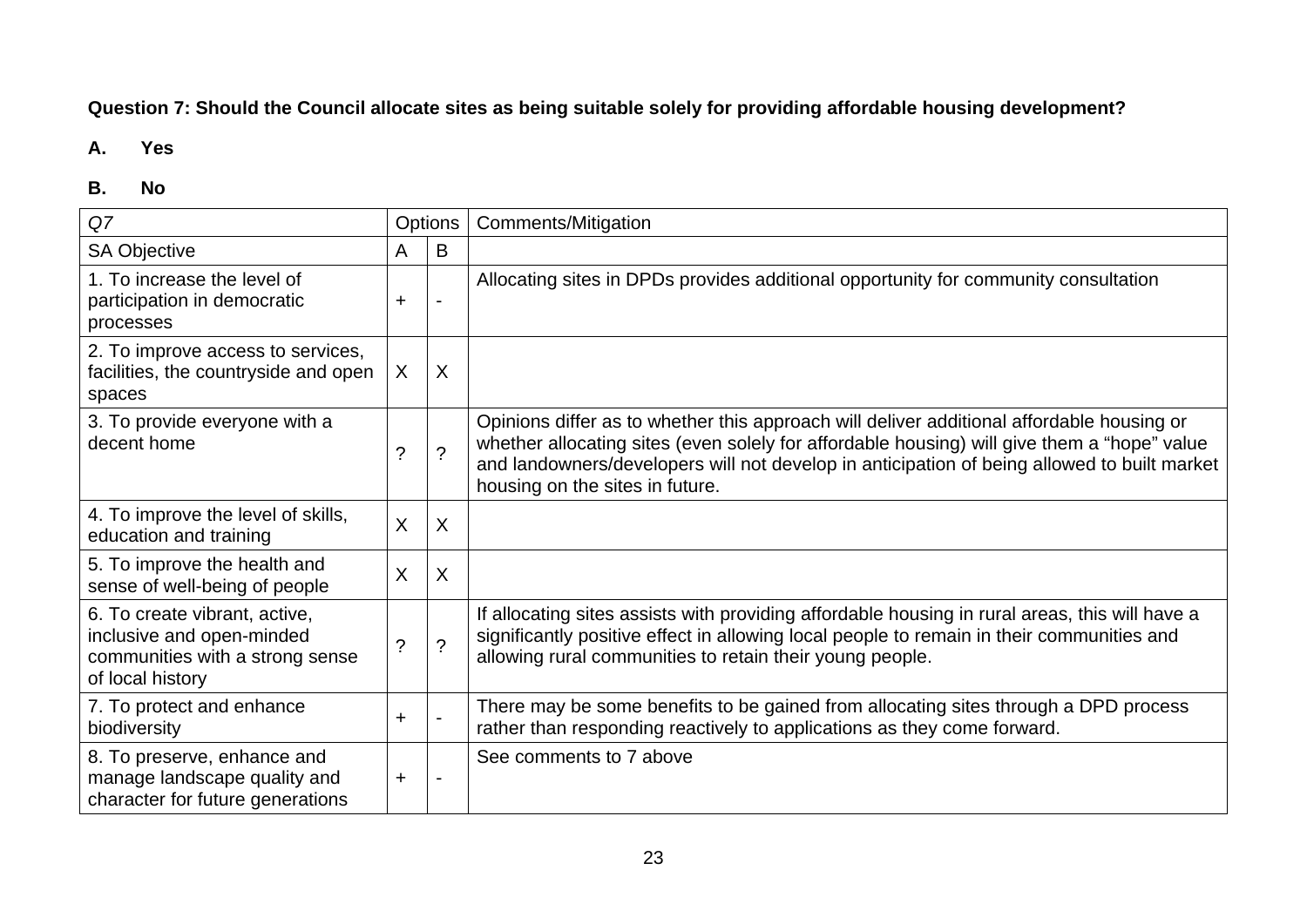| Q7                                                                        | <b>Options</b>          |                           | Comments/Mitigation                                                                                                                                                                                                                                                                                                                                   |
|---------------------------------------------------------------------------|-------------------------|---------------------------|-------------------------------------------------------------------------------------------------------------------------------------------------------------------------------------------------------------------------------------------------------------------------------------------------------------------------------------------------------|
| SA Objective                                                              | A                       | B                         |                                                                                                                                                                                                                                                                                                                                                       |
| 9. To improve the quality of the<br>built environment                     | X                       | $\boldsymbol{\mathsf{X}}$ |                                                                                                                                                                                                                                                                                                                                                       |
| 10. To improve local air quality and<br>reduce greenhouse gas emissions   | $\overline{\mathsf{X}}$ | X                         |                                                                                                                                                                                                                                                                                                                                                       |
| 11. To improve water quality and<br>water resources                       | $\ddot{}$               | $\overline{\phantom{0}}$  | There may be some benefits to be gained from allocating sites through a DPD process<br>rather than responding reactively to applications as they come forward                                                                                                                                                                                         |
| 12. To restore and protect land<br>and soil                               | $\overline{0}$          | $\Omega$                  | There may be some benefits to be gained from allocating sites through a DPD process<br>rather than responding reactively to applications as they come forward. On the other<br>hand, allocating sites may reduce the amount of housing built on brownfield windfall sites<br>and therefore overall impacts on land and soil are likely to be neutral. |
| 13. To manage mineral resources<br>sustainably and minimise waste         | $\overline{\mathsf{X}}$ | $\sf X$                   |                                                                                                                                                                                                                                                                                                                                                       |
| 14. To retain existing jobs and<br>create new employment<br>opportunities | ?                       | ?                         | There is uncertainty as to whether the policy would deliver additional affordable housing<br>development.                                                                                                                                                                                                                                             |
| 15. To improve access to jobs                                             | ?                       | ?                         | There is uncertainty as to whether the policy would deliver additional affordable housing<br>development. An increased amount of housing in the most rural communities may lead to<br>greater commuting                                                                                                                                               |
| 16. To diversify and strengthen the<br>local economy                      | $\overline{?}$          | ?                         | There is uncertainty as to whether the policy would deliver additional affordable housing<br>development.                                                                                                                                                                                                                                             |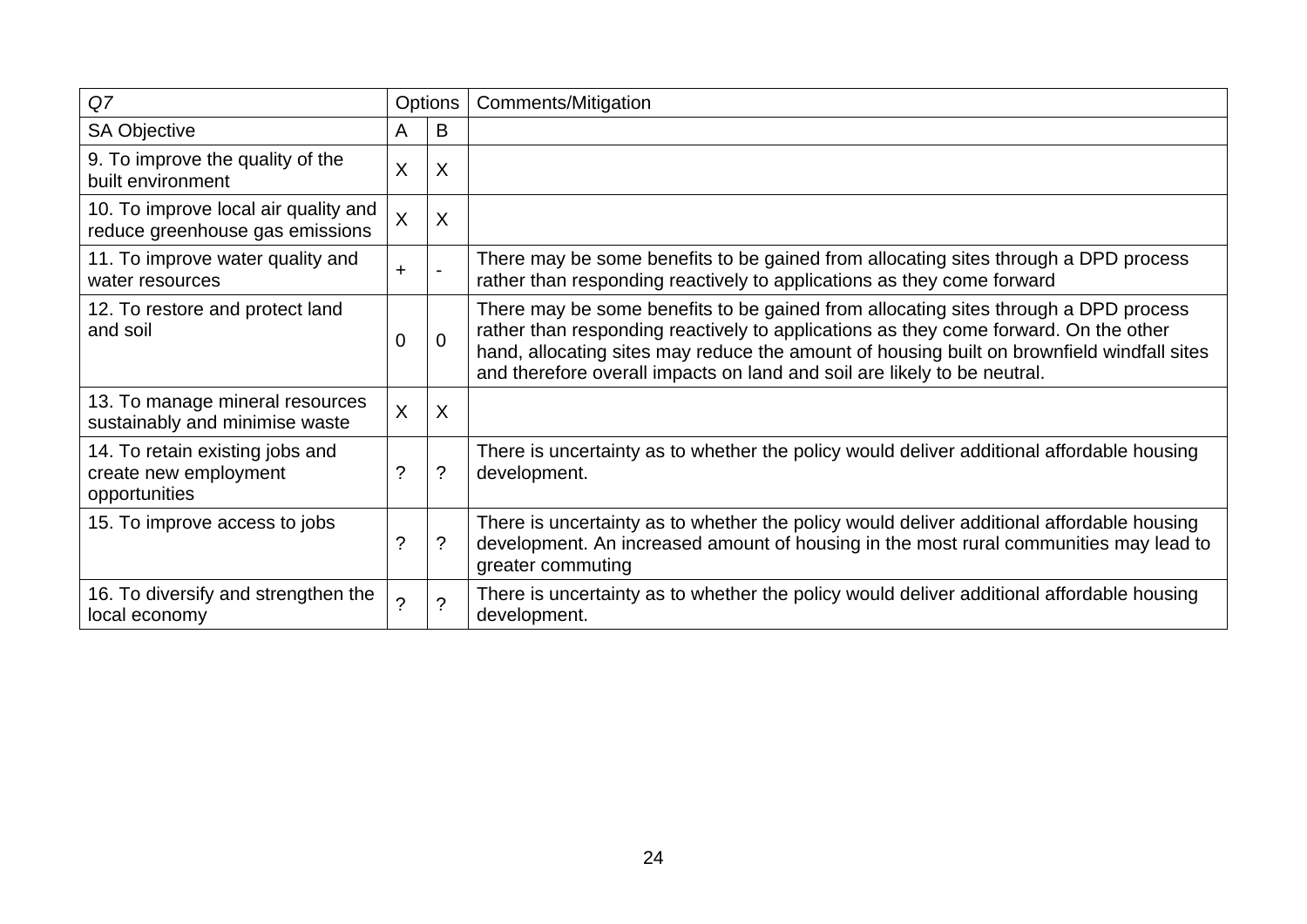| Q7                  |   |   | Options   Comments/Mitigation                                                                                                                                                                                                                                                                                                                                                                                                                                                                                                                                                                                                                                                                                                                                                                             |
|---------------------|---|---|-----------------------------------------------------------------------------------------------------------------------------------------------------------------------------------------------------------------------------------------------------------------------------------------------------------------------------------------------------------------------------------------------------------------------------------------------------------------------------------------------------------------------------------------------------------------------------------------------------------------------------------------------------------------------------------------------------------------------------------------------------------------------------------------------------------|
| <b>SA Objective</b> | A | B |                                                                                                                                                                                                                                                                                                                                                                                                                                                                                                                                                                                                                                                                                                                                                                                                           |
| <b>Summary</b>      |   | ? | Allocating "rural exception sites" would be intended to facilitate affordable housing in the<br>most rural communities. Such affordable housing is already permitted under other policies<br>although very little has been built. Opinions differ as to whether the policy would be<br>successful in this regard and therefore it is difficult to predict its impacts on housing<br>provision and related objectives. Other impacts of the policy come from the pros and cons<br>of allocating sites compared with relying on applications coming forward. The latter may<br>mean a greater number of brownfield windfall sites, but in rural areas there are very few of<br>these and allocating sites may lead to benefits through the ability to select sites with the<br>lowest environmental impact. |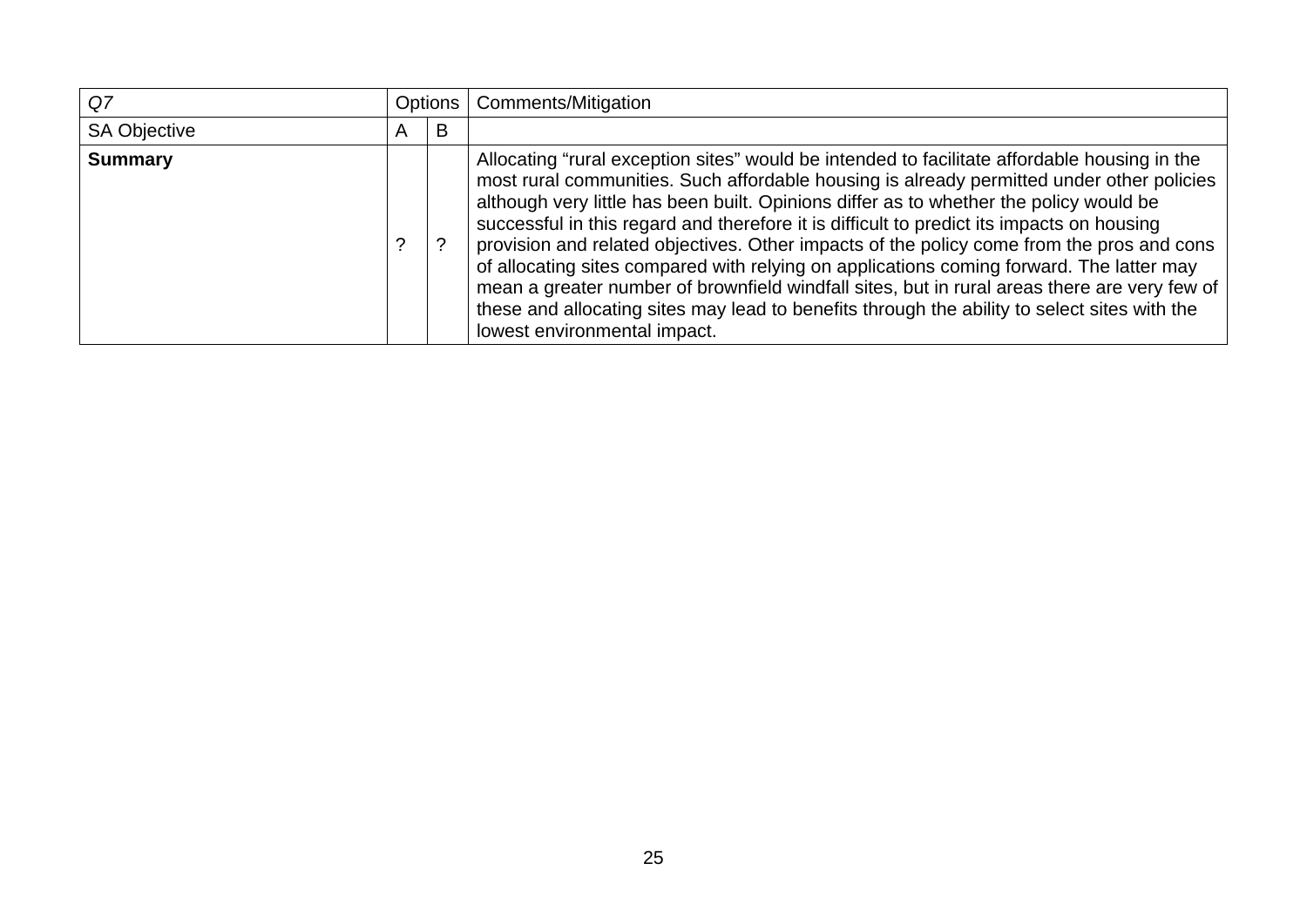**Question 8: Should the Council provide price ranges for different types of housing for sale that would be deemed to be affordable rather than the fixed multiples of individual and household earnings as is currently the case?** 

#### **A. Yes**

| Q8                                                                                                                |      | <b>Options</b> | Comments/Mitigation                                                                                                                                                                 |
|-------------------------------------------------------------------------------------------------------------------|------|----------------|-------------------------------------------------------------------------------------------------------------------------------------------------------------------------------------|
| <b>SA Objective</b>                                                                                               | A    | B              |                                                                                                                                                                                     |
| 1. To increase the level of<br>participation in democratic<br>processes                                           | X    | X              |                                                                                                                                                                                     |
| 2. To improve access to services,<br>facilities, the countryside and<br>open spaces                               | X    | X              |                                                                                                                                                                                     |
| 3. To provide everyone with a<br>decent home                                                                      | $++$ |                | The fixed multiples approach is felt to be too rigid and is leading to (i) low provision of<br>affordable housing (ii) a lack of variety in the type of affordable housing provided |
| 4. To improve the level of skills,<br>education and training                                                      | X    | $\sf X$        |                                                                                                                                                                                     |
| 5. To improve the health and<br>sense of well-being of people                                                     | ÷.   |                | Indirect effects through provision of housing and more balanced communities                                                                                                         |
| 6. To create vibrant, active,<br>inclusive and open-minded<br>communities with a strong sense<br>of local history | $++$ |                | Should assist with providing a variety of different types of housing, aiding the creation/<br>maintenance of balanced, inclusive communities                                        |
| 7. To protect and enhance<br>biodiversity                                                                         | X    | $\sf X$        |                                                                                                                                                                                     |
| 8. To preserve, enhance and<br>manage landscape quality and<br>character for future generations                   | X    | X              |                                                                                                                                                                                     |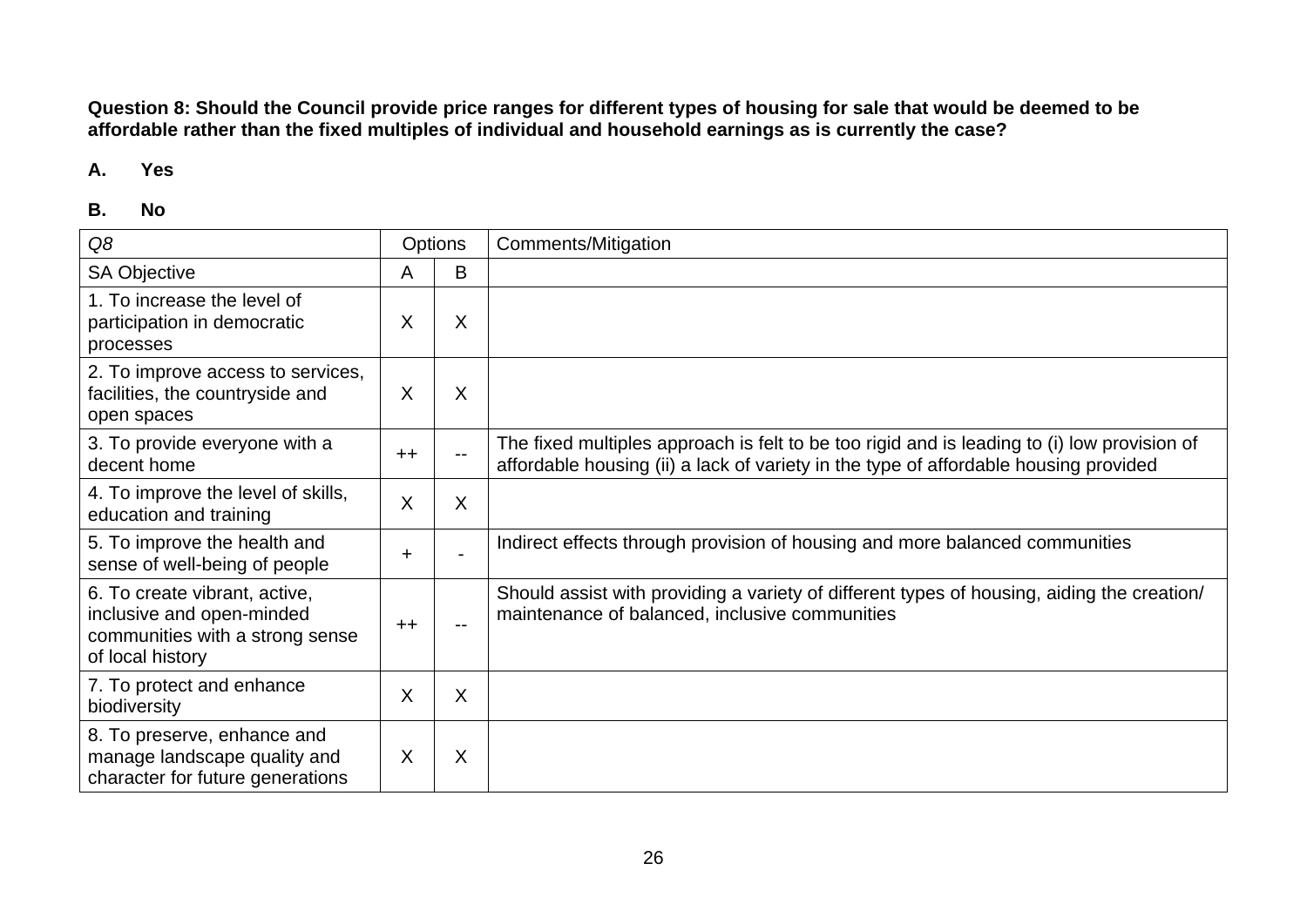| Q8                                                                         |         | Options   | Comments/Mitigation                                                                                                                                                                                                                                                                                                                                                                                                                    |
|----------------------------------------------------------------------------|---------|-----------|----------------------------------------------------------------------------------------------------------------------------------------------------------------------------------------------------------------------------------------------------------------------------------------------------------------------------------------------------------------------------------------------------------------------------------------|
| SA Objective                                                               | A       | B         |                                                                                                                                                                                                                                                                                                                                                                                                                                        |
| 9. To improve the quality of the<br>built environment                      | X       | $\sf X$   |                                                                                                                                                                                                                                                                                                                                                                                                                                        |
| 10. To improve local air quality<br>and reduce greenhouse gas<br>emissions | X       | X         |                                                                                                                                                                                                                                                                                                                                                                                                                                        |
| 11. To improve water quality and<br>water resources                        | X       | X         |                                                                                                                                                                                                                                                                                                                                                                                                                                        |
| 12. To restore and protect land<br>and soil                                | X       | X         |                                                                                                                                                                                                                                                                                                                                                                                                                                        |
| 13. To manage mineral resources<br>sustainably and minimise waste          | $\sf X$ | X         |                                                                                                                                                                                                                                                                                                                                                                                                                                        |
| 14. To retain existing jobs and<br>create new employment<br>opportunities  | X       | Χ         |                                                                                                                                                                                                                                                                                                                                                                                                                                        |
| 15. To improve access to jobs                                              | X       | $\sf X$   |                                                                                                                                                                                                                                                                                                                                                                                                                                        |
| 16. To diversify and strengthen<br>the local economy                       | X       | X         |                                                                                                                                                                                                                                                                                                                                                                                                                                        |
| <b>Summary</b>                                                             |         | $\bullet$ | This is a fairly technical question, which does not relate directly to many of the criteria.<br>However, Option A scored a couple of significantly positive scores while option B<br>scored some significantly negative scores. This is because the current rigid approach<br>encourages developers to provide only flats for affordable housing; setting prices for<br>different types of houses may encourage more varied provision. |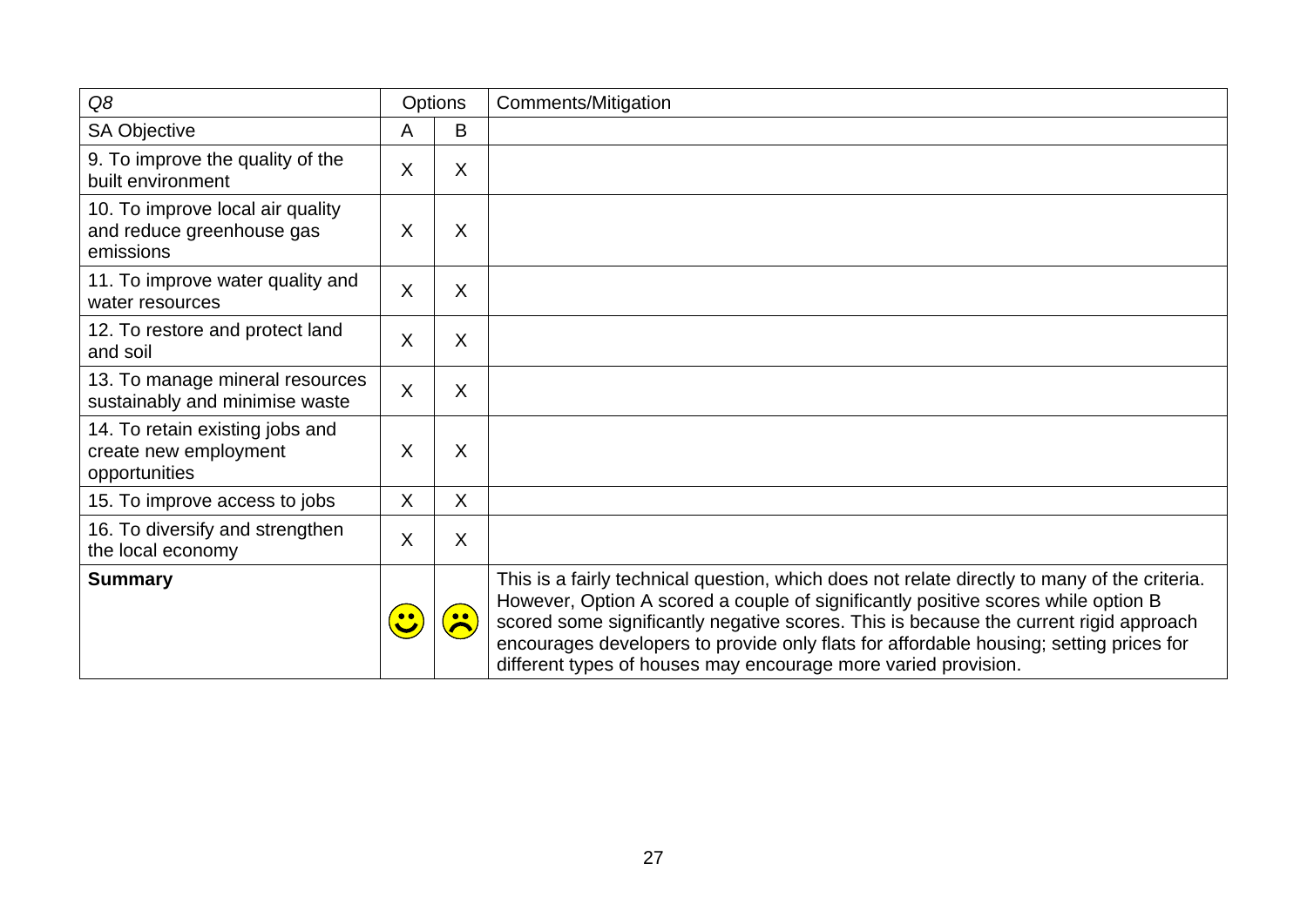**Question 9: Should an indication of the household size, type and tenure be given for all sites that are allocated? (Tick all that apply)** 

## **A. Size**

- **B. Type**
- **C. Tenure**

## **D. None at all [Option D added to ensure all reasonable alternatives appraised.]**

| Q9                                                                                                                |           |                 | <b>Options</b> |                | Comments/Mitigation                                                                                                                                                                                                                                                                          |
|-------------------------------------------------------------------------------------------------------------------|-----------|-----------------|----------------|----------------|----------------------------------------------------------------------------------------------------------------------------------------------------------------------------------------------------------------------------------------------------------------------------------------------|
| <b>SA Objective</b>                                                                                               | A         | B               | C              | D              |                                                                                                                                                                                                                                                                                              |
| 1. To increase the level of<br>participation in democratic<br>processes                                           | $\ddot{}$ | $\ddot{}$       | $\ddot{}$      | $\overline{0}$ | Arguably, setting criteria out in a DPD allows greater consultation and public<br>involvement than in reacting to planning applications.                                                                                                                                                     |
| 2. To improve access to<br>services, facilities, the<br>countryside and open spaces                               | X         | X               | X              | $\sf X$        |                                                                                                                                                                                                                                                                                              |
| 3. To provide everyone with a<br>decent home                                                                      | +         | +               | ÷              | $\overline{0}$ | Using the housing needs information to indicate the appropriate size type<br>and tenure of housing on sites facilitates meeting the needs of everyone in<br>the district, provided the information remains sufficiently up to date.                                                          |
| 4. To improve the level of skills,<br>education and training                                                      | $\sf X$   | X               | X              | $\sf X$        |                                                                                                                                                                                                                                                                                              |
| 5. To improve the health and<br>sense of well-being of people                                                     | $\ddot{}$ |                 | +              | $\Omega$       | Only an indirect impact through availability of appropriate housing and<br>balanced communities                                                                                                                                                                                              |
| 6. To create vibrant, active,<br>inclusive and open-minded<br>communities with a strong<br>sense of local history | $++$      | $^{\mathrm{+}}$ | $++$           |                | Using housing needs information to indicate the size, type and tenure of<br>housing to be developed should help create and maintain vibrant inclusive<br>communities, and avoid development focussing excessively on the types of<br>houses (and occupiers) which yield the greatest profit. |
| 7. To protect and enhance<br>biodiversity                                                                         | X         | X               | X              | X              |                                                                                                                                                                                                                                                                                              |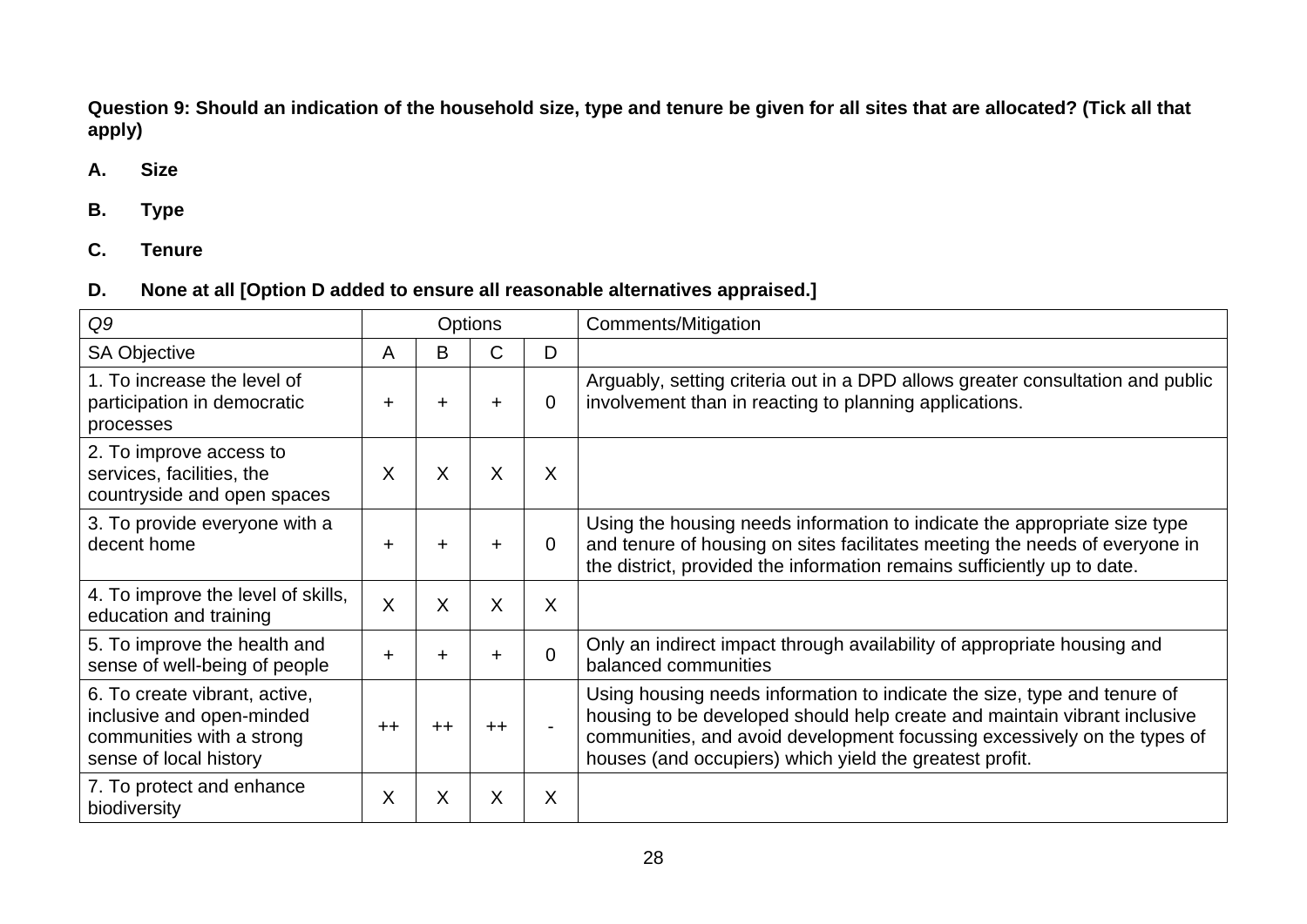| Q9                                                                                              | Options   |           |              |                           | <b>Comments/Mitigation</b>                                                                                                                                                                                                                                       |
|-------------------------------------------------------------------------------------------------|-----------|-----------|--------------|---------------------------|------------------------------------------------------------------------------------------------------------------------------------------------------------------------------------------------------------------------------------------------------------------|
| <b>SA Objective</b>                                                                             | A         | B         | $\mathsf{C}$ | D                         |                                                                                                                                                                                                                                                                  |
| 8. To preserve, enhance and<br>manage landscape quality and<br>character for future generations | +         | $\ddot{}$ | X            | $\overline{0}$            | The size and type of housing is an important feature of our landscape                                                                                                                                                                                            |
| 9. To improve the quality of the<br>built environment                                           | $\ddot{}$ | $\ddot{}$ | $\sf X$      | $\blacksquare$            | Will help ensure development appropriate to the location and avoid<br>monotonous development                                                                                                                                                                     |
| 10. To improve local air quality<br>and reduce greenhouse gas<br>emissions                      | X         | $\sf X$   | $\sf X$      | $\boldsymbol{\mathsf{X}}$ |                                                                                                                                                                                                                                                                  |
| 11. To improve water quality<br>and water resources                                             | X         | $\sf X$   | X.           | X                         |                                                                                                                                                                                                                                                                  |
| 12. To restore and protect land<br>and soil                                                     | X         | $\sf X$   | X.           | $\sf X$                   |                                                                                                                                                                                                                                                                  |
| 13. To manage mineral<br>resources sustainably and<br>minimise waste                            | X         | $\sf X$   | X            | $\sf X$                   |                                                                                                                                                                                                                                                                  |
| 14. To retain existing jobs and<br>create new employment<br>opportunities                       | $\ddot{}$ | X         | $\ddot{}$    | $\Omega$                  | If the correct balance is specified, this may assist with meeting the needs of<br>employers for a particular kind of workforce. The development industry may<br>find it restrictive but will have the benefit of knowing in advance what the<br>council expects. |
| 15. To improve access to jobs                                                                   | $\ddot{}$ | X         | $\ddot{}$    | $\Omega$                  | If the correct balance is specified, this may assist with meeting the needs of<br>employers for a particular kind of workforce. The development industry may<br>find it restrictive but will have the benefit of knowing in advance what the<br>council expects. |
| 16. To diversify and strengthen<br>the local economy                                            | ÷         | ÷         | ÷            |                           | If the correct balance is specified, this may assist with meeting the needs of<br>employers for a particular kind of workforce. The development industry may<br>find it restrictive but will have the benefit of knowing in advance what the<br>council expects. |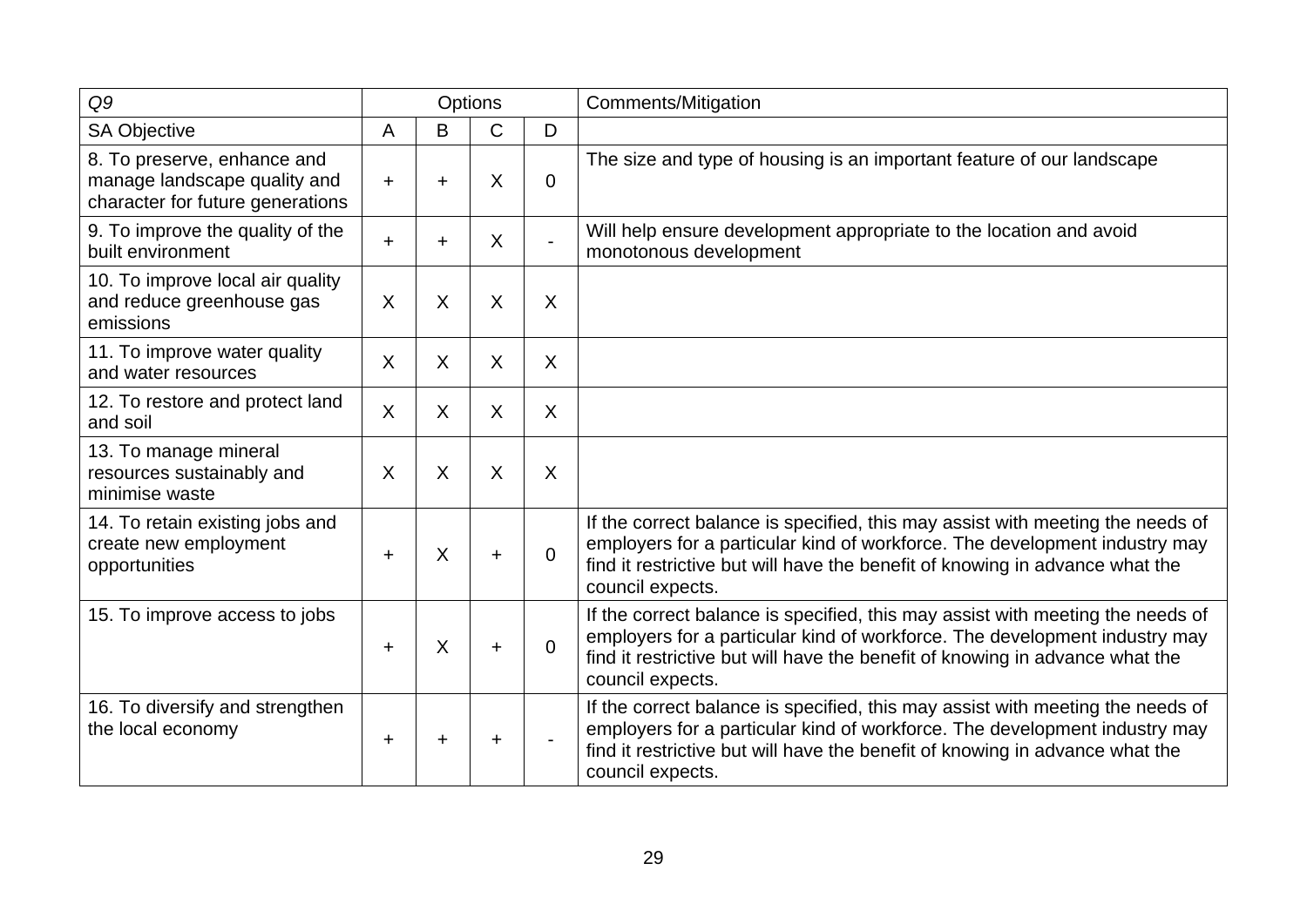| Q9                  |     | Options |  |           | Comments/Mitigation                                                                                                                                                                                                                                                                      |
|---------------------|-----|---------|--|-----------|------------------------------------------------------------------------------------------------------------------------------------------------------------------------------------------------------------------------------------------------------------------------------------------|
| <b>SA Objective</b> |     | R       |  |           |                                                                                                                                                                                                                                                                                          |
| <b>Summary</b>      | • • |         |  | $\bullet$ | Options A-C scored very positively, whereas option D received neutral and<br>negative scores. However, this is based on the assumption that needs are<br>correctly identified and projected and that policies are sufficiently flexible to<br>accommodate changing information on needs. |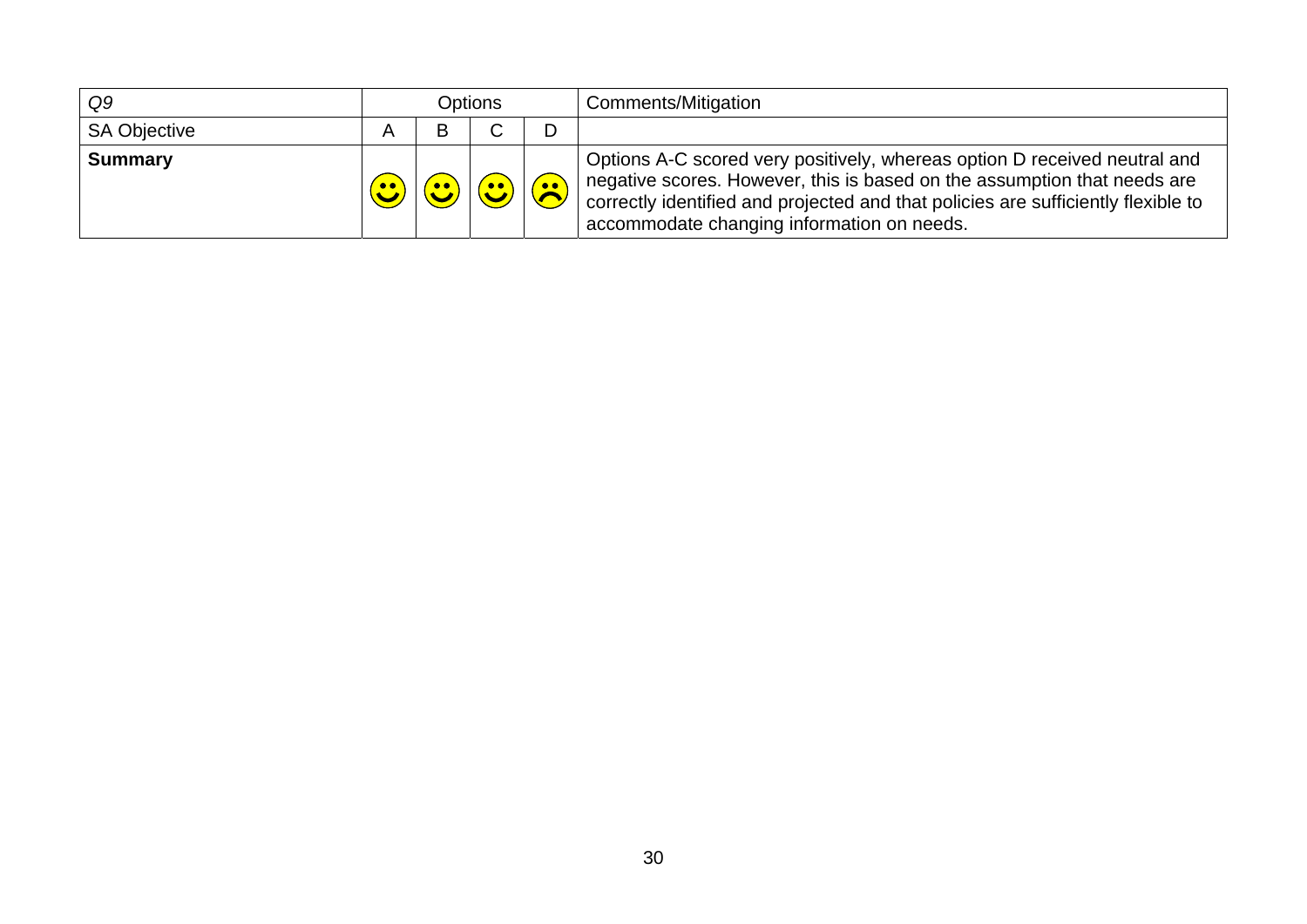**Question 10: Would you support a viability test, in principle, for assessing the proportion of affordable housing that should be provided on individual sites? (when proposing a lower figure than stated in the housing policies)** 

#### **A. Yes**

| Q10                                                                                                               | Options |               | Comments/Mitigation                                                                                                                                                                                                                                                                                                                                                                           |
|-------------------------------------------------------------------------------------------------------------------|---------|---------------|-----------------------------------------------------------------------------------------------------------------------------------------------------------------------------------------------------------------------------------------------------------------------------------------------------------------------------------------------------------------------------------------------|
| <b>SA Objective</b>                                                                                               | Α       | B             |                                                                                                                                                                                                                                                                                                                                                                                               |
| 1. To increase the level of<br>participation in democratic<br>processes                                           | ?       | $\Omega$      | This provides the possibility for development economics to override the detail of<br>policies arrived at through transparent democratic processes and steps would need to<br>be taken to ensure that any viability test was as transparent as possible.<br>Suggestion: any detailed policy on this issue should take care that it is as independent,<br>objective and transparent as possible |
| 2. To improve access to services,<br>facilities, the countryside and<br>open spaces                               | $\sf X$ | X             |                                                                                                                                                                                                                                                                                                                                                                                               |
| 3. To provide everyone with a<br>decent home                                                                      | $++$    |               | It is felt that currently some sites are not being developed at all because requirements<br>for affordable housing may be overly stringent, and that development with a lower<br>proportion of affordable housing goes further to meeting this objective than an empty<br>site.                                                                                                               |
| 4. To improve the level of skills,<br>education and training                                                      | X       | X             |                                                                                                                                                                                                                                                                                                                                                                                               |
| 5. To improve the health and<br>sense of well-being of people                                                     | $\sf X$ | X             |                                                                                                                                                                                                                                                                                                                                                                                               |
| 6. To create vibrant, active,<br>inclusive and open-minded<br>communities with a strong sense<br>of local history | +       | $\mathcal{P}$ | Option A is likely to lead to a greater proportion of open market housing being built than<br>is identified as optimal by the housing policies, which may lead to communities being<br>less inclusive. However, if the alternative is no housing then the overall impact on<br>communities of option A is likely to be positive.                                                              |
| 7. To protect and enhance<br>biodiversity                                                                         | X       | X             |                                                                                                                                                                                                                                                                                                                                                                                               |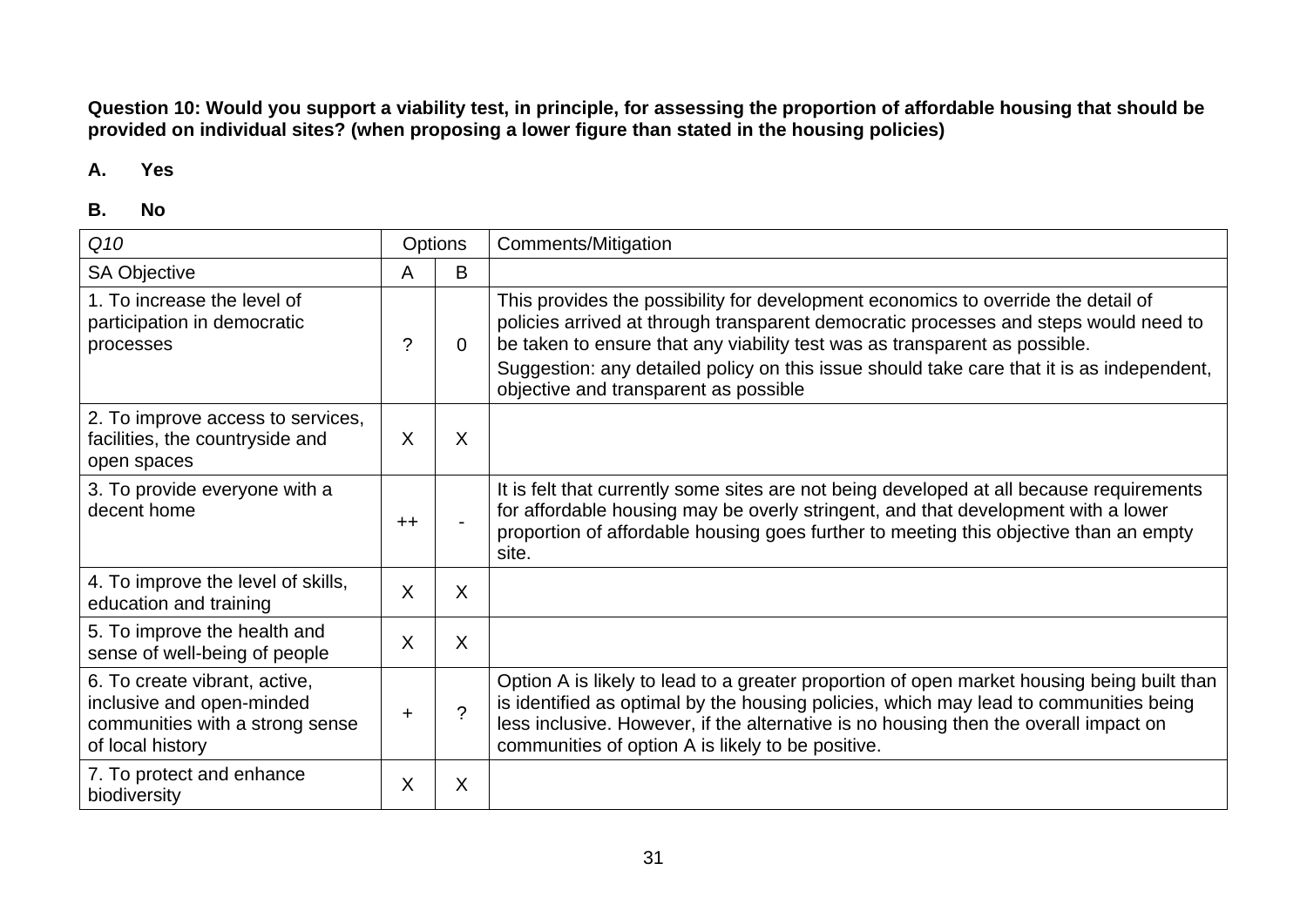| Q10                                                                                             |           | Options        | Comments/Mitigation                                                                                                                                                                                                                                                                                                                                                                        |
|-------------------------------------------------------------------------------------------------|-----------|----------------|--------------------------------------------------------------------------------------------------------------------------------------------------------------------------------------------------------------------------------------------------------------------------------------------------------------------------------------------------------------------------------------------|
| <b>SA Objective</b>                                                                             | Α         | B              |                                                                                                                                                                                                                                                                                                                                                                                            |
| 8. To preserve, enhance and<br>manage landscape quality and<br>character for future generations | X         | X              |                                                                                                                                                                                                                                                                                                                                                                                            |
| 9. To improve the quality of the<br>built environment                                           | X         | X              |                                                                                                                                                                                                                                                                                                                                                                                            |
| 10. To improve local air quality<br>and reduce greenhouse gas<br>emissions                      | X         | X              |                                                                                                                                                                                                                                                                                                                                                                                            |
| 11. To improve water quality and<br>water resources                                             | X         | $\sf X$        |                                                                                                                                                                                                                                                                                                                                                                                            |
| 12. To restore and protect land<br>and soil                                                     | X         | X              |                                                                                                                                                                                                                                                                                                                                                                                            |
| 13. To manage mineral resources<br>sustainably and minimise waste                               | X         | X              |                                                                                                                                                                                                                                                                                                                                                                                            |
| 14. To retain existing jobs and<br>create new employment<br>opportunities                       | $\ddot{}$ | $\overline{?}$ | There may be an indirect effect through helping to house a workforce, particularly if it<br>removes a block which is preventing sites from being developed.                                                                                                                                                                                                                                |
| 15. To improve access to jobs                                                                   | X         | $\overline{X}$ |                                                                                                                                                                                                                                                                                                                                                                                            |
| 16. To diversify and strengthen<br>the local economy                                            | $\ddot{}$ | $\overline{?}$ | Option A is likely to lead to a less than ideal balance of housing which may appeal to<br>wealthy retirees rather than housing a local workforce. However, if the alternative is an<br>overall shortage of housing, then the impacts will be positive.                                                                                                                                     |
| <b>Summary</b>                                                                                  |           |                | There are some concerns raised by the prospect of a viability test which have to be<br>addressed. However, on the whole a viability test is felt to have positive impacts<br>through enabling more housing to be provided. Whilst this may not result in the ideal<br>housing balance, experience suggests that the current approach of strict quotas is not<br>serving the district well. |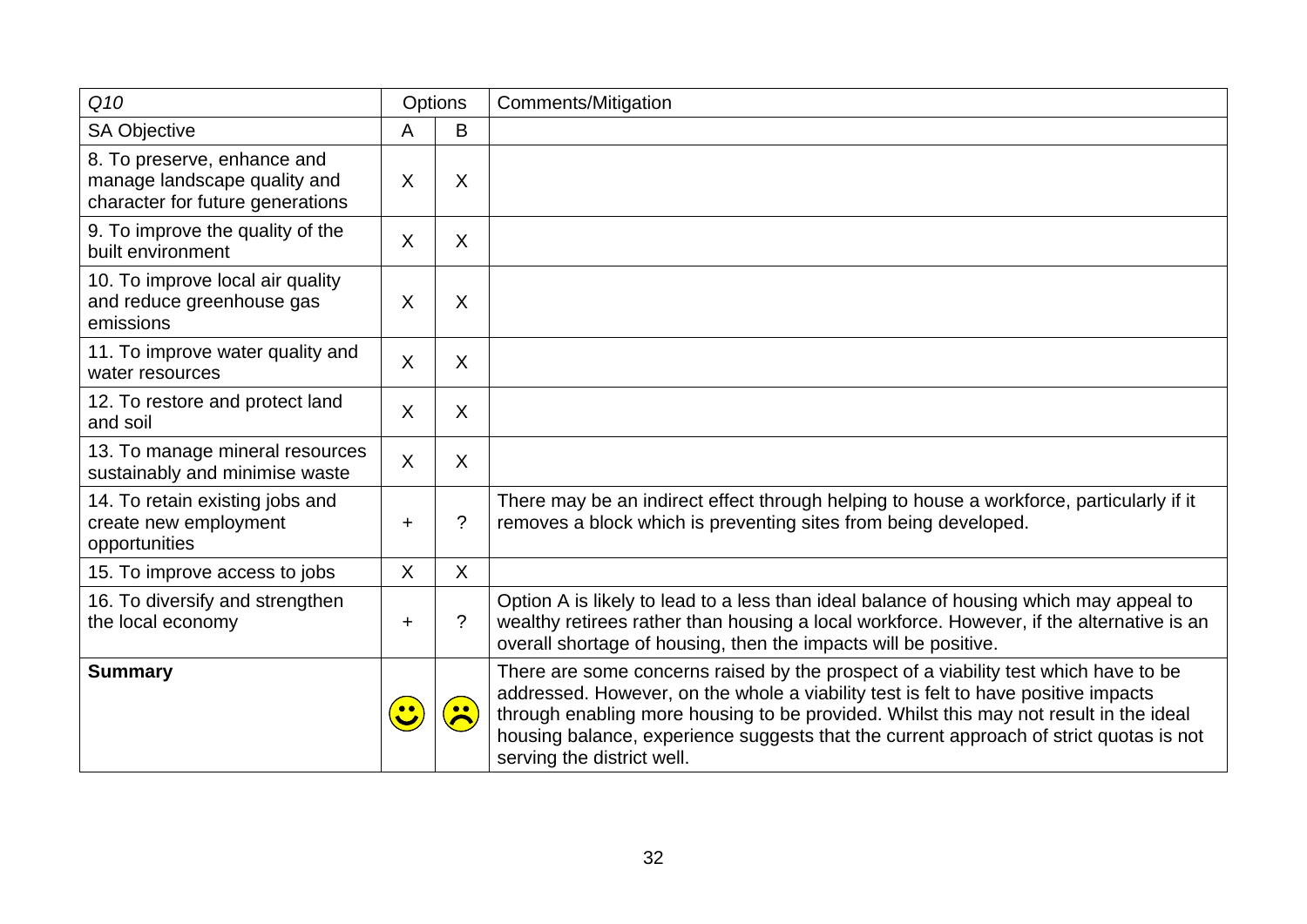**Question 11: Should the Council support the use of the following in order to provide affordable housing in Eden? (tick all that apply)** 

## **A. Community Land Trusts**

## **B. Coat Tailing**

## **C. [Open option - can't be appraised]**

## **D. Neither - Affordable housing should be provided solely by conventional routes**

| Q11                                                                                                            |           | <b>Options</b> |     | Comments/Mitigation                                                                                                                                                                                                                                                                                                                                                                      |
|----------------------------------------------------------------------------------------------------------------|-----------|----------------|-----|------------------------------------------------------------------------------------------------------------------------------------------------------------------------------------------------------------------------------------------------------------------------------------------------------------------------------------------------------------------------------------------|
| <b>SA Objective</b>                                                                                            | A         | B              | D   |                                                                                                                                                                                                                                                                                                                                                                                          |
| 1. To increase the level of<br>participation in democratic processes                                           | X         | X              | X   |                                                                                                                                                                                                                                                                                                                                                                                          |
| 2. To improve access to services,<br>facilities, the countryside and open<br>spaces                            | X         | X              | X   |                                                                                                                                                                                                                                                                                                                                                                                          |
| 3. To provide everyone with a decent<br>home                                                                   | $++$      | $++$           | - - |                                                                                                                                                                                                                                                                                                                                                                                          |
| 4. To improve the level of skills,<br>education and training                                                   | X         | X              | X   |                                                                                                                                                                                                                                                                                                                                                                                          |
| 5. To improve the health and sense of<br>well-being of people                                                  | $\ddot{}$ |                |     | Through provision of housing                                                                                                                                                                                                                                                                                                                                                             |
| 6. To create vibrant, active, inclusive<br>and open-minded communities with a<br>strong sense of local history | +         |                |     | There may well be issues of inclusion with community land trusts, if small<br>communities nominate who is allowed to live in their midst. However,<br>negative impacts are likely to be outweighed by the positive impacts of<br>enabling more affordable housing to be built in rural areas. Suggestion:<br>consider mechanisms to ensure such policies result in inclusive communities |
| 7. To protect and enhance biodiversity                                                                         | X         | X              | X   |                                                                                                                                                                                                                                                                                                                                                                                          |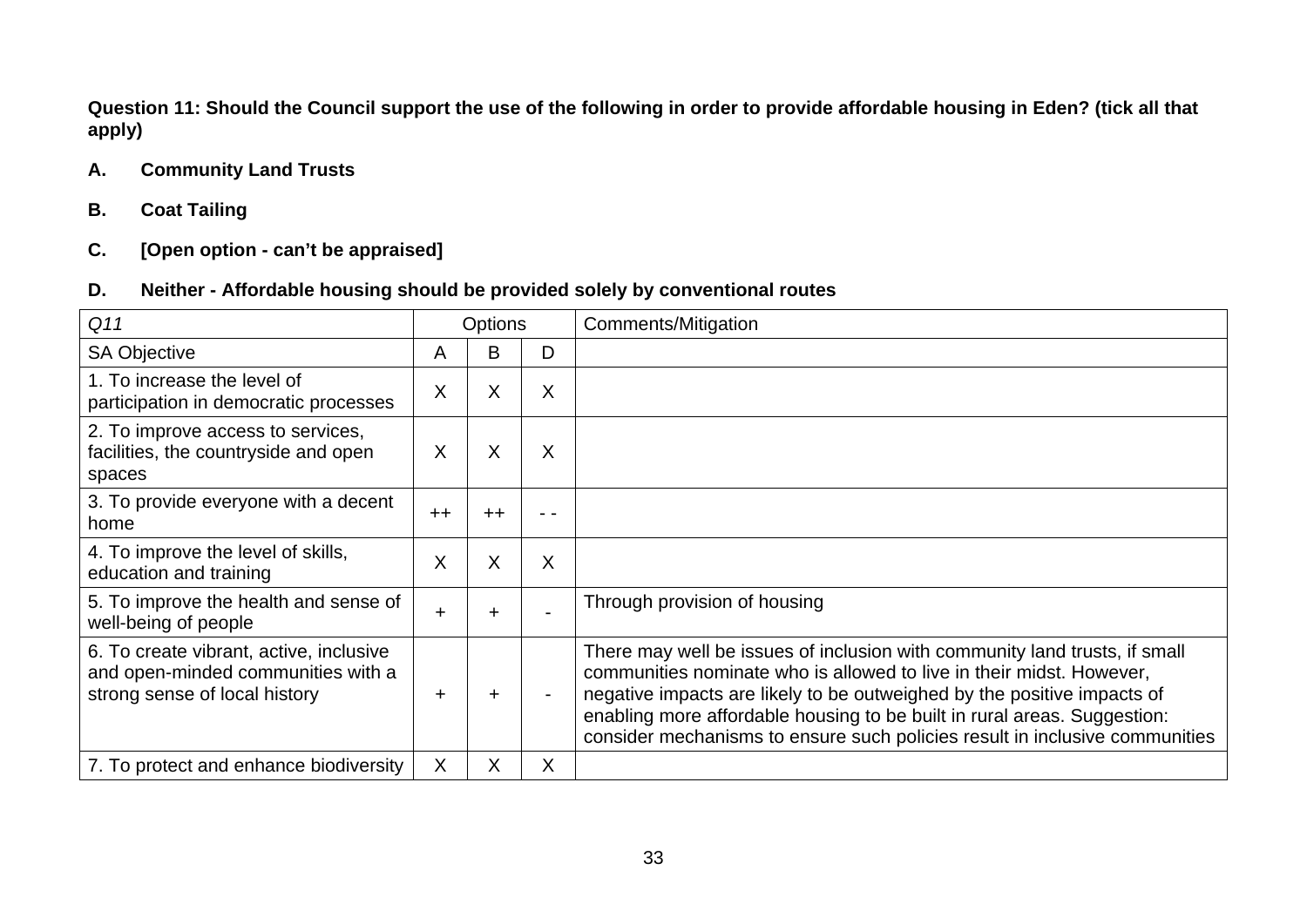| Q11                                                                                             |   | Options |                  | Comments/Mitigation                                                                                                                                                                                                                                                                                           |
|-------------------------------------------------------------------------------------------------|---|---------|------------------|---------------------------------------------------------------------------------------------------------------------------------------------------------------------------------------------------------------------------------------------------------------------------------------------------------------|
| <b>SA Objective</b>                                                                             | Α | B       | D                |                                                                                                                                                                                                                                                                                                               |
| 8. To preserve, enhance and manage<br>landscape quality and character for<br>future generations | ÷ | ٠       | $\Omega$         | The landscape character is a product of living, working rural communities,<br>and there is a need to maintain these to preserve the landscape character.<br>Providing affordable housing for local people should assist with this.<br>However, any inappropriate development would have a negative impact.    |
| 9. To improve the quality of the built<br>environment                                           | X | X       | X                |                                                                                                                                                                                                                                                                                                               |
| 10. To improve local air quality and<br>reduce greenhouse gas emissions                         |   |         | $\overline{0}$   | Through increased travel                                                                                                                                                                                                                                                                                      |
| 11. To improve water quality and<br>water resources                                             | X | X       | $\sf X$          | Mechanism for providing housing won't have impact - location will                                                                                                                                                                                                                                             |
| 12. To restore and protect land and<br>soil                                                     | X | X       | X                |                                                                                                                                                                                                                                                                                                               |
| 13. To manage mineral resources<br>sustainably and minimise waste                               | X | X       | X                |                                                                                                                                                                                                                                                                                                               |
| 14. To retain existing jobs and create<br>new employment opportunities                          | ÷ |         |                  | Assisting with housing provision in rural areas helps with economic<br>diversification by providing a workforce for rural enterprises. It will also<br>benefit the local construction industry.                                                                                                               |
| 15. To improve access to jobs                                                                   | ÷ |         | $\Omega$         | This policy provides for those who work in rural areas but cannot afford a<br>home there, including farming families. However, there is no requirement to<br>work in the locality and therefore the benefits are only marginally positive, as<br>many rural dwellers commute to work in the district's towns. |
| 16. To diversify and strengthen the<br>local economy                                            | ÷ |         |                  | Assisting with housing provision in rural areas helps with economic<br>diversification by providing a workforce for rural enterprises.                                                                                                                                                                        |
| <b>Summary</b>                                                                                  |   |         | $\bullet\bullet$ | Options A and B are likely to increase the amount of affordable housing<br>available to local people in the most rural communities, and therefore scored<br>positively against social and economic objectives through helping to sustain<br>these communities.                                                |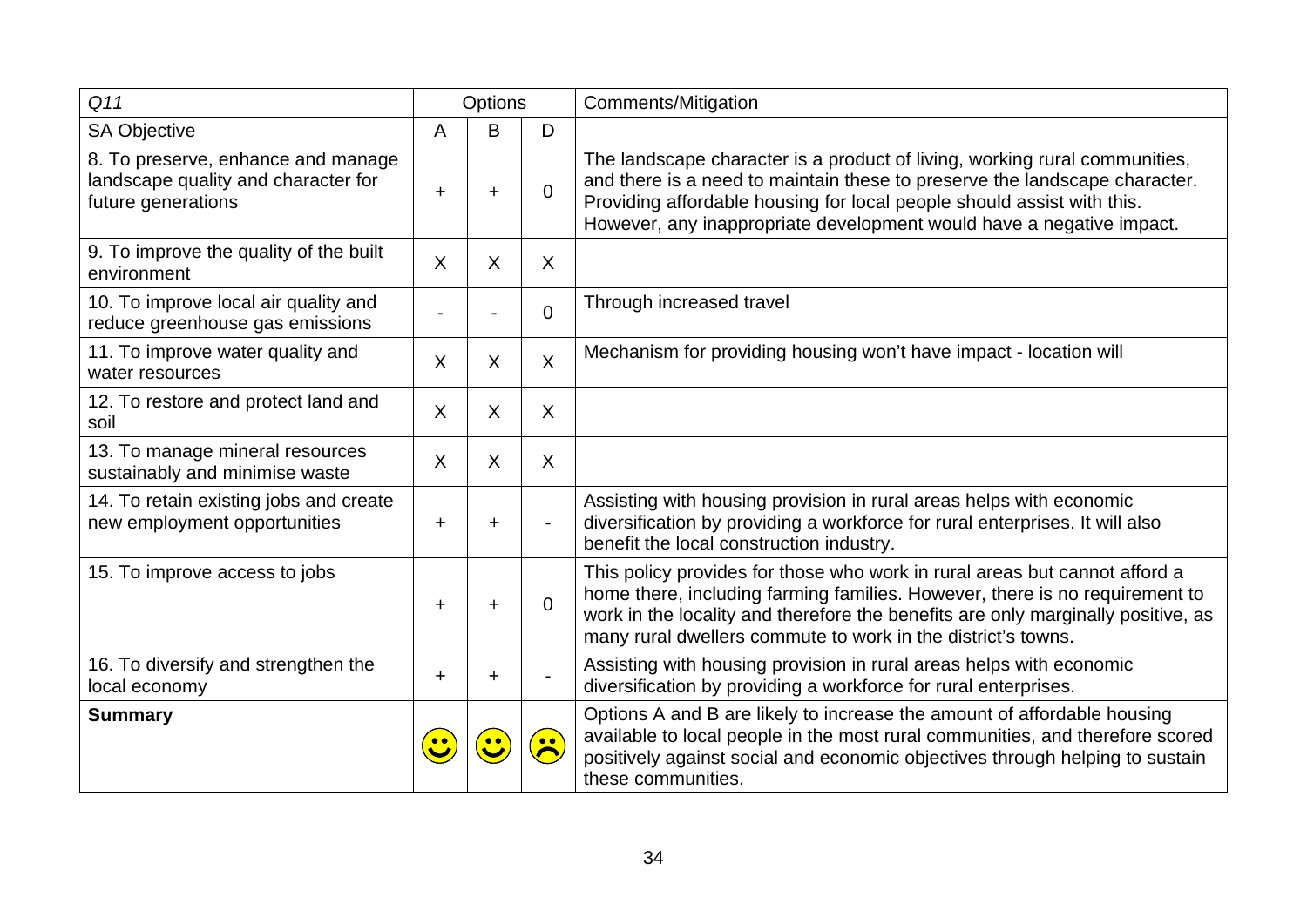**Question 12: Do you think that the Council should consider the conversion of holiday accommodation to provide affordable housing:** 

- **A. In Key Service Centres only?**
- **B. In Key Service Centres and Local Service Centres only?**
- **C. In any village with an identified need for affordable housing?**
- **D. Holiday accommodation should not be converted into affordable housing.**

| Q <sub>12</sub>                                                                        | <b>Options</b> |           |        |                | Comments/Mitigation                                                                                                                                                                                                                                                                                                                                                     |
|----------------------------------------------------------------------------------------|----------------|-----------|--------|----------------|-------------------------------------------------------------------------------------------------------------------------------------------------------------------------------------------------------------------------------------------------------------------------------------------------------------------------------------------------------------------------|
| <b>SA Objective</b>                                                                    | A              | B         | C.     | D              |                                                                                                                                                                                                                                                                                                                                                                         |
| 1. To increase the level of<br>participation in democratic<br>processes                | $\ddot{}$      | $\ddot{}$ | $\div$ | $\overline{a}$ | Affordable housing keeps local people in the area, who may participate in<br>democratic processes, whereas there are limits to the extent to which<br>holidaymakers and second home owners can do this.                                                                                                                                                                 |
| 2. To improve access to<br>services, facilities, the<br>countryside and open<br>spaces | ٠              | ┿         | ┿      | $\blacksquare$ | Permanent residents will help to sustain services more than holiday makers.                                                                                                                                                                                                                                                                                             |
| 3. To provide everyone with<br>a decent home                                           | $\div$         | ÷         | $+$    | $\overline{a}$ | Options A to C only received marginally positive scores, because there is no<br>mention in this policy of the 'decency' of holiday accommodation. This is<br>however mentioned in the supporting text of the current draft paper, and there<br>would be the potential for a suitably robust policy to receive a significantly<br>positive score against this objective. |
| 4. To improve the level of<br>skills, education and<br>training                        | 0              | 0         | 0      |                | This policy may help prevent the closure of small local schools                                                                                                                                                                                                                                                                                                         |
| 5. To improve the health<br>and sense of well-being of<br>people                       | $\pm$          |           |        |                | There will be a slight positive impact through increasing people's access to<br>housing.                                                                                                                                                                                                                                                                                |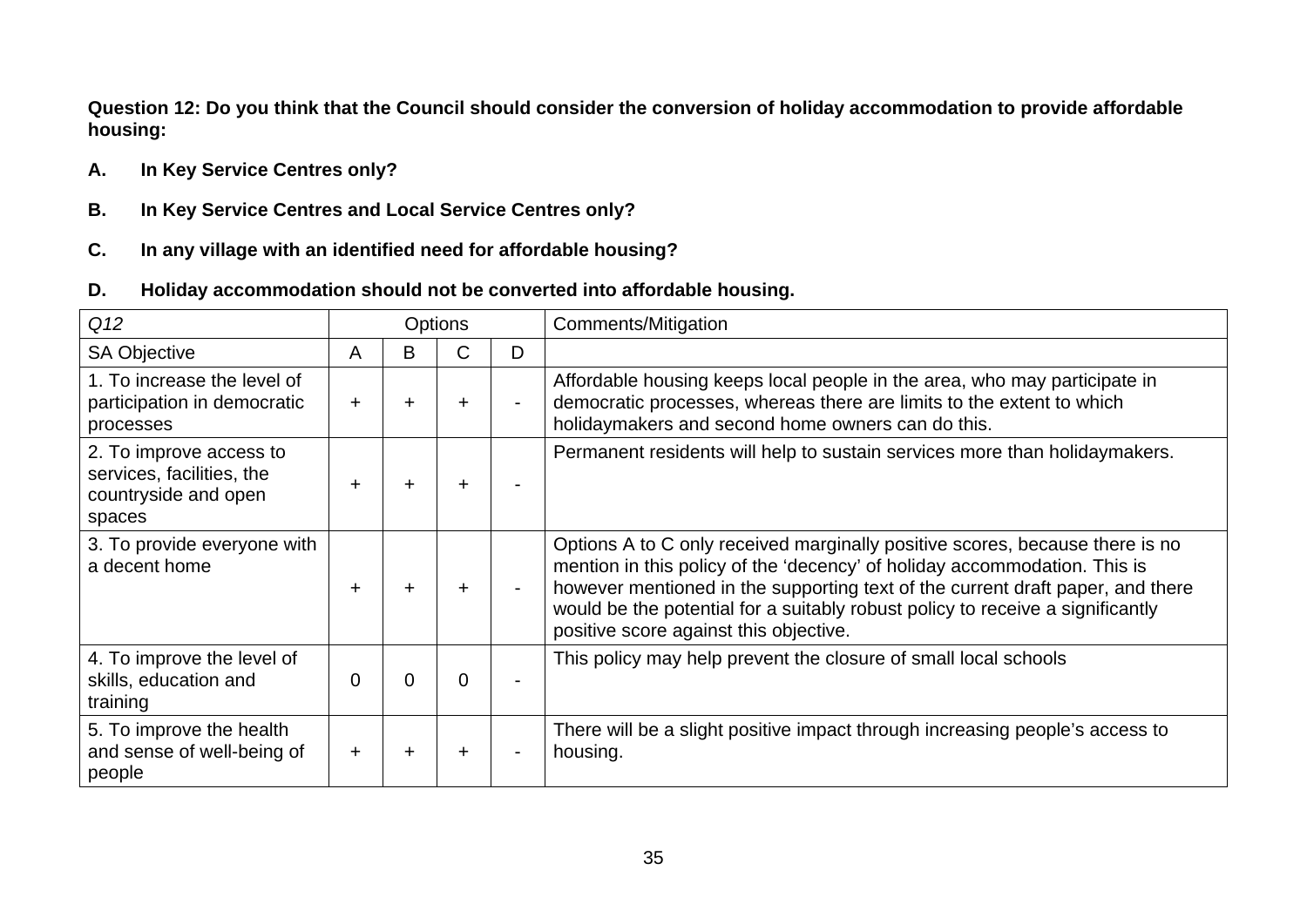| Q <sub>12</sub>                                                                                                   | Options        |           |              |                | <b>Comments/Mitigation</b>                                                                                                                                                                                                        |
|-------------------------------------------------------------------------------------------------------------------|----------------|-----------|--------------|----------------|-----------------------------------------------------------------------------------------------------------------------------------------------------------------------------------------------------------------------------------|
| <b>SA Objective</b>                                                                                               | A              | B         | $\mathsf{C}$ | D              |                                                                                                                                                                                                                                   |
| 6. To create vibrant, active,<br>inclusive and open-minded<br>communities with a strong<br>sense of local history | $\overline{0}$ | $\ddot{}$ | ÷.           |                | This policy was acknowledged to not be very inclusive. However, it was felt that<br>by increasing the number of permanent residents in small communities their<br>vibrancy and sense of local history might be improved.          |
| 7. To protect and enhance<br>biodiversity                                                                         | X              | X         | $\sf X$      | $\sf X$        | No relationship                                                                                                                                                                                                                   |
| 8. To preserve, enhance<br>and manage landscape<br>quality and character for<br>future generations                | X              | X         | X            | X              | No relationship                                                                                                                                                                                                                   |
| 9. To improve the quality of<br>the built environment                                                             | X              | X         | X            | $\sf X$        | No relationship                                                                                                                                                                                                                   |
| 10. To improve local air<br>quality and reduce<br>greenhouse gas emissions                                        |                |           |              | $\ddot{}$      | Local emissions might be increased by having people resident all year rather<br>than just in the holiday season. However, it was also acknowledged that much of<br>the tourism in Eden involves extensive use of the private car. |
| 11. To improve water<br>quality and water resources                                                               | X              | X         | X            | $\sf X$        | Water and sewerage infrastructure for the homes in question would have to<br>have sufficient capacity for a permanent dwelling.                                                                                                   |
| 12. To restore and protect<br>land and soil                                                                       | ٠.             | ÷         | ÷.           |                | Through minimising the land needed to build affordable houses for Eden's<br>population                                                                                                                                            |
| 13. To manage mineral<br>resources sustainably and<br>minimise waste                                              |                |           |              | $\ddot{}$      | For the local community, more waste will be created through having a greater<br>population resident all year round                                                                                                                |
| 14. To retain existing jobs<br>and create new<br>employment opportunities                                         | $\ddot{}$      | $\ddot{}$ | $+$          | $\overline{a}$ | Holidaymakers are vital to the local economy. However, on balance it was felt<br>that increasing the pool of permanent residents would be of greater economic<br>benefit.                                                         |
| 15. To improve access to<br>jobs                                                                                  | $++$           | +         | +            | $\overline{0}$ | By increasing the supply of housing available to the local workforce                                                                                                                                                              |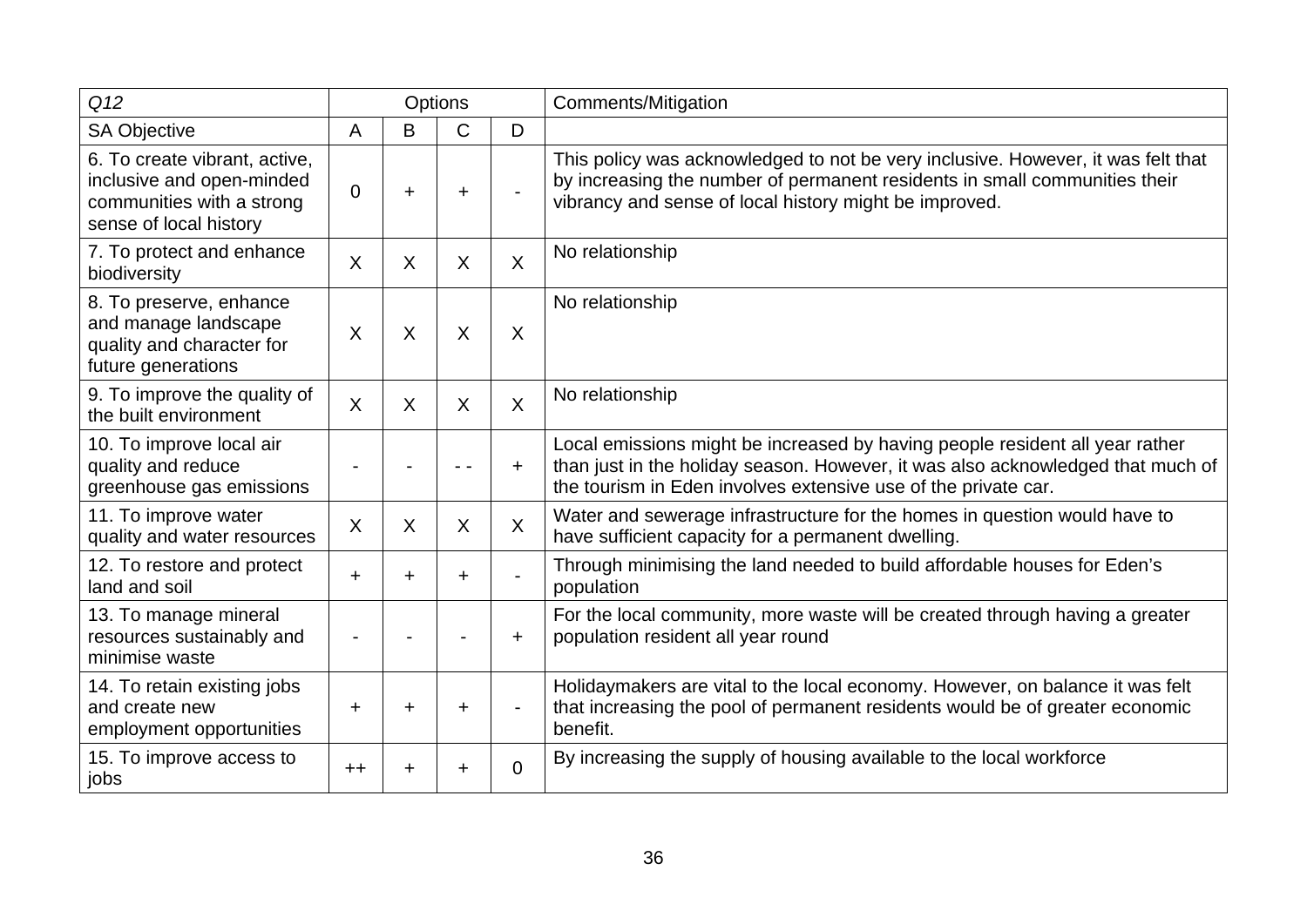| Q <sub>12</sub>                                         | <b>Options</b> |   |  |                         | <b>Comments/Mitigation</b>                                                                                                                                                                      |
|---------------------------------------------------------|----------------|---|--|-------------------------|-------------------------------------------------------------------------------------------------------------------------------------------------------------------------------------------------|
| <b>SA Objective</b>                                     | A              | B |  | D                       |                                                                                                                                                                                                 |
| 16. To diversify and<br>strengthen the local<br>economy |                |   |  |                         | Holidaymakers boost the tourism sector, but permanent residents access a<br>range of services and therefore are felt to be more beneficial to a strong and<br>diverse economy.                  |
| <b>Summary</b>                                          |                |   |  | $\overline{\mathbf{S}}$ | Options A to C all scored positively, mainly due to positive scores against social<br>and economic objectives. Option D received a large number of negative scores<br>against these objectives. |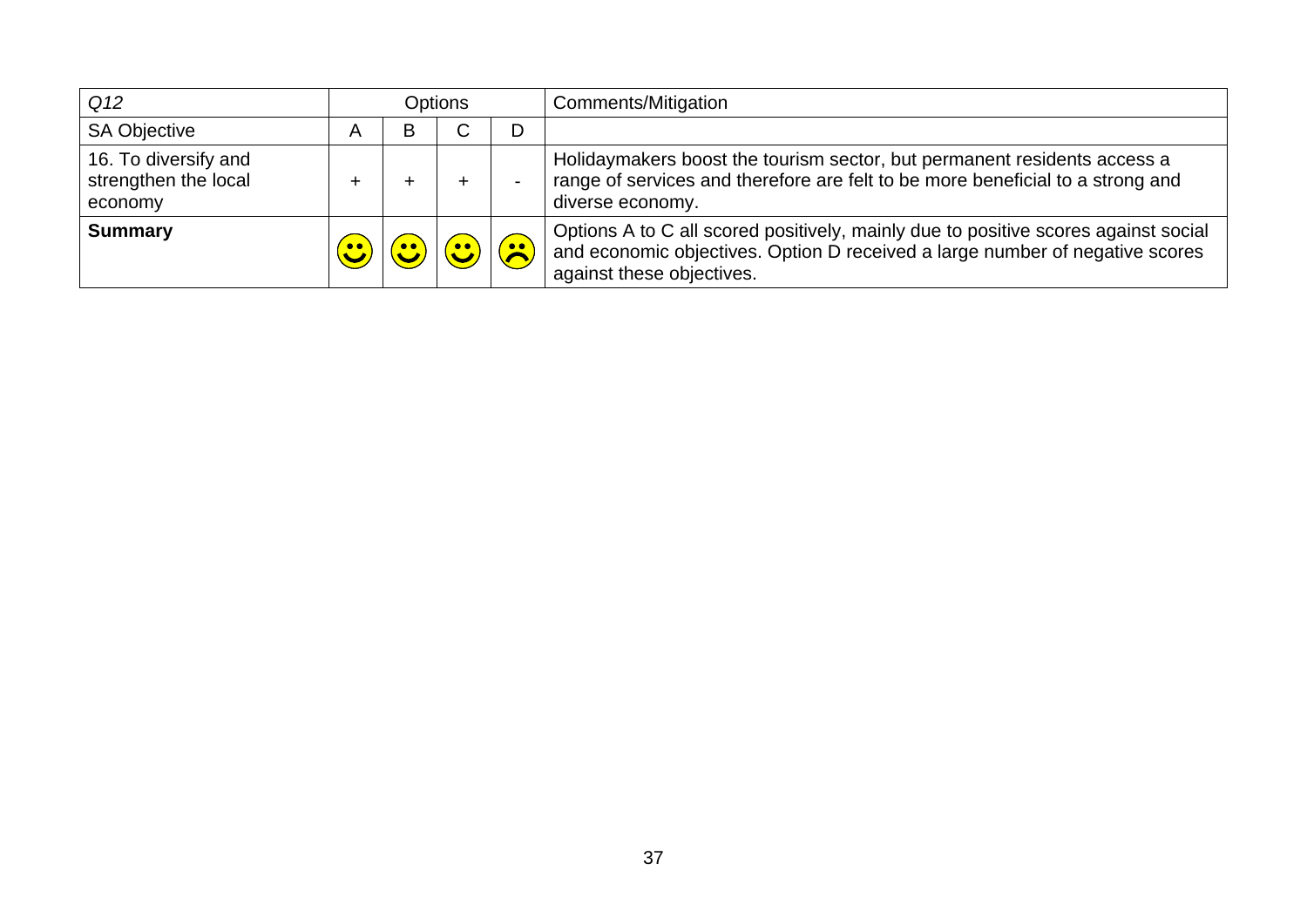**Question 14: Do you agree with the definition of a local connection to the area [as defined in 2004 Housing Policies]** 

- •**Yes**
- •**No**

**Question 15: Should local connection be allowed to extend beyond the district boundary for development in parishes on the edge of the district?** 

- • **Yes, any parish adjoining the parish where the development is proposed should be considered regardless of which district (or county) it is in**
- •**Yes, but only for adjoining parishes of other districts in Cumbria (ie Allerdale, Carlisle and South Lakeland**
- •**No, the local occupancy should only be for Eden residents**

**Appraisal Approach -** question 14 is very general and question 15 very specific. It is considered that for sustainability purposes at this initial stage there are three basic alternatives to evaluate:

#### **Q. Should the definition of a local connection to the area**

- **A. Remain as it is**
- **B. Be more stringent**

## **C. Be less stringent**

| Q14 and 15                                                                          | <b>Options</b> |   |   | Comments/Mitigation |
|-------------------------------------------------------------------------------------|----------------|---|---|---------------------|
| <b>SA Objective</b>                                                                 | A              | B | C |                     |
| 1. To increase the level of<br>participation in democratic<br>processes             |                |   |   |                     |
| 2. To improve access to<br>services, facilities, the<br>countryside and open spaces |                |   |   |                     |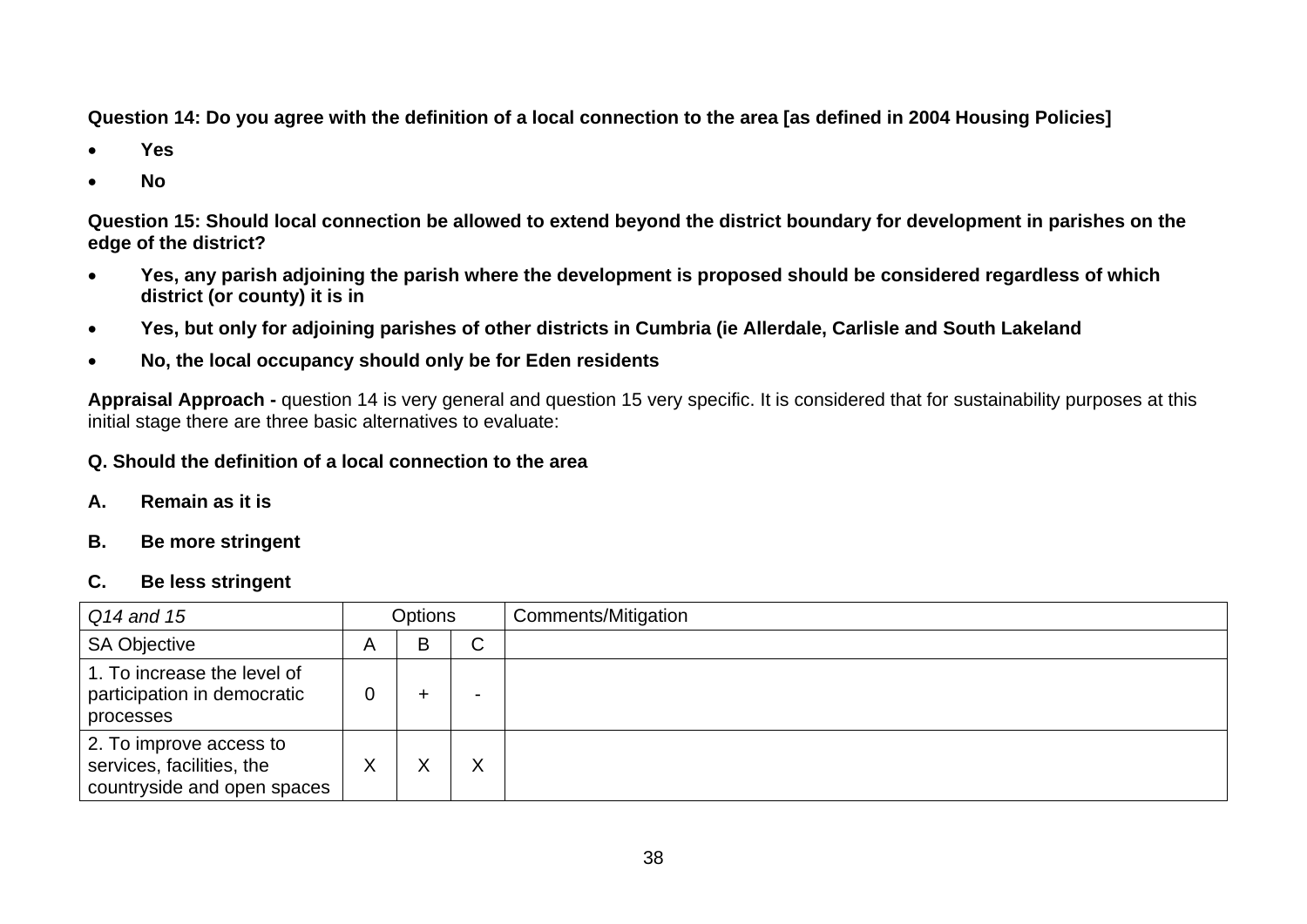| Q14 and 15                                                                                                        |           | Options        |                | <b>Comments/Mitigation</b>                                                                                                                                                                                                |
|-------------------------------------------------------------------------------------------------------------------|-----------|----------------|----------------|---------------------------------------------------------------------------------------------------------------------------------------------------------------------------------------------------------------------------|
| <b>SA Objective</b>                                                                                               | A         | B              | $\mathsf{C}$   |                                                                                                                                                                                                                           |
| 3. To provide everyone with a<br>decent home                                                                      | $\ddot{}$ | $\mathbf 0$    | $\overline{0}$ | The number of people benefiting wouldn't change if the definition was altered, merely<br>who benefits. It is never going to be the case that "everyone" benefits from a<br>mechanism designed to positively discriminate. |
| 4. To improve the level of<br>skills, education and training                                                      | X         | X              | $\mathsf{X}$   | No direct relationship and no impacts anticipated                                                                                                                                                                         |
| 5. To improve the health and<br>sense of well-being of people                                                     | $\ddot{}$ | $\overline{0}$ |                | Impact on the well being of the people in Eden.                                                                                                                                                                           |
| 6. To create vibrant, active,<br>inclusive and open-minded<br>communities with a strong<br>sense of local history | $\ddot{}$ | $\ddot{}$      | $\Omega$       | This policy is trying to counterbalance an unbalanced market. If this policy is made<br>less stringent, it will be less effective at doing so.                                                                            |
| 7. To protect and enhance<br>biodiversity                                                                         | X         | X              | X              |                                                                                                                                                                                                                           |
| 8. To preserve, enhance and<br>manage landscape quality<br>and character for future<br>generations                | $\sf X$   | X              | X              |                                                                                                                                                                                                                           |
| 9. To improve the quality of<br>the built environment                                                             | $\sf X$   | X              | X              |                                                                                                                                                                                                                           |
| 10. To improve local air<br>quality and reduce<br>greenhouse gas emissions                                        | 0         | $\ddot{}$      |                | Less stringent definition of 'local' may result in greater level of commuting?                                                                                                                                            |
| 11. To improve water quality<br>and water resources                                                               | $\sf X$   | X              | X              |                                                                                                                                                                                                                           |
| 12. To restore and protect<br>land and soil                                                                       | X         | X              | X              |                                                                                                                                                                                                                           |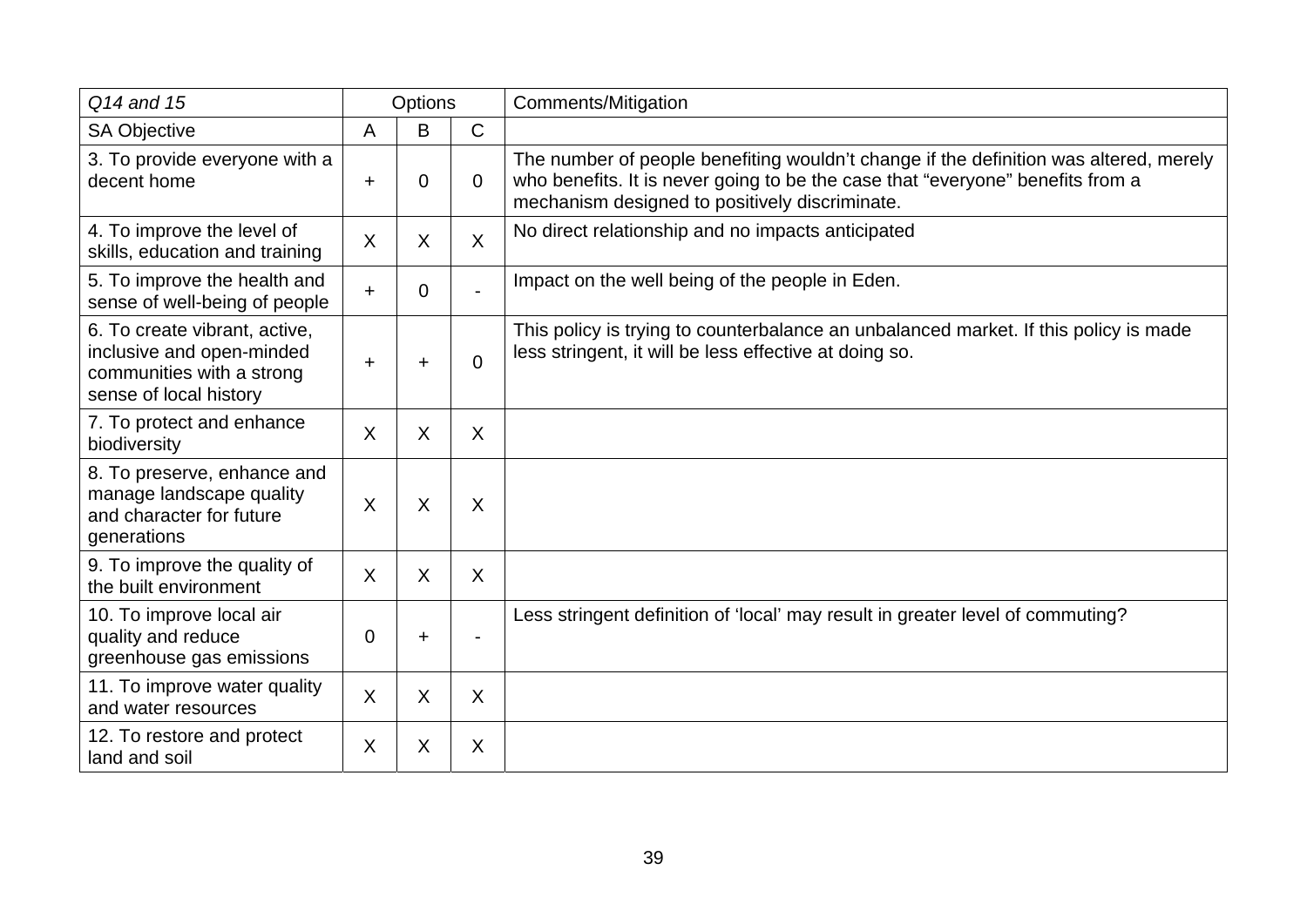| Q14 and 15                                                                | Options |           |              | Comments/Mitigation                                                                                                                                                                                                                                                                                                                                                                                                                                                                        |
|---------------------------------------------------------------------------|---------|-----------|--------------|--------------------------------------------------------------------------------------------------------------------------------------------------------------------------------------------------------------------------------------------------------------------------------------------------------------------------------------------------------------------------------------------------------------------------------------------------------------------------------------------|
| <b>SA Objective</b>                                                       | A       | B         | $\mathsf{C}$ |                                                                                                                                                                                                                                                                                                                                                                                                                                                                                            |
| 13. To manage mineral<br>resources sustainably and<br>minimise waste      | X       | X         | $\sf X$      |                                                                                                                                                                                                                                                                                                                                                                                                                                                                                            |
| 14. To retain existing jobs<br>and create new employment<br>opportunities | $++$    | $\ddot{}$ | $\Omega$     | Option A was felt to represent a balanced approach which helps provide housing for<br>a local workforce and allow some migration into the area for work. Options B and C<br>would not change the amount of housing with a local occupancy clause, only who<br>qualified. However, they were felt to be less beneficial for the local economy.                                                                                                                                              |
| 15. To improve access to<br>jobs                                          | $++$    | ÷         | $\Omega$     | Option A was felt to represent a balanced approach which helps provide housing for<br>a local workforce and allow some migration into the area for work. Options B and C<br>would not change the amount of housing with a local occupancy clause, only who<br>qualified. However, they were felt to be less beneficial for the local economy.                                                                                                                                              |
| 16. To diversify and<br>strengthen the local economy                      | $++$    | ÷         | $\Omega$     | Option A was felt to represent a balanced approach which helps provide housing for<br>a local workforce and allow some migration into the area for work. Options B and C<br>would not change the amount of housing with a local occupancy clause, only who<br>qualified. However, they were felt to be less beneficial for the local economy.                                                                                                                                              |
| <b>Summary</b>                                                            |         |           |              | Option A (leave the local occupancy clause as it is) scored a number of significantly<br>positive scores and is felt to represent a good approach to attempting to provide<br>some balance to an unbalanced market. Making the definition of local more stringent<br>scored positively overall, but less positively than the current approach. Relaxing the<br>definition received a few negative scores, because it was felt the policy would be less<br>able to provide for local needs. |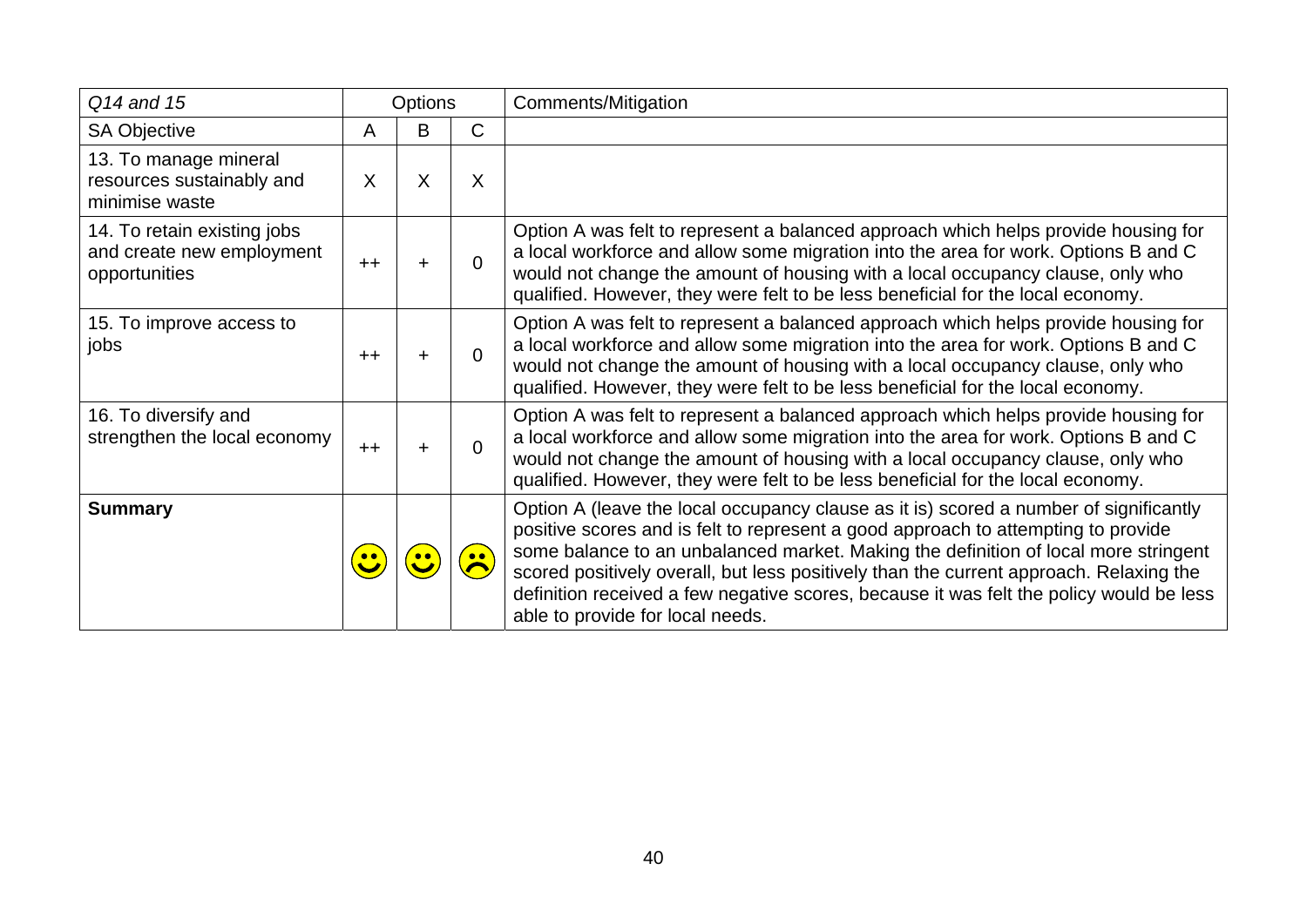## **Question 16: Should the Council attach a local occupancy clause to:**

**A. All new housing development in Penrith** 

## **B. A proportion of housing development in Penrith (eg 80%)**

## **C. Only the affordable element of housing development in Penrith**

| Q16                                                                                                               |                | <b>Options</b> |           | Comments/Mitigation                                                                                                                                                                                                              |
|-------------------------------------------------------------------------------------------------------------------|----------------|----------------|-----------|----------------------------------------------------------------------------------------------------------------------------------------------------------------------------------------------------------------------------------|
| <b>SA Objective</b>                                                                                               | A              | B              | C         |                                                                                                                                                                                                                                  |
| 1. To increase the level of<br>participation in democratic<br>processes                                           | X              | X              | X         |                                                                                                                                                                                                                                  |
| 2. To improve access to<br>services, facilities, the<br>countryside and open spaces                               |                | $\overline{0}$ | $+$       | Reducing the proportion of local occupancy clauses increases the viability of the<br>development, meaning there is a larger profit margin from which contributions can be<br>sought for other benefits.                          |
| 3. To provide everyone with a<br>decent home                                                                      |                | ÷              | ÷.        | Option A is less inclusive, and does not make provision for "everyone"                                                                                                                                                           |
| 4. To improve the level of<br>skills, education and training                                                      | X              | X              | X         |                                                                                                                                                                                                                                  |
| 5. To improve the health and<br>sense of well-being of people                                                     | $\overline{X}$ | X              | X         |                                                                                                                                                                                                                                  |
| 6. To create vibrant, active,<br>inclusive and open-minded<br>communities with a strong<br>sense of local history |                | $++$           | $\ddot{}$ | Option B is likely to create the most inclusive community in Penrith, as it provides for<br>both in-migration and for local people unable to afford the highest prices. Options A<br>and C, however, both have positive aspects. |
| 7. To protect and enhance<br>biodiversity                                                                         | X              | X              | X         |                                                                                                                                                                                                                                  |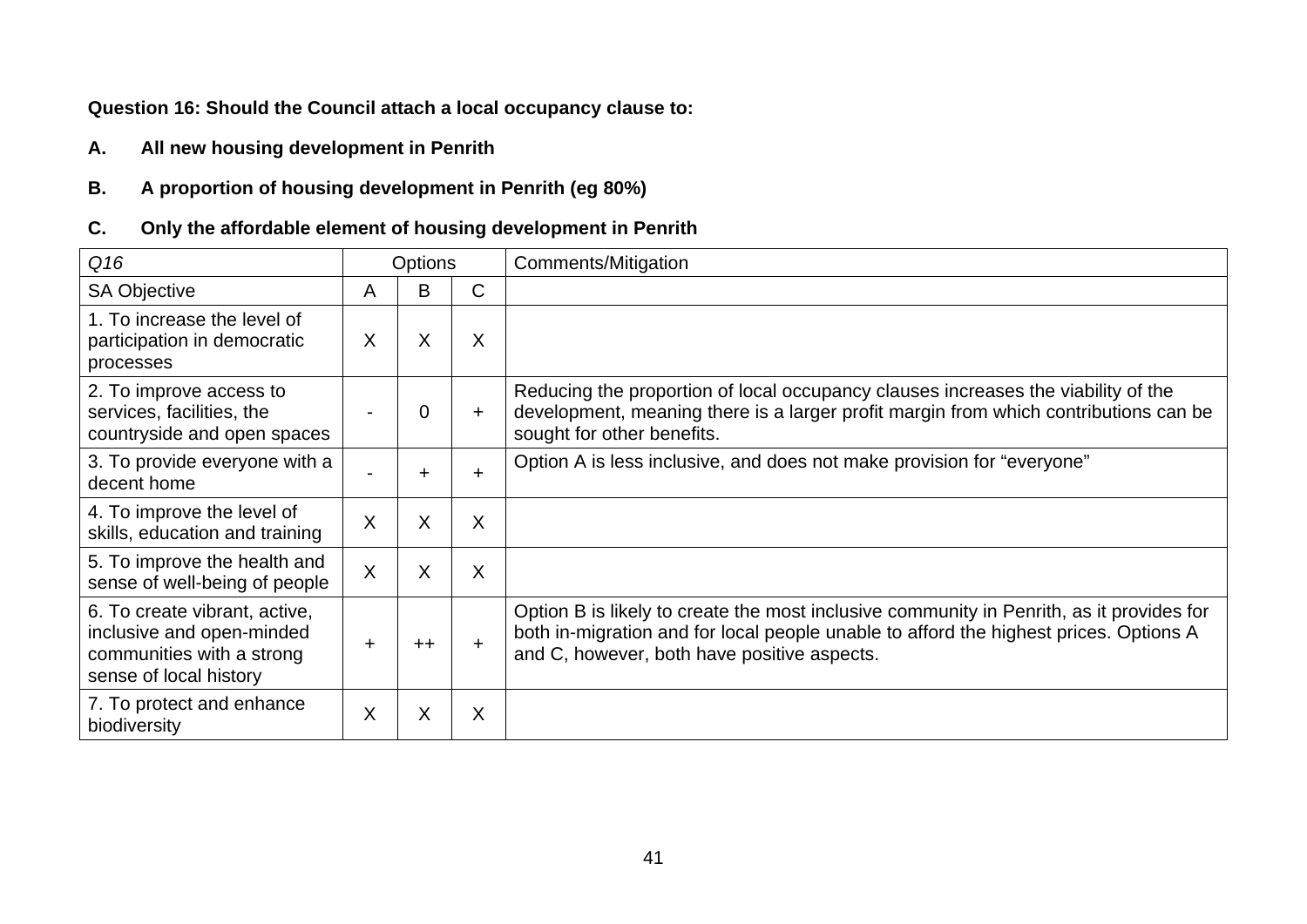| Q16                                                                                                |         | Options                 |              | <b>Comments/Mitigation</b>                                                                                                                                                                                                                                                                                                                                                                                                                                                                                                                                                                                                                                      |
|----------------------------------------------------------------------------------------------------|---------|-------------------------|--------------|-----------------------------------------------------------------------------------------------------------------------------------------------------------------------------------------------------------------------------------------------------------------------------------------------------------------------------------------------------------------------------------------------------------------------------------------------------------------------------------------------------------------------------------------------------------------------------------------------------------------------------------------------------------------|
| <b>SA Objective</b>                                                                                | A       | B                       | $\mathsf{C}$ |                                                                                                                                                                                                                                                                                                                                                                                                                                                                                                                                                                                                                                                                 |
| 8. To preserve, enhance and<br>manage landscape quality<br>and character for future<br>generations | X       | $\sf X$                 | X            |                                                                                                                                                                                                                                                                                                                                                                                                                                                                                                                                                                                                                                                                 |
| 9. To improve the quality of<br>the built environment                                              | X       | X                       | X            |                                                                                                                                                                                                                                                                                                                                                                                                                                                                                                                                                                                                                                                                 |
| 10. To improve local air<br>quality and reduce<br>greenhouse gas emissions                         | X       | X                       | X            |                                                                                                                                                                                                                                                                                                                                                                                                                                                                                                                                                                                                                                                                 |
| 11. To improve water quality<br>and water resources                                                | X       | X                       | X            |                                                                                                                                                                                                                                                                                                                                                                                                                                                                                                                                                                                                                                                                 |
| 12. To restore and protect<br>land and soil                                                        | X       | X                       | $\sf X$      |                                                                                                                                                                                                                                                                                                                                                                                                                                                                                                                                                                                                                                                                 |
| 13. To manage mineral<br>resources sustainably and<br>minimise waste                               | X       | X                       | X            |                                                                                                                                                                                                                                                                                                                                                                                                                                                                                                                                                                                                                                                                 |
| 14. To retain existing jobs<br>and create new employment<br>opportunities                          | X       | $\overline{\mathsf{X}}$ | $\sf X$      | Impacts are dependent on wording of local occupancy clause. As currently worded,<br>someone moving here to work and buying a house qualifies, whereas someone<br>moving for work but needing affordable housing doesn't. The only people this policy<br>would affect therefore are people wanting to buy a house and retire to Penrith or<br>wanting to move to Penrith but continue to work outside Eden. As the existing stock<br>without a local occupancy clause would remain available for purchase by this group,<br>it was agreed that this policy would have little economic impact assuming no change<br>to the wording of the local occupancy clause. |
| 15. To improve access to<br>jobs                                                                   | $\sf X$ | $\sf X$                 | $\sf X$      | See comments to objective 14                                                                                                                                                                                                                                                                                                                                                                                                                                                                                                                                                                                                                                    |
| 16. To diversify and<br>strengthen the local economy                                               | X       | X                       | $\sf X$      | See comments to objective 14                                                                                                                                                                                                                                                                                                                                                                                                                                                                                                                                                                                                                                    |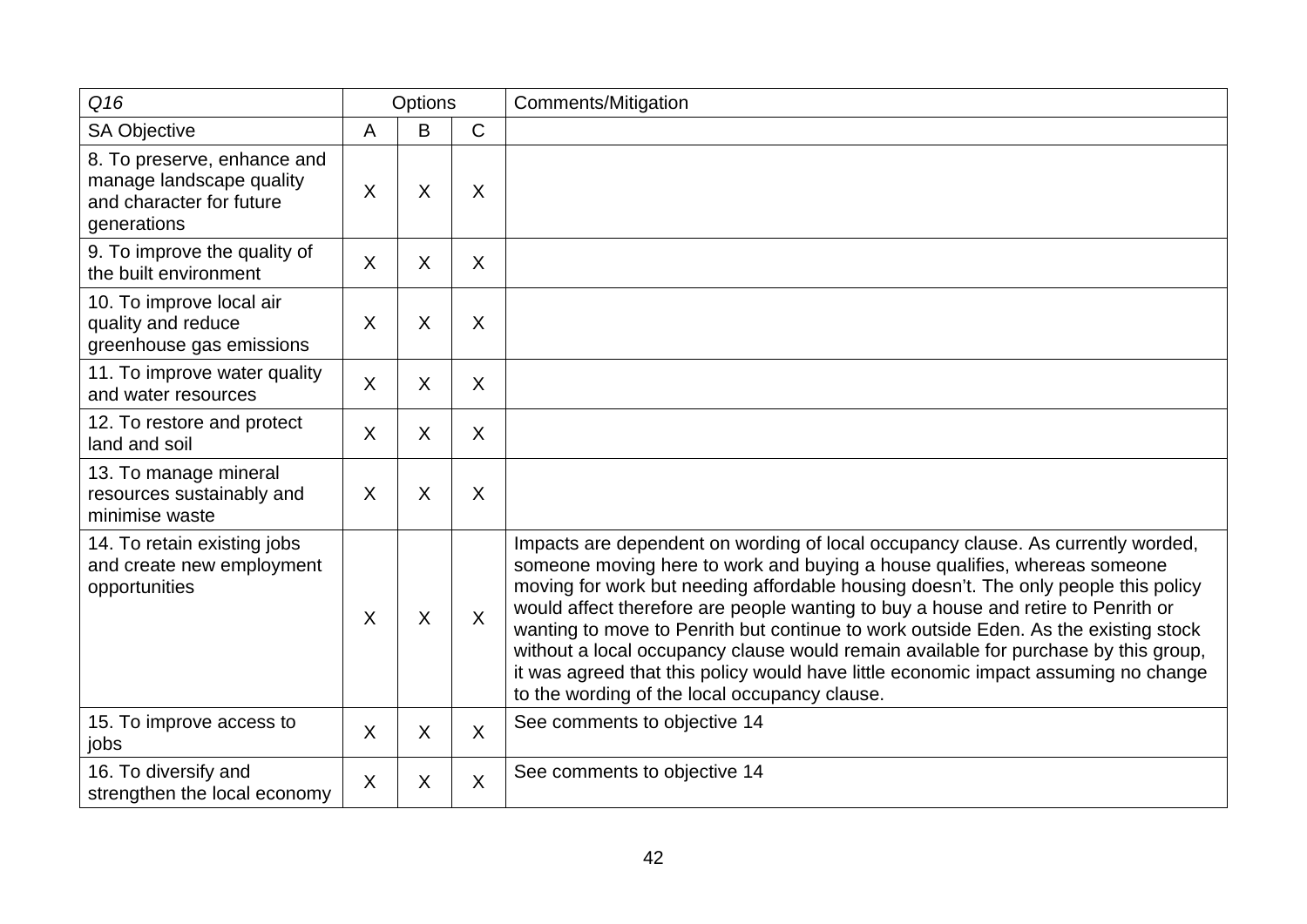| Q16                 |           | Options |             | Comments/Mitigation                                                                                                                                                                                                                                                                                                                                                                                                                                                                                                                                                                                                      |
|---------------------|-----------|---------|-------------|--------------------------------------------------------------------------------------------------------------------------------------------------------------------------------------------------------------------------------------------------------------------------------------------------------------------------------------------------------------------------------------------------------------------------------------------------------------------------------------------------------------------------------------------------------------------------------------------------------------------------|
| <b>SA Objective</b> |           | B       | $\sim$<br>U |                                                                                                                                                                                                                                                                                                                                                                                                                                                                                                                                                                                                                          |
| <b>Summary</b>      | $\bullet$ |         |             | Under the current wording of the local occupancy clause, the only people this policy<br>would affect are people wanting to retire to Penrith or wanting to continue working<br>outside Eden. As the existing stock without a local occupancy clause will remain<br>available to this group, the impacts of the different options are unlikely to be<br>significant. Option A received a few negative scores because it was felt to operate<br>against inclusion and reduce the viability of developments, therefore reducing the<br>contributions which could be sought for other community and infrastructure benefits. |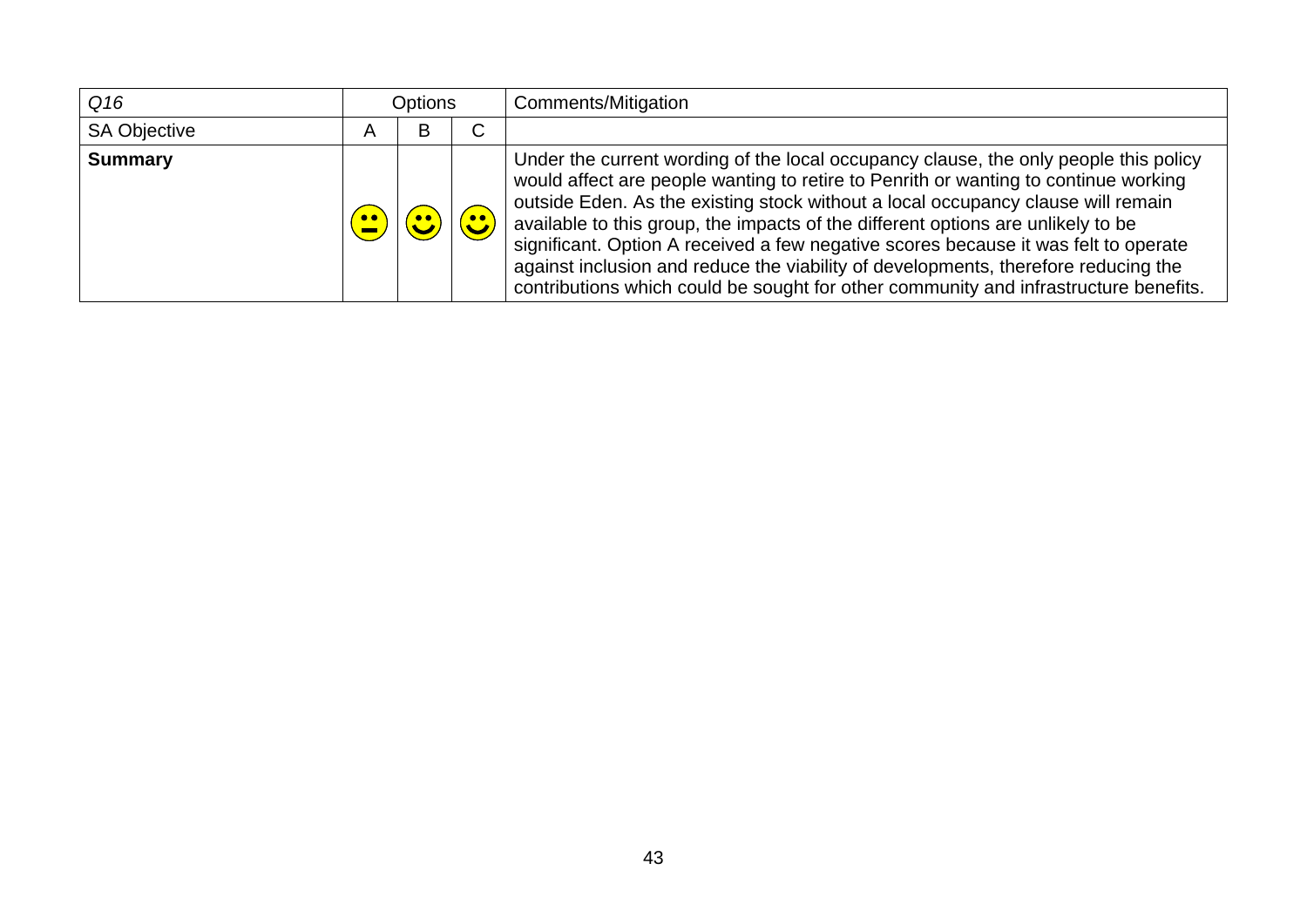**Question 17: Do you support, in principle, a standard contribution on housing developments to provide (tick all that apply):** 

- **A. Affordable housing**
- **B. Community open space provision**
- **C. Flood alleviation and water extraction (to apply in Penrith and Appleby)**
- **D. Transport infrastructure (to apply in Penrith)**

#### **E. No standard contributions should be set**

| Q17                                                                                    |           |      | Options |         |          | Comments/Mitigation                                                                                                                                                                                                                                                                                                                                              |
|----------------------------------------------------------------------------------------|-----------|------|---------|---------|----------|------------------------------------------------------------------------------------------------------------------------------------------------------------------------------------------------------------------------------------------------------------------------------------------------------------------------------------------------------------------|
| <b>SA Objective</b>                                                                    | Α         | В    | С       | D.      | Е        |                                                                                                                                                                                                                                                                                                                                                                  |
| 1. To increase the level of<br>participation in democratic<br>processes                | X         | X    | X       | X       | X        |                                                                                                                                                                                                                                                                                                                                                                  |
| 2. To improve access to<br>services, facilities, the<br>countryside and open<br>spaces |           | $++$ |         | $++$    |          | As contributions all have to come out of the same profit margin, there is an<br>extent to which these different benefits may come at the expense of each<br>other. The impacts of Option E are dependent on what community benefits<br>could be extracted in the absence of standard contributions, and have<br>therefore been assessed as uncertain throughout. |
| 3. To provide everyone with<br>a decent home                                           | $++$      |      | ÷       |         |          | Safety from flooding can be regarded as an element of 'decency' with<br>regard to housing; not setting standard contributions may encourage a<br>greater number of houses to be built.                                                                                                                                                                           |
| 4. To improve the level of<br>skills, education and training                           | $\sf X$   | X    | Χ       | $\sf X$ | $\gamma$ | There is no reference to a contribution to providing any community facilities<br>other than open space. Suggestion: consider whether this might be<br>appropriate                                                                                                                                                                                                |
| 5. To improve the health and<br>sense of well-being of<br>people                       | $\ddot{}$ | $++$ | $++$    | 0       |          | Many of the services mentioned are crucial to people's health and well<br>being. Additional housing without additional services would have a negative<br>impact.                                                                                                                                                                                                 |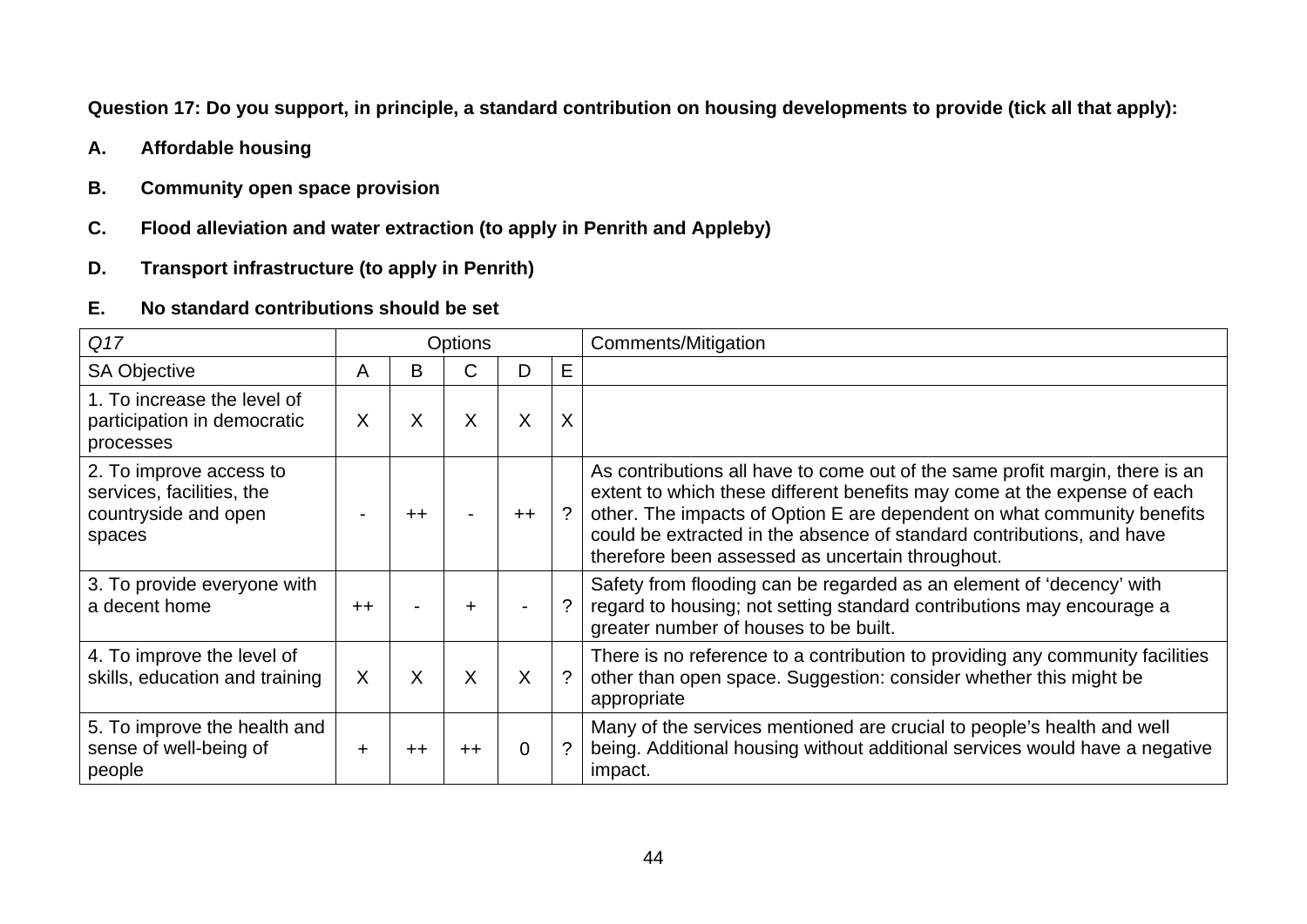| Q17                                                                                                               |      |           | Options   |                |                    | Comments/Mitigation                                                                                                                                                                                                                                                                                                              |
|-------------------------------------------------------------------------------------------------------------------|------|-----------|-----------|----------------|--------------------|----------------------------------------------------------------------------------------------------------------------------------------------------------------------------------------------------------------------------------------------------------------------------------------------------------------------------------|
| <b>SA Objective</b>                                                                                               | Α    | B         | C         | D              | Е                  |                                                                                                                                                                                                                                                                                                                                  |
| 6. To create vibrant, active,<br>inclusive and open-minded<br>communities with a strong<br>sense of local history | $++$ | $++$      | $\ddot{}$ | $\ddot{}$      | $\mathcal{P}$      | Many of the services mentioned are crucial to communities. Additional<br>housing without additional services would have a negative impact.                                                                                                                                                                                       |
| 7. To protect and enhance<br>biodiversity                                                                         | X    | $++$      | $\ddot{}$ |                | $\tilde{?}$        | The services in question overall provide more opportunities than problems<br>for protecting/enhancing biodiversity. Thus, not asking for contributions<br>would be a missed opportunity                                                                                                                                          |
| 8. To preserve, enhance and<br>manage landscape quality<br>and character for future<br>generations                | X    | $\ddot{}$ | $\ddot{}$ |                | $\tilde{?}$        |                                                                                                                                                                                                                                                                                                                                  |
| 9. To improve the quality of<br>the built environment                                                             | X    | $\pm$     | $\ddot{}$ | $\ddot{}$      |                    |                                                                                                                                                                                                                                                                                                                                  |
| 10. To improve local air<br>quality and reduce<br>greenhouse gas emissions                                        | X    | $\ddot{}$ | X         | $\overline{?}$ | $\overline{?}$     | Greenspace in towns can help to improve local air quality.<br>Impacts of option D depend on the transport infrastructure in question;<br>reducing congestion reduces emissions but allowing cars to travel at fast<br>rather than moderate speeds increases emissions. Public transport<br>infrastructure would reduce emissions |
| 11. To improve water quality<br>and water resources                                                               | X    | $\gamma$  | $++$      | $\gamma$       | $\gamma$           | For options B and D, impacts are possible but dependent on the nature of<br>provision.                                                                                                                                                                                                                                           |
| 12. To restore and protect<br>land and soil                                                                       | X    | $\ddot{}$ | $\ddot{}$ |                | $\overline{\cdot}$ |                                                                                                                                                                                                                                                                                                                                  |
| 13. To manage mineral<br>resources sustainably and<br>minimise waste                                              | X    | X         | X         | X              | X                  |                                                                                                                                                                                                                                                                                                                                  |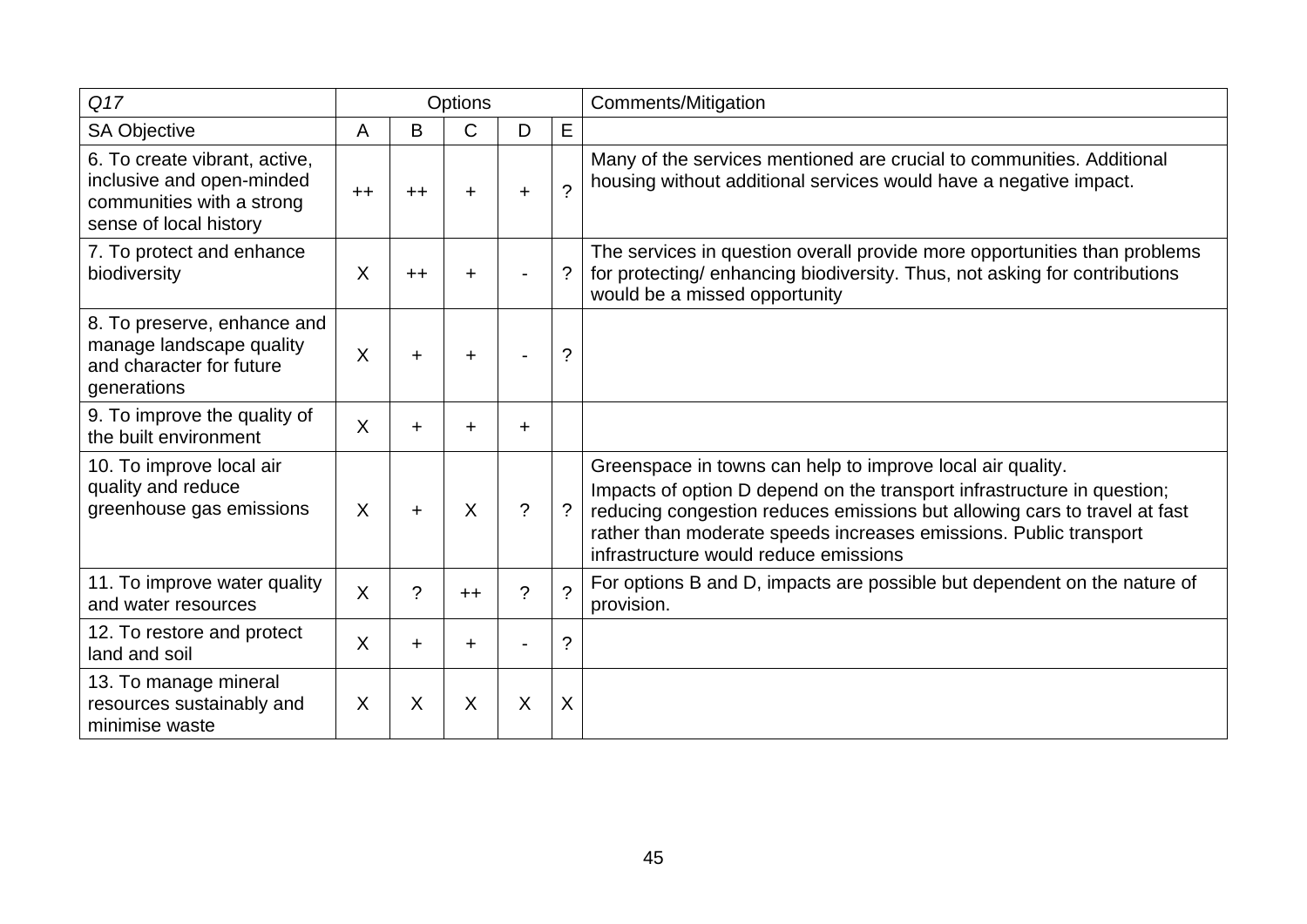| Q17                                                                       |   |   | <b>Options</b> |      |    | Comments/Mitigation                                                                                                                                                                                                                                                                                                                                                                                                                                                       |
|---------------------------------------------------------------------------|---|---|----------------|------|----|---------------------------------------------------------------------------------------------------------------------------------------------------------------------------------------------------------------------------------------------------------------------------------------------------------------------------------------------------------------------------------------------------------------------------------------------------------------------------|
| <b>SA Objective</b>                                                       | A | В | С              | D    | E. |                                                                                                                                                                                                                                                                                                                                                                                                                                                                           |
| 14. To retain existing jobs<br>and create new employment<br>opportunities | ÷ |   | ┿              | $++$ |    | In the short term, providing these services will create jobs. In the longer<br>term, they are all part of a pleasant/inclusive/safe/healthy living environment<br>which helps support a higher wage economy. Transport infrastructure is<br>particularly important.                                                                                                                                                                                                       |
| 15. To improve access to<br>jobs                                          | ÷ | X | X              | $++$ |    | People usually need somewhere to live before they can access work.                                                                                                                                                                                                                                                                                                                                                                                                        |
| 16. To diversify and<br>strengthen the local<br>economy                   | ÷ |   | ÷              | $++$ |    | In the short term, providing these services will create jobs. In the longer<br>term, they are all part of a pleasant/inclusive/safe/healthy living environment<br>which helps support a higher wage economy. Transport infrastructure is<br>particularly important.                                                                                                                                                                                                       |
| <b>Summary</b>                                                            |   |   |                |      |    | Options A-D all scored some significantly positive scores and some<br>negative scores. Option D (contributions to transport infrastructure) scored<br>more negative scores than the others, primarily due to scoring negatively<br>against several environmental objectives. However, it still scored positively<br>overall.<br>Option E was difficult to score because impacts depend upon what<br>contributions are sought in the absence of a "standard contribution". |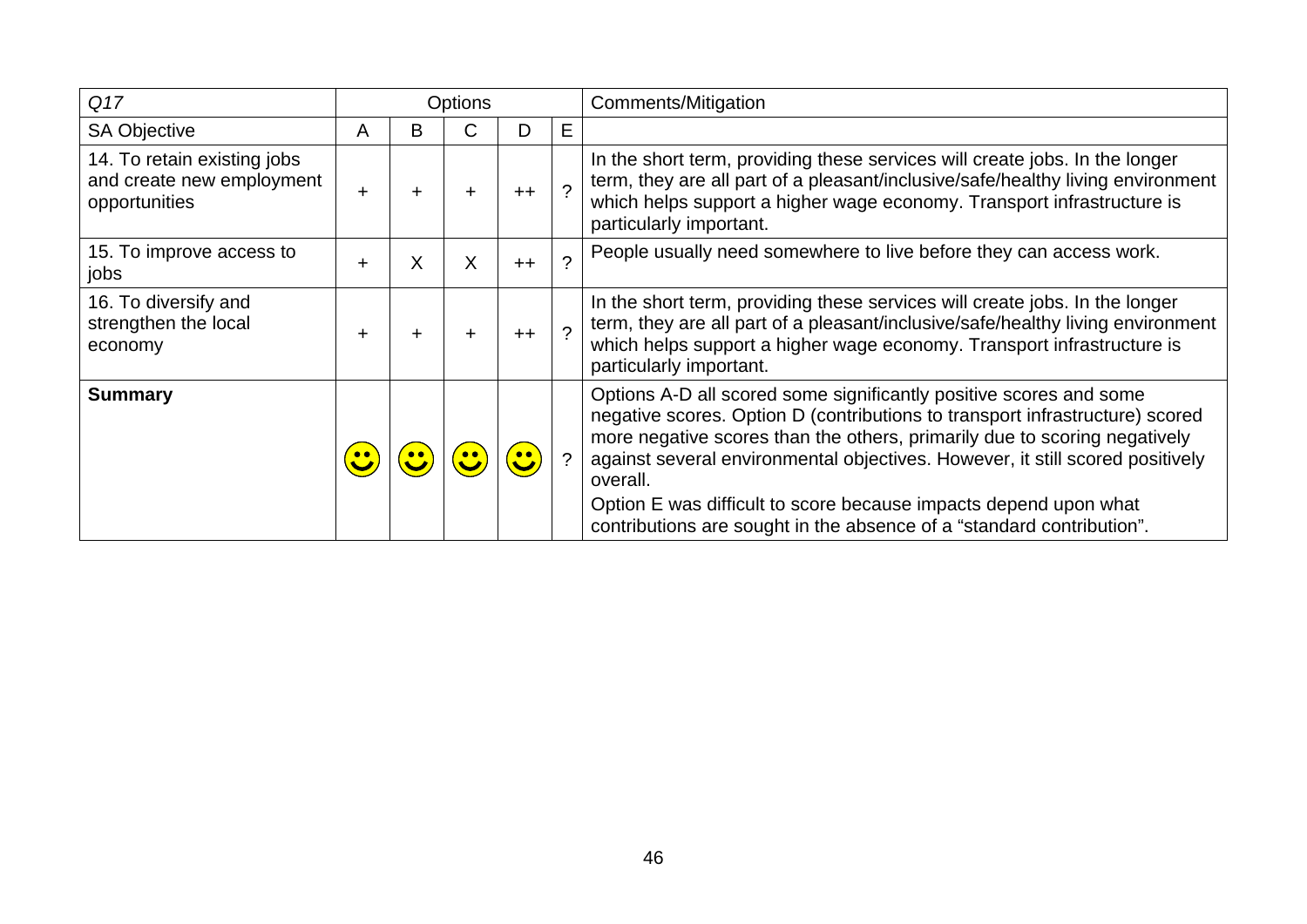**Question 18: Should the Housing Policies DPD make an allowance for a very small number of windfall developments to take place to provide affordable housing in Eden?** 

- **A. No, there should be no allowance for windfall sites and all sites should be allocated through the Local Development Framework**
- **B. Yes, windfall sites can be allowed to provide affordable housing in the Key Service Centres and Local Service Centres only**
- **C. Yes, windfall sites can be allowed to provide affordable housing in any village**

| Q18                                                                                                               | Options      |           |          | Comments/Mitigation                                                                                                                                                                                                                                                                                                                     |
|-------------------------------------------------------------------------------------------------------------------|--------------|-----------|----------|-----------------------------------------------------------------------------------------------------------------------------------------------------------------------------------------------------------------------------------------------------------------------------------------------------------------------------------------|
| <b>SA Objective</b>                                                                                               | A            | B         | C.       |                                                                                                                                                                                                                                                                                                                                         |
| 1. To increase the level of<br>participation in democratic<br>processes                                           | ÷.           |           |          | Windfall sites have been through a reduced amount of scrutiny by democratic<br>processes                                                                                                                                                                                                                                                |
| 2. To improve access to<br>services, facilities, the<br>countryside and open spaces                               | ÷.           | $\ddot{}$ | $\Omega$ | Options A and B score positively because sites allocated within the LDF will have<br>been assessed against the access to services they allow and by definition Key and<br>Local Service Centres provide this access. Windfall sites in other villages will provide<br>reduced access to services but greater access to the countryside. |
| 3. To provide everyone with a<br>decent home                                                                      |              | ÷         | $+$      | Options B and C are likely to increase the number of houses built                                                                                                                                                                                                                                                                       |
| 4. To improve the level of<br>skills, education and training                                                      | X            | X         | X        |                                                                                                                                                                                                                                                                                                                                         |
| 5. To improve the health and<br>sense of well-being of people                                                     | $\mathsf{X}$ | X         | X        |                                                                                                                                                                                                                                                                                                                                         |
| 6. To create vibrant, active,<br>inclusive and open-minded<br>communities with a strong<br>sense of local history | 0            | $\ddot{}$ | $\pm$    | Windfall sites increase the amount of development which can be accommodated<br>within (as opposed to on the edge of) development.                                                                                                                                                                                                       |
| 7. To protect and enhance<br>biodiversity                                                                         |              | ÷         | $+$      | Building on windfall sites is likely to mean less building on greenfield sites. However,<br>it must be remembered that brownfield sites are also potential havens for biodiversity.                                                                                                                                                     |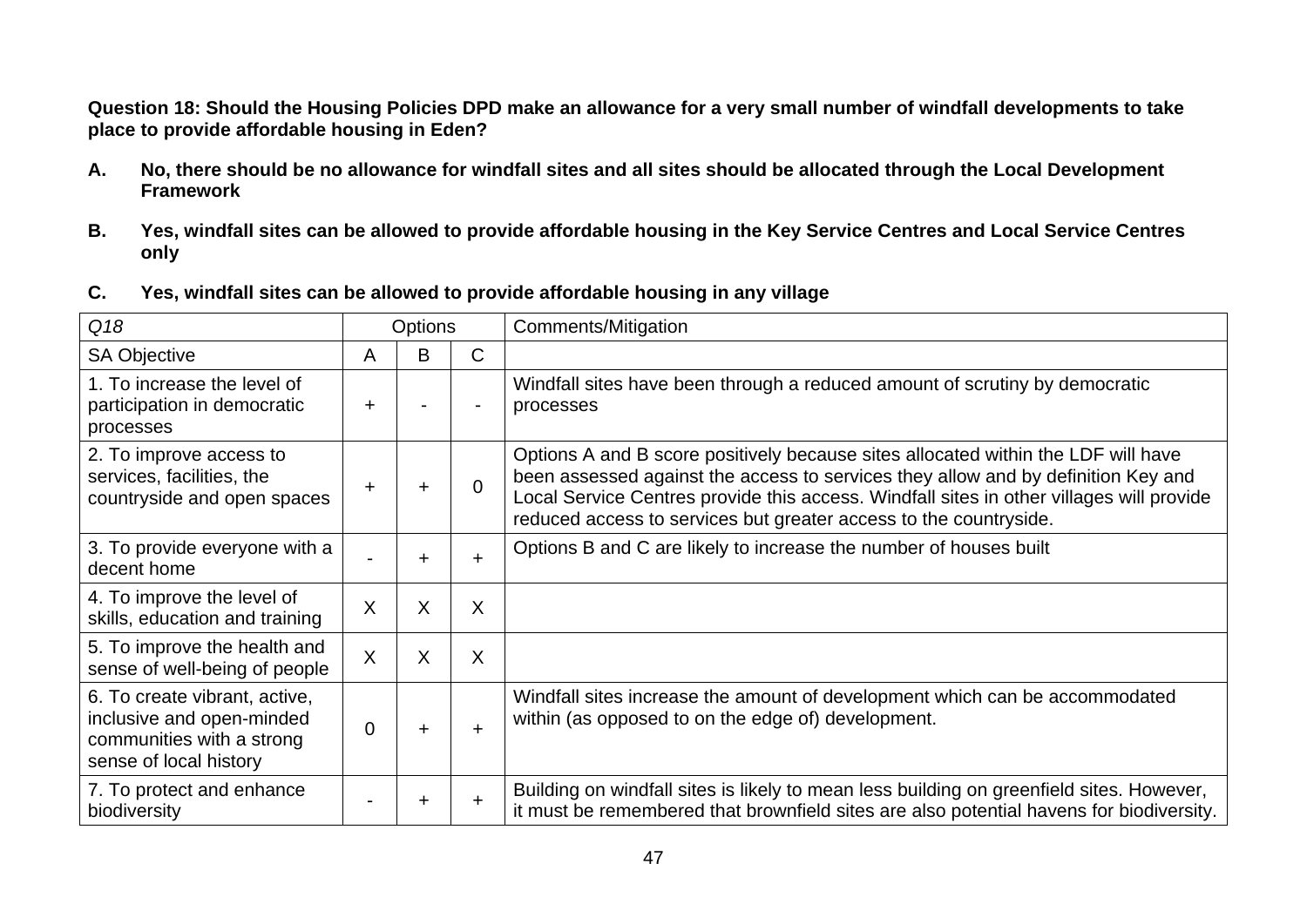| Q18                                                                                                |   | Options   |                          | Comments/Mitigation                                                                                                                                                                                                                                                                                                                                          |
|----------------------------------------------------------------------------------------------------|---|-----------|--------------------------|--------------------------------------------------------------------------------------------------------------------------------------------------------------------------------------------------------------------------------------------------------------------------------------------------------------------------------------------------------------|
| <b>SA Objective</b>                                                                                | A | B         | $\mathsf C$              |                                                                                                                                                                                                                                                                                                                                                              |
| 8. To preserve, enhance and<br>manage landscape quality<br>and character for future<br>generations |   | $\ddot{}$ | $\ddot{}$                | Building on windfall sites is likely to mean less building on greenfield sites                                                                                                                                                                                                                                                                               |
| 9. To improve the quality of<br>the built environment                                              |   | $\ddot{}$ | $+$                      | Allowing windfall sites facilitates re-use of buildings                                                                                                                                                                                                                                                                                                      |
| 10. To improve local air<br>quality and reduce<br>greenhouse gas emissions                         |   | ÷         | $\overline{\phantom{0}}$ | Option B may increase the amount of housing which can be provided within (as<br>opposed to on the edge of) key and local service centres, thus reducing the need to<br>travel.                                                                                                                                                                               |
| 11. To improve water quality<br>and water resources                                                |   | $\ddot{}$ | $+$                      | Building on windfall sites is likely to mean less building on greenfield sites                                                                                                                                                                                                                                                                               |
| 12. To restore and protect<br>land and soil                                                        |   | $\ddot{}$ | $+$                      | Building on windfall sites is likely to mean less building on greenfield sites                                                                                                                                                                                                                                                                               |
| 13. To manage mineral<br>resources sustainably and<br>minimise waste                               | X | X         | X                        |                                                                                                                                                                                                                                                                                                                                                              |
| 14. To retain existing jobs<br>and create new employment<br>opportunities                          |   | ÷         | $\ddot{}$                | Benefits due to ease of providing houses and benefits to local construction industry                                                                                                                                                                                                                                                                         |
| 15. To improve access to<br>jobs                                                                   |   | $\ddot{}$ | $+$                      | Benefits due to ease of providing houses and benefits to local construction industry                                                                                                                                                                                                                                                                         |
| 16. To diversify and<br>strengthen the local economy                                               |   | $\ddot{}$ | $\ddot{}$                | Benefits due to ease of providing houses and benefits to local construction industry                                                                                                                                                                                                                                                                         |
| <b>Summary</b>                                                                                     |   | $\bullet$ | $\bullet\bullet$         | Option A (not allowing any development on windfall sites) received several negative<br>scores due to (i) making it more difficult to meet housing need and (ii) requiring more<br>building on greenfield land. Options B and C score positively overall, with B scoring<br>more positively through keeping development within Key and Local Service Centres. |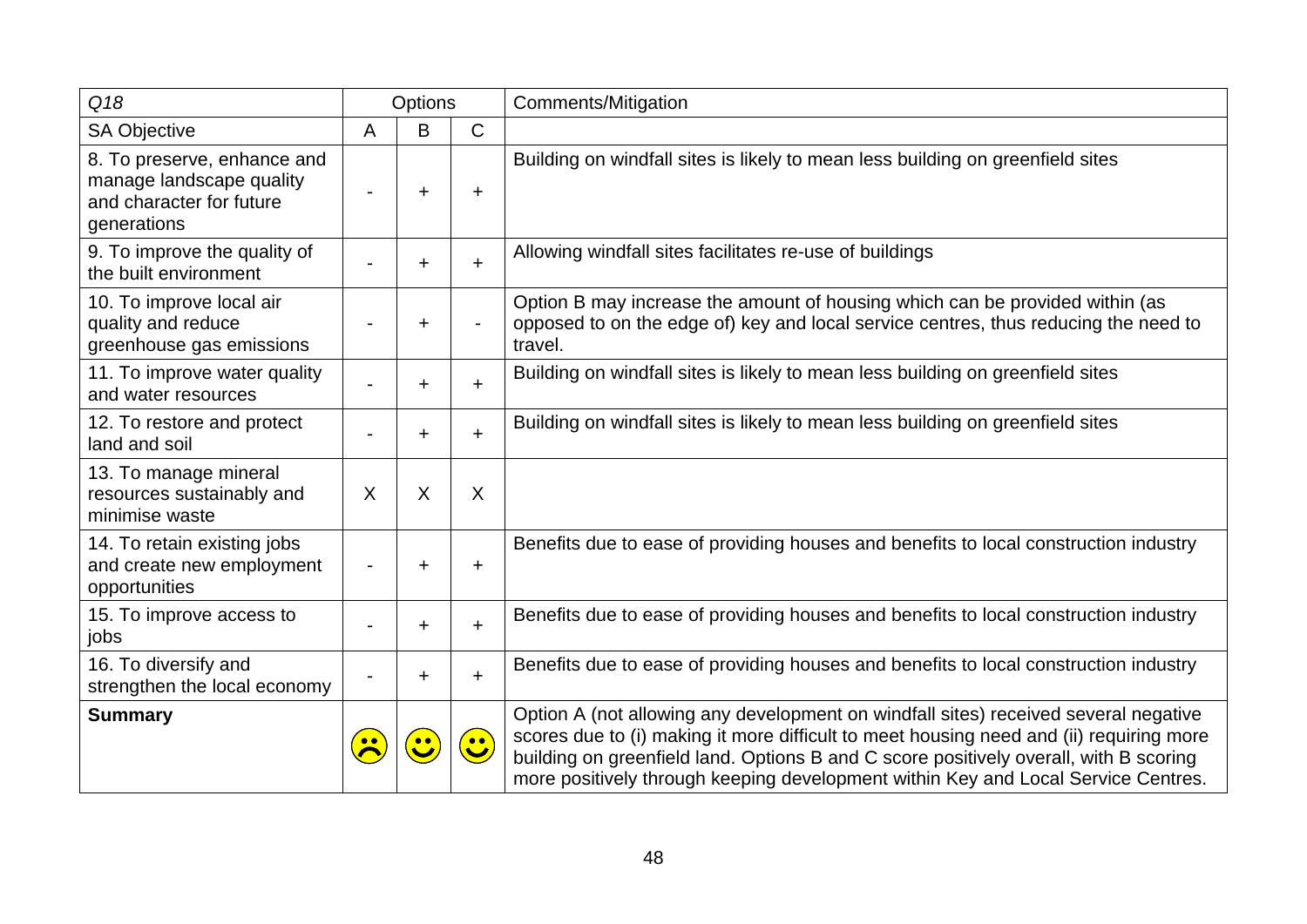**Question 19: If windfall sites are allowed within the first 5 years of the Housing DPD should they be allowed on:** 

- **A. Previously developed sites (excluding agricultural buildings) only?**
- **B. Previously developed sites (including agricultural buildings) only?**
- **C. Previously developed sites and small Greenfield Rural Exception sites in rural areas to provide affordable housing in perpetuity?**

| Q19                                                                                                               | <b>Options</b> |           |              | Comments/Mitigation                                                                                                                                                                                                        |
|-------------------------------------------------------------------------------------------------------------------|----------------|-----------|--------------|----------------------------------------------------------------------------------------------------------------------------------------------------------------------------------------------------------------------------|
| <b>SA Objective</b>                                                                                               | A              | B         | $\mathsf{C}$ |                                                                                                                                                                                                                            |
| 1. To increase the level of<br>participation in democratic<br>processes                                           | X              | X         | X            |                                                                                                                                                                                                                            |
| 2. To improve access to services,<br>facilities, the countryside and open<br>spaces                               | X              | X         | X            |                                                                                                                                                                                                                            |
| 3. To provide everyone with a<br>decent home                                                                      | +              | ٠         | $++$         | More flexible policies will make it easier to ensure sufficient numbers of houses<br>are built.                                                                                                                            |
| 4. To improve the level of skills,<br>education and training                                                      | X              | $\ddot{}$ | $+$          | Options B and C are likely to encourage a local construction industry and<br>maintain levels of traditional construction skills.                                                                                           |
| 5. To improve the health and<br>sense of well-being of people                                                     | $\Omega$       | 0         | $+$          | The need for affordable housing in rural areas is a particularly pressing issue,<br>and helping to provide this is likely to increase health and well being for a<br>significant sector of the district's population.      |
| 6. To create vibrant, active,<br>inclusive and open-minded<br>communities with a strong sense of<br>local history | 0              | 0         | $+$          | Providing housing which local young people in rural areas can afford is vital to<br>maintaining the vibrancy of Eden's communities, and option C will facilitate this.                                                     |
| 7. To protect and enhance<br>biodiversity                                                                         | ÷              | ٠         | $\pm$        | Building on windfall sites is likely to mean less building on greenfield sites and<br>help to protect biodiversity overall. However, it must be remembered that many<br>brownfield sites are also havens for biodiversity. |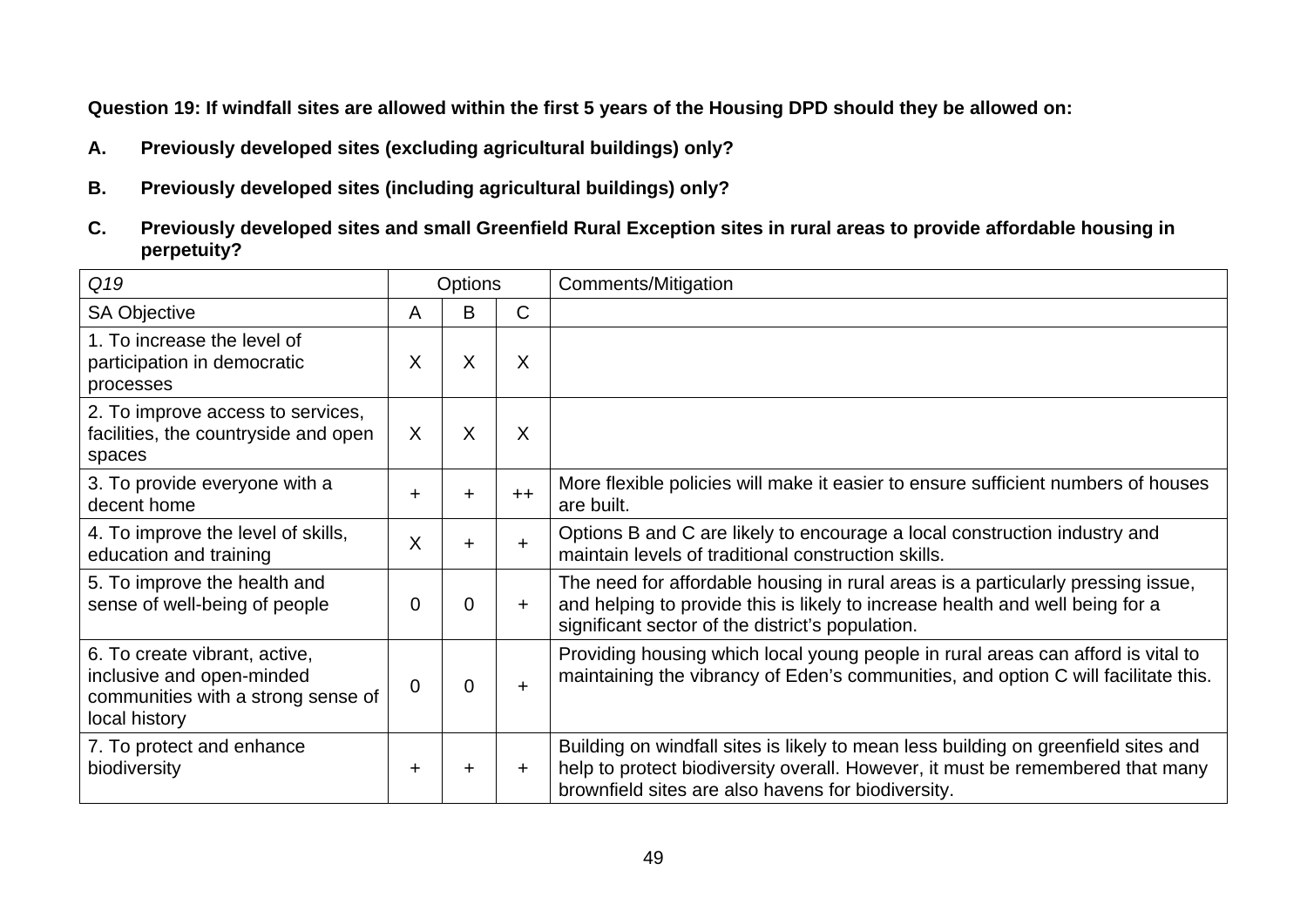| Q19                                                                                             |       | <b>Options</b> |              | Comments/Mitigation                                                                                                                                                                                                                                                                                                                                    |
|-------------------------------------------------------------------------------------------------|-------|----------------|--------------|--------------------------------------------------------------------------------------------------------------------------------------------------------------------------------------------------------------------------------------------------------------------------------------------------------------------------------------------------------|
| <b>SA Objective</b>                                                                             | A     | B              | $\mathsf{C}$ |                                                                                                                                                                                                                                                                                                                                                        |
| 8. To preserve, enhance and<br>manage landscape quality and<br>character for future generations | +     | $\ddot{}$      |              | Proactively allocating sites in the site allocations DPD is more likely to lead to<br>sites which respect the landscape than merely reacting to applications which<br>come forward. However, allowing use of brownfield sites as they come forward<br>will reduce the amount of greenfield building necessary, thus helping preserve<br>the landscape. |
| 9. To improve the quality of the<br>built environment                                           | $\pm$ | $\pm$          | $\Omega$     | Building on previously developed windfall sites as soon as they are available<br>will help keep the number of derelict sites low.                                                                                                                                                                                                                      |
| 10. To improve local air quality and<br>reduce greenhouse gas emissions                         | $\pm$ | +              | 0            | Options A and B may increase the amount of housing which can be provided<br>within (as opposed to on the edge of) key and local service centres, thus<br>reducing the need to travel.                                                                                                                                                                  |
| 11. To improve water quality and<br>water resources                                             | +     | $++$           | $+$          | Building on windfall sites is likely to mean less building on greenfield sites                                                                                                                                                                                                                                                                         |
| 12. To restore and protect land and<br>soil                                                     | $\pm$ | $++$           | $\pm$        | Building on windfall sites is likely to mean less building on greenfield sites                                                                                                                                                                                                                                                                         |
| 13. To manage mineral resources<br>sustainably and minimise waste                               | X     | X              | X            |                                                                                                                                                                                                                                                                                                                                                        |
| 14. To retain existing jobs and<br>create new employment<br>opportunities                       | +     | +              | $++$         | Benefits due to ease of providing houses and benefits to local construction<br>industry                                                                                                                                                                                                                                                                |
| 15. To improve access to jobs                                                                   | $\pm$ | $\pm$          | $++$         | Benefits due to ease of providing houses and benefits to local construction<br>industry                                                                                                                                                                                                                                                                |
| 16. To diversify and strengthen the<br>local economy                                            | $\pm$ | +              | $++$         | Benefits due to ease of providing houses and benefits to local construction<br>industry                                                                                                                                                                                                                                                                |
| <b>Summary</b>                                                                                  |       |                | $\bullet$    | All the options scored very positively overall, with options B and C scoring most<br>positively. The only negative score was option C, which is likely to have a<br>negative impact on landscape character.                                                                                                                                            |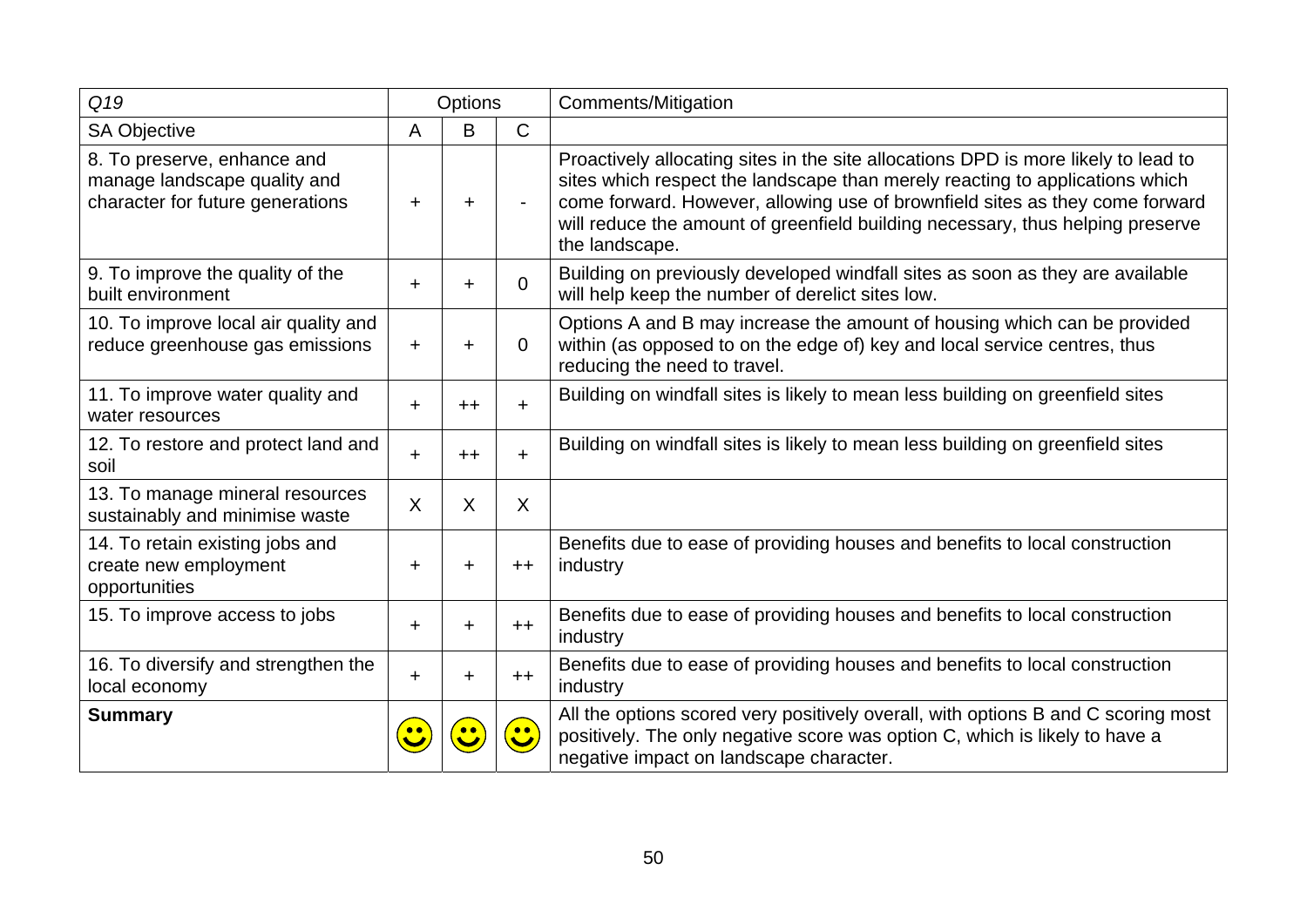#### **Questions 20 and 21: Should Eden consider agricultural buildings as being previously developed land when searching for sites and applying the sequential approach as outlined on page 40 of the Core Strategy Preferred Options paper (November 2006)?**

*(These have been appraised together as many comments apply to both questions)* 

- **A. Yes, consider the redevelopment and/or re-use of land containing agricultural buildings**
- **B. Yes, consider the conversion of appropriate traditional agricultural buildings only**
- **C. No, consider agricultural buildings as Greenfield development**
- **D. In Local Service Centres only**
- **E. In villages with services**

#### **F. In all rural settlements**

| Qs 20 and 21                                                                           |   |   |   | <b>Options</b> |    |          |                                                                                                                                                                                                                                                                                                                                                                                                                                                                      |
|----------------------------------------------------------------------------------------|---|---|---|----------------|----|----------|----------------------------------------------------------------------------------------------------------------------------------------------------------------------------------------------------------------------------------------------------------------------------------------------------------------------------------------------------------------------------------------------------------------------------------------------------------------------|
| <b>SA Objective</b>                                                                    | A | B | ◡ | D              | E. | F        | <b>Comments/Mitigation</b>                                                                                                                                                                                                                                                                                                                                                                                                                                           |
| 1. To increase the level<br>of participation in<br>democratic processes                | X | X | X | X              |    | X        | There was a feeling that the process of adopting this policy would<br>increase participation in democratic processes, because it would be an<br>example of the council responding positively to previous consultations.<br>However, it was decided to award a no relationship score on the basis<br>that the effects of the policy (the actual redevelopment of farm<br>buildings) would not mean a change in the level of participation in<br>democratic processes. |
| 2. To improve access to<br>services, facilities, the<br>countryside and open<br>spaces |   |   |   | $++$           |    | $\Omega$ | Neutral impacts were recorded for A, B and C because it was felt that a<br>possible reduction in access to services was balanced by access to the<br>countryside and open spaces.<br>Local Service Centres provide access to both essential services and<br>the countryside. Access to services deteriorates down the settlement<br>hierarchy.                                                                                                                       |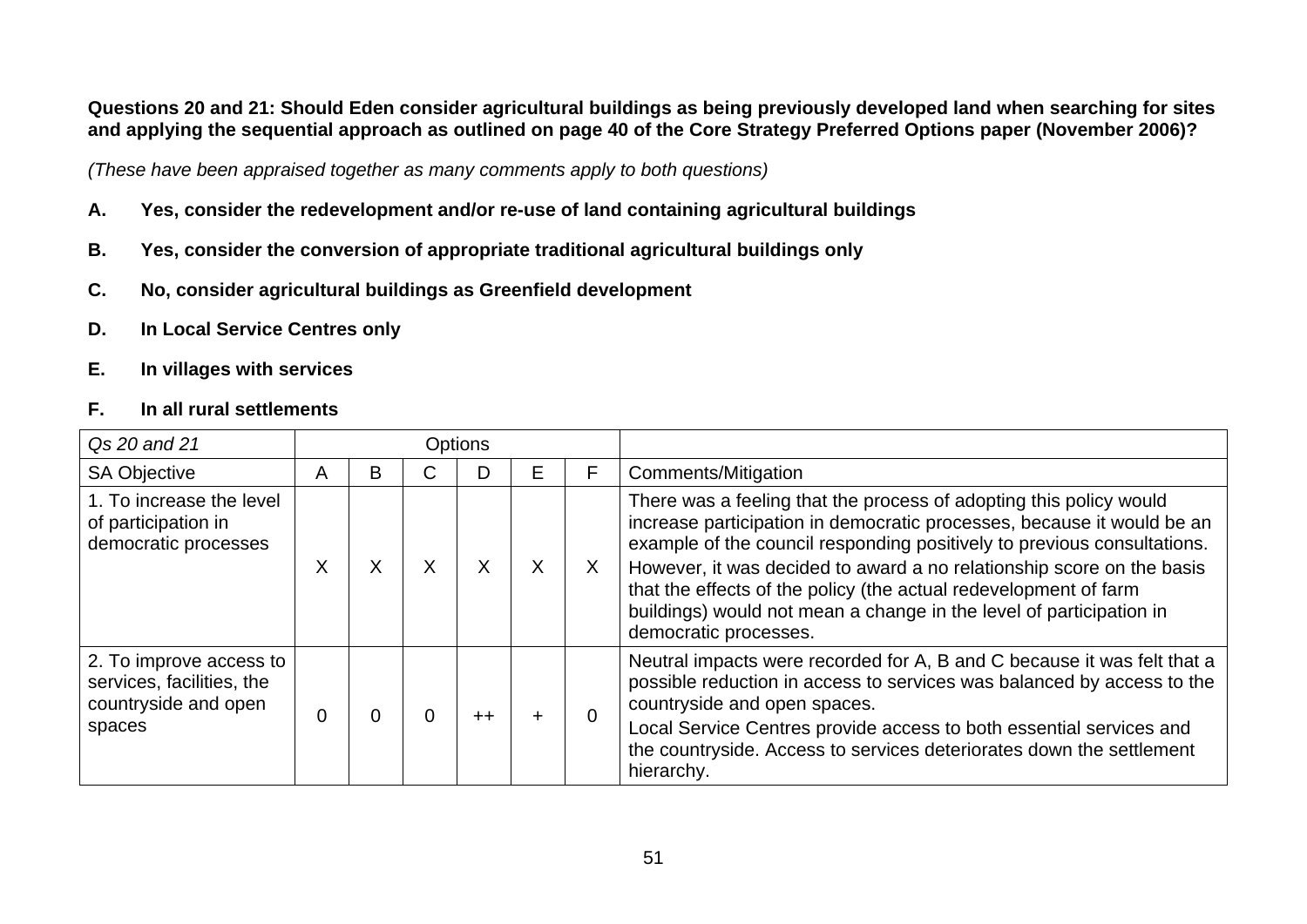| Qs 20 and 21                                                                                                            |   |           |          | Options     |              |              |                                                                                                                                                                                                                                                                                                                                                                                                                                                                                                            |
|-------------------------------------------------------------------------------------------------------------------------|---|-----------|----------|-------------|--------------|--------------|------------------------------------------------------------------------------------------------------------------------------------------------------------------------------------------------------------------------------------------------------------------------------------------------------------------------------------------------------------------------------------------------------------------------------------------------------------------------------------------------------------|
| <b>SA Objective</b>                                                                                                     | A | B         | C        | D           | E            | F            | Comments/Mitigation                                                                                                                                                                                                                                                                                                                                                                                                                                                                                        |
| 3. To provide everyone<br>with a decent home                                                                            | X | X         | $\sf X$  | $\sf X$     | $\mathsf{X}$ | $\mathsf{X}$ | This shouldn't affect the total number or quality of housing units.                                                                                                                                                                                                                                                                                                                                                                                                                                        |
| 4. To improve the level<br>of skills, education and<br>training                                                         | X | $\ddot{}$ | X        | X           | X            | X            | Converting traditional buildings requires some specific traditional skills.<br>No direct relationship was identified with other options.                                                                                                                                                                                                                                                                                                                                                                   |
| 5. To improve the<br>health and sense of<br>well-being of people                                                        | 0 | 0         | 0        | $\ddot{}$   | 0            | $\Omega$     | This policy is likely to lead to a slightly more dispersed pattern of<br>development and hence reduced access to health services. On the<br>other hand, there may be a greater availability of housing, which would<br>have a positive impact on health and well being.                                                                                                                                                                                                                                    |
| 6. To create vibrant,<br>active, inclusive and<br>open-minded<br>communities with a<br>strong sense of local<br>history | ? | $\ddot{}$ | $\gamma$ | $\tilde{?}$ | $\gamma$     | $\gamma$     | In Eden, a community is not necessarily a nucleated settlement, and<br>converting or redeveloping the sites of agricultural buildings may help<br>sustain some or Eden's more rural communities. However, this is<br>dependent on the occupiers of the buildings - it is less likely to be the<br>case, for example, if they become second homes.<br>Converting traditional buildings and therefore preventing them from<br>falling (further) into disrepair, will help maintain a sense of local history. |
| 7. To protect and<br>enhance biodiversity                                                                               | 2 | ?         | 2        | $\gamma$    | ?            | $\gamma$     | It was recognised that agricultural buildings are an important habitat for<br>species such as bats and barn owls. There was some disagreement<br>over whether or not converting agricultural buildings would benefit<br>these species (because they would be provided with bat boxes instead<br>of a dilapidated barn that would eventually fall down).                                                                                                                                                    |
| 8. To preserve,<br>enhance and manage<br>landscape quality and<br>character for future<br>generations                   |   | ٠         |          | +           |              | $\ddot{}$    | This depends on whether dilapidated barns are considered worse than<br>redevelopment from a landscape perspective.<br>There is also a danger that this policy might encourage farmers to sell<br>up, thus having a negative impact on landscape quality and character.<br>Option B would help preserve traditional buildings, hence having a<br>positive impact on character.                                                                                                                              |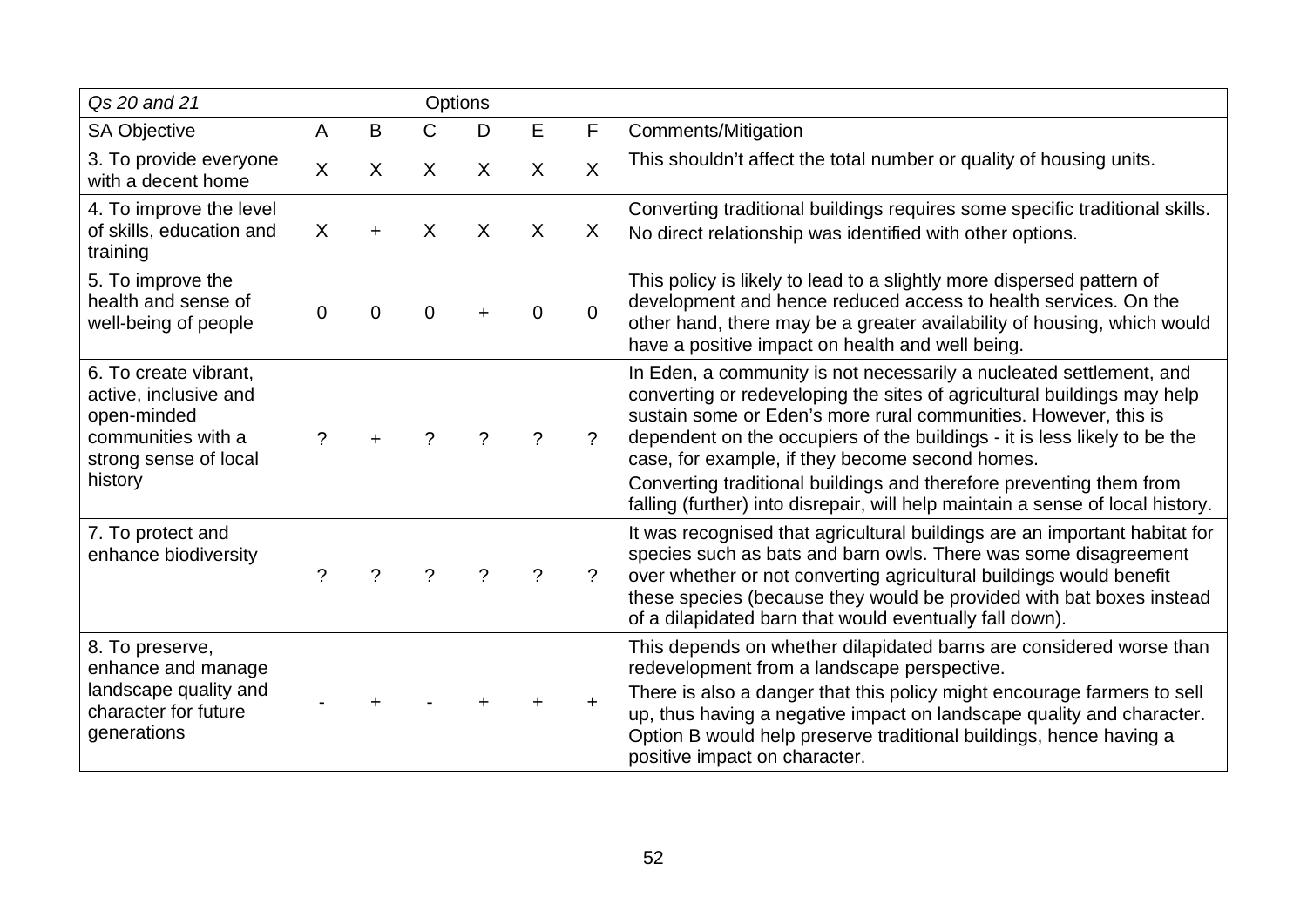| Qs 20 and 21                                                                  |      |                 |              | Options  |    |                |                                                                                                                                                                                                                                                                                                                                                                                                                                                                                                                                      |
|-------------------------------------------------------------------------------|------|-----------------|--------------|----------|----|----------------|--------------------------------------------------------------------------------------------------------------------------------------------------------------------------------------------------------------------------------------------------------------------------------------------------------------------------------------------------------------------------------------------------------------------------------------------------------------------------------------------------------------------------------------|
| <b>SA Objective</b>                                                           | A    | B               | $\mathsf{C}$ | D        | E. | F              | Comments/Mitigation                                                                                                                                                                                                                                                                                                                                                                                                                                                                                                                  |
| 9. To improve the<br>quality of the built<br>environment                      | 0    | +               |              | 0        | 0  | $\overline{0}$ | Options A and B both provide the opportunity to take buildings of merit<br>and reuse them, although there is no guarantee that this would be the<br>outcome with option A. Option C is a continuation of the current<br>situation which results in abandoned, dilapidated buildings in rural<br>areas.                                                                                                                                                                                                                               |
| 10. To improve local air<br>quality and reduce<br>greenhouse gas<br>emissions | 0    | 0               | $\Omega$     | $\Omega$ |    |                | This was felt to depend on the current use of the building (ie what the<br>change would be). In Local Service centres development would be<br>likely to take place anyway, it is just a matter of where. Allowing<br>conversion/redevelopment in other areas may increase the dispersed<br>nature of settlement thus increasing greenhouse gas emissions from<br>travel.                                                                                                                                                             |
| 11. To improve water<br>quality and water<br>resources                        | X    | X               | $\sf X$      | X        | X  | X              | No relationship                                                                                                                                                                                                                                                                                                                                                                                                                                                                                                                      |
| 12. To restore and<br>protect land and soil                                   | $++$ | $^{\mathrm{+}}$ |              | $\Omega$ |    | $++$           | This policy allows land which is built on (brownfield) to be classed as<br>such, therefore reducing the amount of truly Greenfield land in the<br>district which is needed for development. In Eden, which has always<br>had an agricultural rather than industrial economy, brownfield land as<br>defined in PPS3 is in short supply, but there are a large number of<br>unused and/or underused farm buildings. Option F scores more<br>positively than D and E because it represents the greatest use of this<br>brownfield land. |
| 13. To manage mineral<br>resources sustainably<br>and minimise waste          |      |                 |              | 0        |    | $\pm$          | Options A and B both potentially provide for efficient re-use of local<br>building materials, reducing the need for further extraction. Option F<br>scores more positively than D and E because it represents the greatest<br>use of this brownfield land.                                                                                                                                                                                                                                                                           |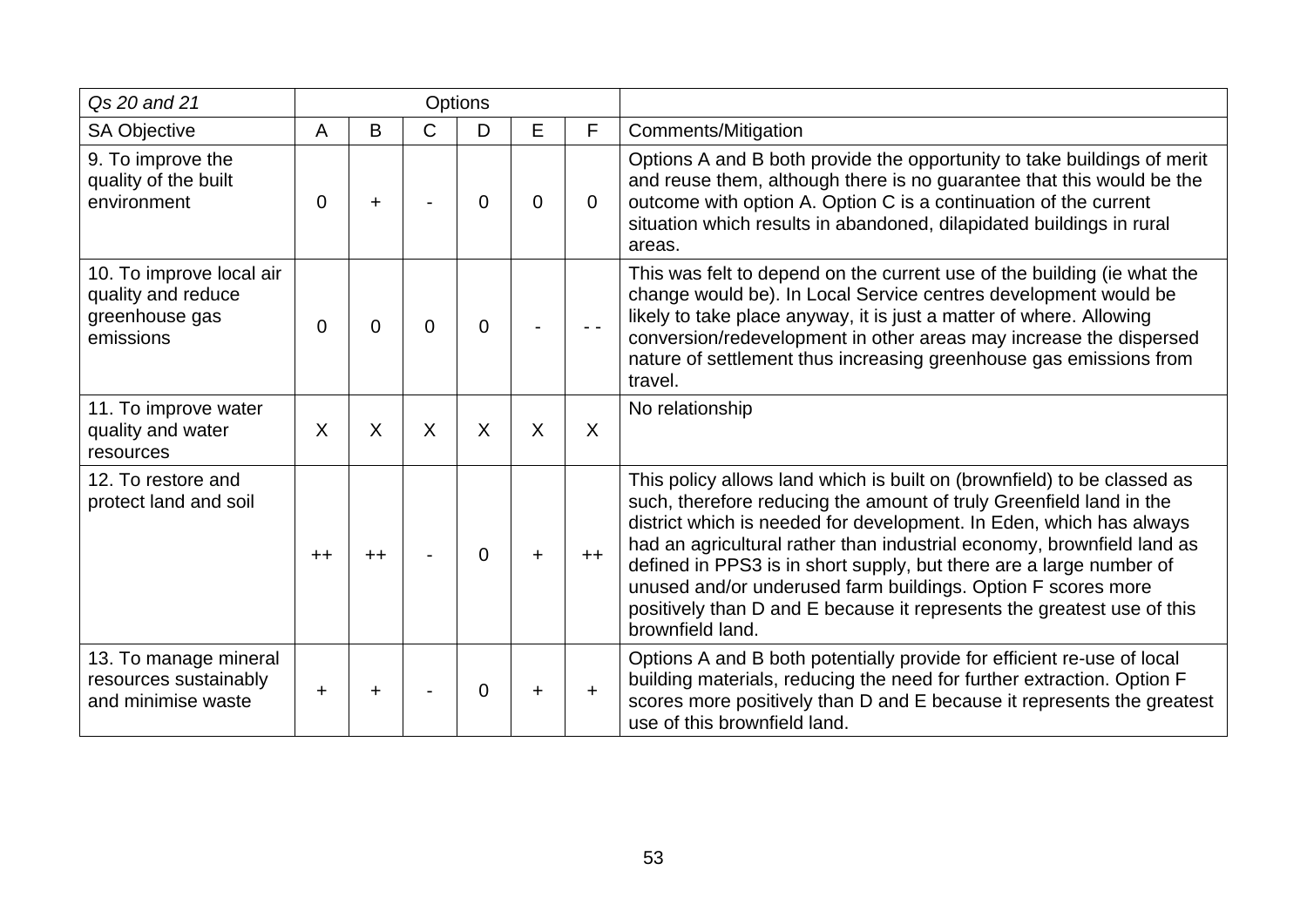| Qs 20 and 21                                                                 |   |   |   | <b>Options</b> |   |                   |                                                                                                                                                                                                                                                                                                                                                                                                                                |
|------------------------------------------------------------------------------|---|---|---|----------------|---|-------------------|--------------------------------------------------------------------------------------------------------------------------------------------------------------------------------------------------------------------------------------------------------------------------------------------------------------------------------------------------------------------------------------------------------------------------------|
| <b>SA Objective</b>                                                          | A | B | U |                | E | F                 | Comments/Mitigation                                                                                                                                                                                                                                                                                                                                                                                                            |
| 14. To retain existing<br>jobs and create new<br>employment<br>opportunities |   |   |   | 0              |   |                   | Redeveloping on farm sites and converting traditional buildings was<br>thought to be more appropriate to small local building firms than large<br>national companies and thus would help retain skilled local jobs. Option<br>C was felt to be a lost opportunity in this respect.                                                                                                                                             |
| 15. To improve access<br>to jobs                                             |   |   |   | +              |   |                   | Positive impacts were scored on the basis of improving access to local<br>construction jobs. However, this has to be balanced with the likely poor<br>access to jobs that future residents of the dwellings would experience,<br>unless they were employed locally in land-based industries.                                                                                                                                   |
| 16. To diversify and<br>strengthen the local<br>economy                      |   |   |   | 0              |   | ÷                 | Providing opportunities for small local firms to prosper helps promote a<br>strong and diverse economy.                                                                                                                                                                                                                                                                                                                        |
| <b>Summary</b>                                                               |   |   |   |                |   | $\bullet \bullet$ | The general principle of considering agricultural buildings as previously<br>developed land received a large number of positive scores, with a<br>policy specifying conversion of traditional agricultural buildings scoring<br>particularly highly. However, extending this approach down the<br>settlement hierarchy to all rural settlements is of more questionable<br>benefit, due to poorer access to jobs and services. |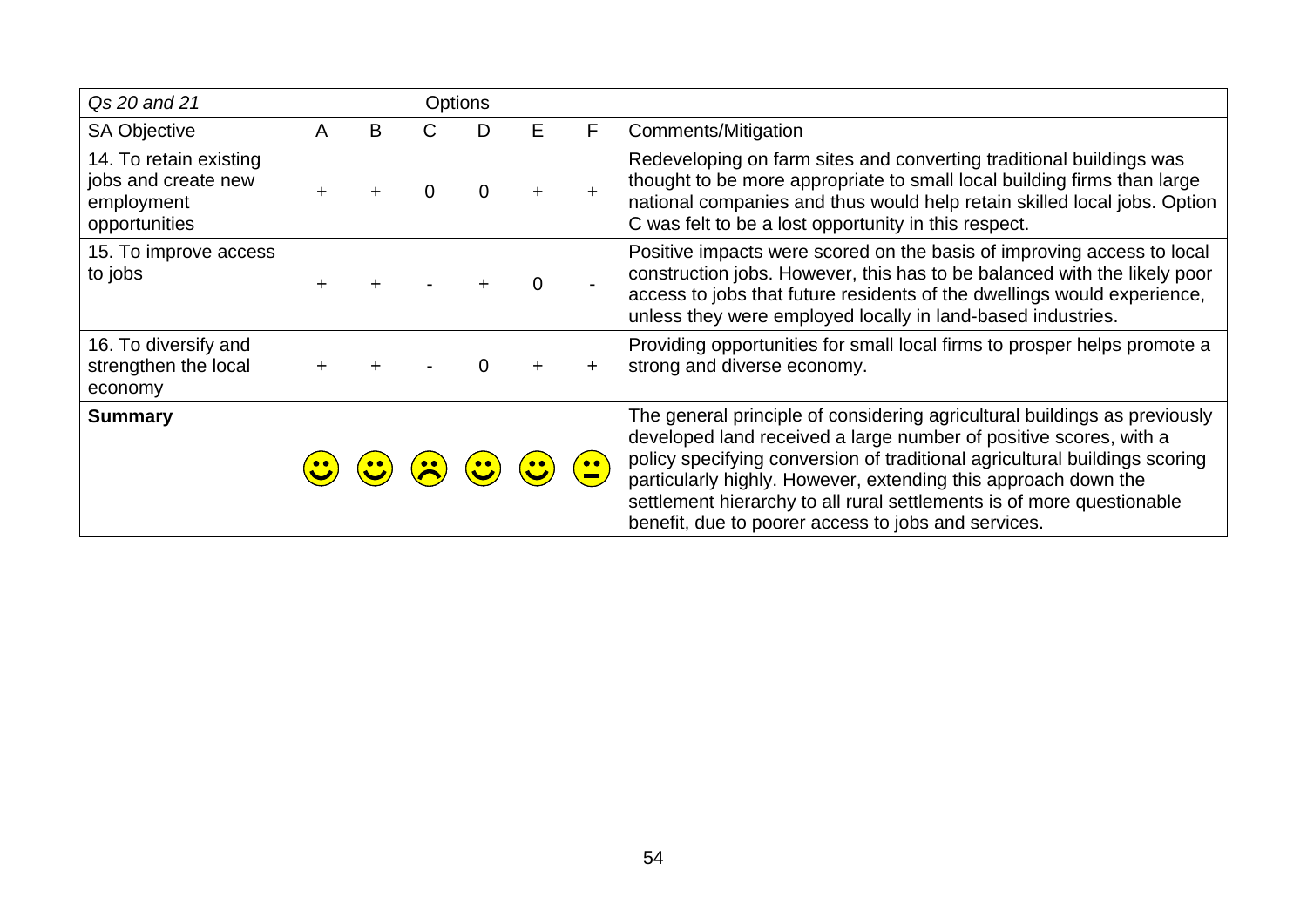**Question 22: If a need for additional gypsy and traveller sites is identified for Eden district, should these sites be located:**

- **A. As extensions to existing sites?**
- **B. Within Penrith?**
- **C. Within all of the Key Service Centres as appropriate?**
- **D. Within Key Service Centres and Local Service Centres?**
- **E. Away from existing settlements** [Option E added to ensure all principle alternatives appraised]

| Q22                                                                                    |        |      | Options        |       |                | Comments/Mitigation                                                                                                                                                                                                                                                                                                                                                                  |
|----------------------------------------------------------------------------------------|--------|------|----------------|-------|----------------|--------------------------------------------------------------------------------------------------------------------------------------------------------------------------------------------------------------------------------------------------------------------------------------------------------------------------------------------------------------------------------------|
| <b>SA Objective</b>                                                                    | A      | B    | С              | D     | E              |                                                                                                                                                                                                                                                                                                                                                                                      |
| 1. To increase the level of<br>participation in democratic<br>processes                | ÷      |      | $\overline{0}$ | 0     |                | Option A may facilitate participation in democratic processes through site<br>residents being in contact with community leaders on the existing site.<br>Option E puts site residents away from district and parish councils and<br>other democratic channels.                                                                                                                       |
| 2. To improve access to<br>services, facilities, the<br>countryside and open<br>spaces | $\div$ |      | $\div$         | ٠     |                | Options A-D all place site residents in proximity to existing services.                                                                                                                                                                                                                                                                                                              |
| 3. To provide everyone<br>with a decent home                                           | $++$   | $++$ | $++$           | $++$  | $++$           | All options will help to provide a home for members of the gypsy and<br>traveller community.                                                                                                                                                                                                                                                                                         |
| 4. To improve the level of<br>skills, education and<br>training                        | $++$   |      | $\div$         | $\pm$ | $\blacksquare$ | Option E puts site residents at some distance from schools. Options A to D<br>will provide access to at least a primary school. Option A is felt to be<br>significantly positive because, as well as access to primary, secondary and<br>university education, Sure Start provide specialist services on site, and it is<br>easier to provide services on a smaller number of sites. |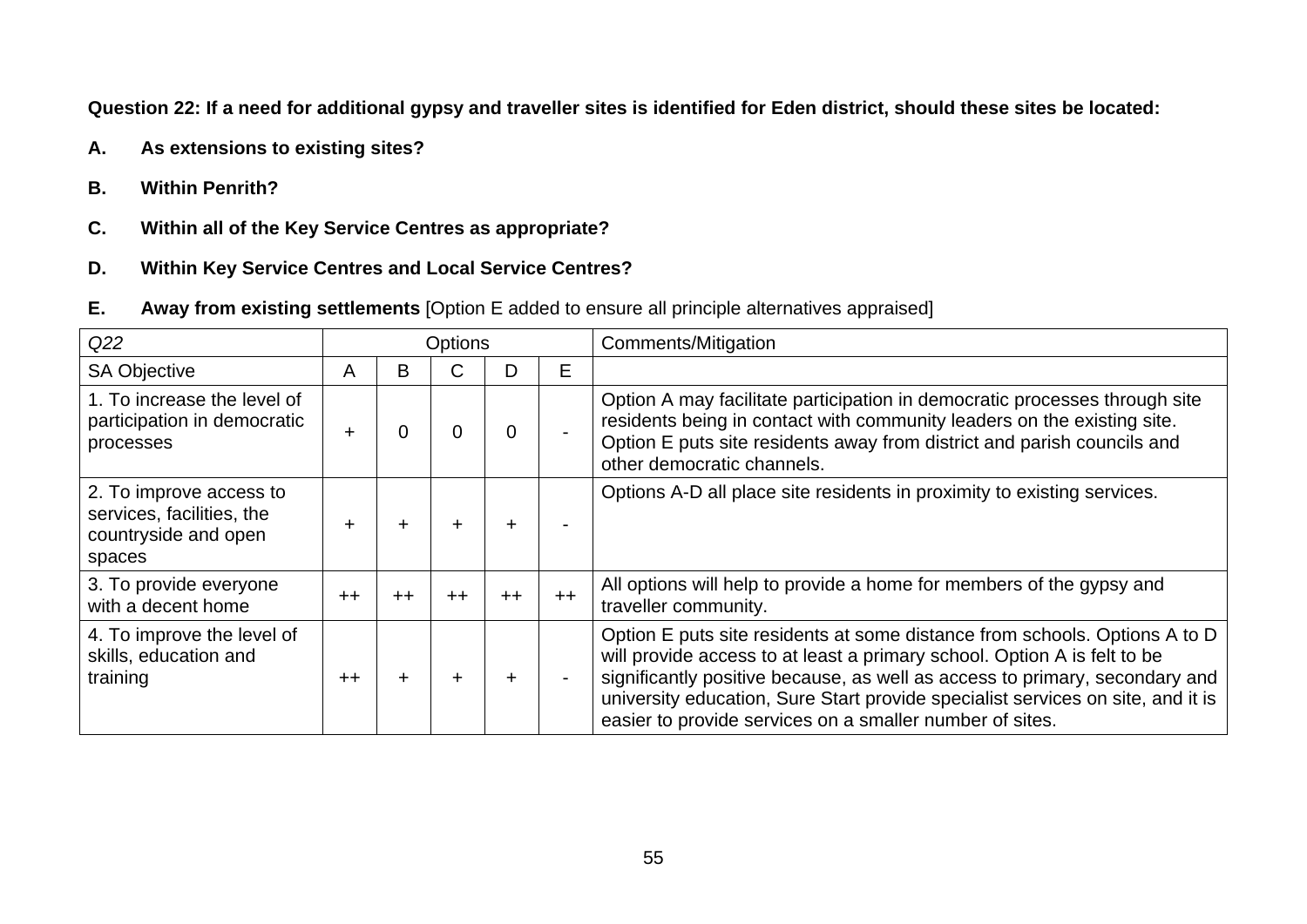| Q22                                                                                                               |           |      | Options        |                |               | <b>Comments/Mitigation</b>                                                                                                                                                                                                                                                                                                                                                                                                     |
|-------------------------------------------------------------------------------------------------------------------|-----------|------|----------------|----------------|---------------|--------------------------------------------------------------------------------------------------------------------------------------------------------------------------------------------------------------------------------------------------------------------------------------------------------------------------------------------------------------------------------------------------------------------------------|
| <b>SA Objective</b>                                                                                               | A         | B    | C              | D              | E             |                                                                                                                                                                                                                                                                                                                                                                                                                                |
| 5. To improve the health<br>and sense of well-being of<br>people                                                  | ?         | 0    | $\overline{0}$ | $\mathbf 0$    | $\mathcal{P}$ | Option A was scored as uncertain because, although the existing site is<br>accessible for health services, there is potential for a detrimental impact on<br>health and well being if sites become too large and/or badly managed.<br>Option E was scored as uncertain because there was no way of knowing<br>where the sites would be located, and there would be potential detrimental<br>impacts of health from some sites. |
| 6. To create vibrant, active,<br>inclusive and open-minded<br>communities with a strong<br>sense of local history |           | ÷    | $\ddot{}$      | $\pm$          | $ -$          | Options B to D promote inclusion by locating sites in existing centres of<br>population. Option A was felt to have marginal negative impacts through<br>concentrating gypsies and travellers on one site, contrary to historical<br>patterns. Option E specifically separates gypsies and travellers from the<br>settled population, which was felt to strongly operate against inclusion.                                     |
| 7. To protect and enhance<br>biodiversity                                                                         | $\sf X$   | X    | $\sf X$        | $\sf X$        | $\sf X$       | No relationship                                                                                                                                                                                                                                                                                                                                                                                                                |
| 8. To preserve, enhance<br>and manage landscape<br>quality and character for<br>future generations                | $\ddot{}$ |      |                |                |               | Option A might have positive impacts through the potential to improve<br>landscaping on the existing site as part of any enlargement                                                                                                                                                                                                                                                                                           |
| 9. To improve the quality of<br>the built environment                                                             | $\ddot{}$ | 0    | $\mathbf 0$    | 0              | $\Omega$      | Similarly, there might be improvements to the existing site as part of any<br>enlargement.                                                                                                                                                                                                                                                                                                                                     |
| 10. To improve local air<br>quality and reduce<br>greenhouse gas emissions                                        | $++$      | $++$ | $++$           | $\ddot{}$      |               | Whilst travel is likely to remain an important part of travellers' lifestyles,<br>proximity to key service centres and to a lesser extent local service centres<br>will shorten some journeys, such as trips to school.                                                                                                                                                                                                        |
| 11. To improve water<br>quality and water<br>resources                                                            | $\sf X$   | X    | $\sf X$        | $\sf X$        | $\sf X$       | No relationship                                                                                                                                                                                                                                                                                                                                                                                                                |
| 12. To restore and protect<br>land and soil                                                                       |           | ?    | ?              | $\overline{?}$ |               | Options A and E will necessitate greenfield land take, whereas options B<br>to D might involve brownfield sites.                                                                                                                                                                                                                                                                                                               |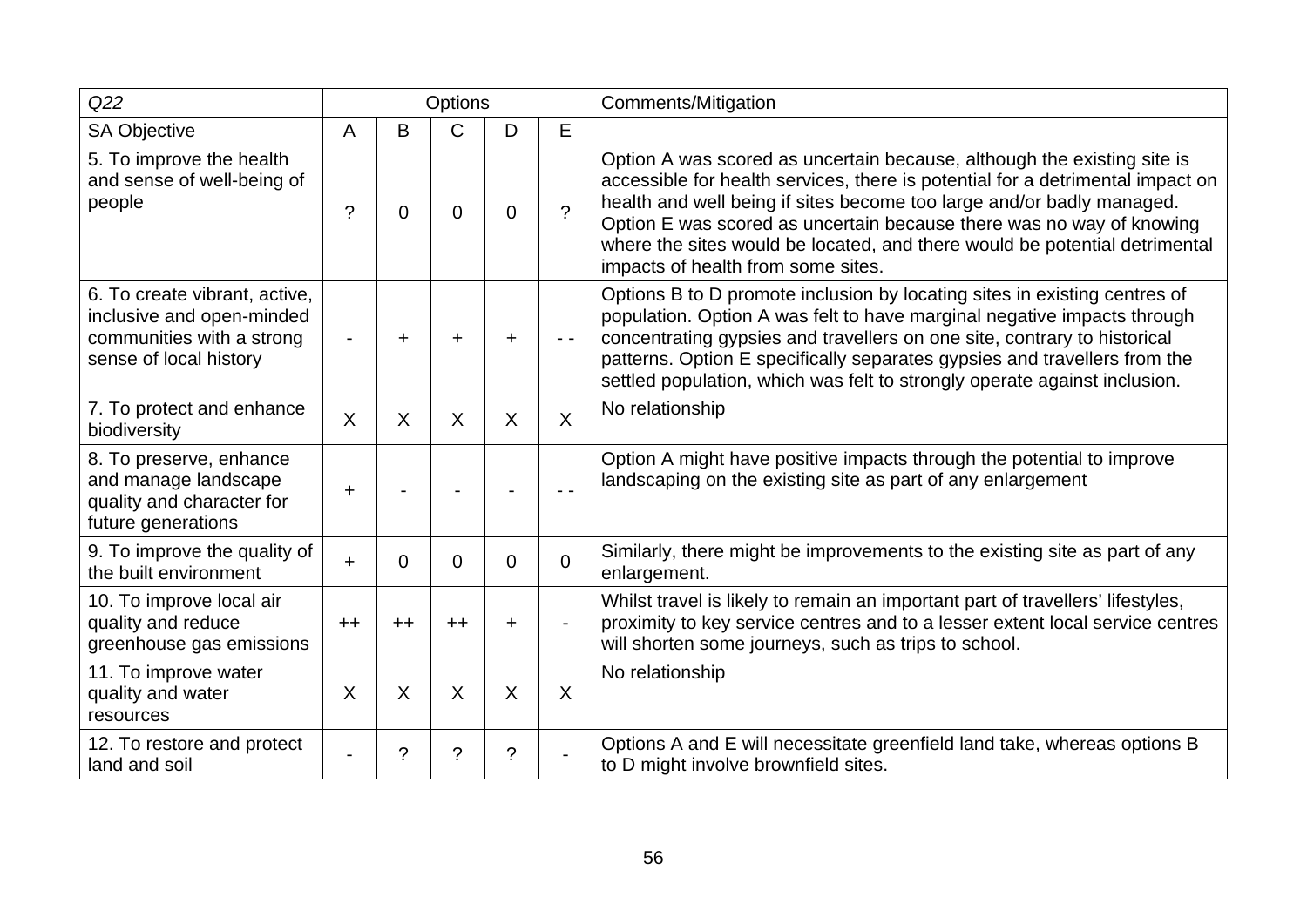| Q22                                                                       |   |   | <b>Options</b>   |   |                     | <b>Comments/Mitigation</b>                                                                                                                                                                                                                                                                                                                                                        |
|---------------------------------------------------------------------------|---|---|------------------|---|---------------------|-----------------------------------------------------------------------------------------------------------------------------------------------------------------------------------------------------------------------------------------------------------------------------------------------------------------------------------------------------------------------------------|
| <b>SA Objective</b>                                                       | A | B | C                | D | E                   |                                                                                                                                                                                                                                                                                                                                                                                   |
| 13. To manage mineral<br>resources sustainably and<br>minimise waste      | X | X | X                | X | X                   | No relationship                                                                                                                                                                                                                                                                                                                                                                   |
| 14. To retain existing jobs<br>and create new<br>employment opportunities | X | X | $\sf X$          | X | X                   | No relationship                                                                                                                                                                                                                                                                                                                                                                   |
| 15. To improve access to<br>jobs                                          | + |   |                  | ÷ |                     | Although there is a high rate of self-employment among the gypsy and<br>traveller community, proximity to service centres will provide access to a<br>range of employment opportunities.                                                                                                                                                                                          |
| 16. To diversify and<br>strengthen the local<br>economy                   | X | Χ | X                | X | X                   | No relationship                                                                                                                                                                                                                                                                                                                                                                   |
| <b>Summary</b>                                                            |   |   | $\bullet\bullet$ |   | $\bullet$ $\bullet$ | Overall, options A to D all scored very positively and option E scored very<br>negatively. Option A (extending the existing site) scored most positively,<br>although there were queries as to whether there would come a point when<br>a extended site was deemed to be too big and the site size would start<br>having a detrimental impact on well being and other objectives. |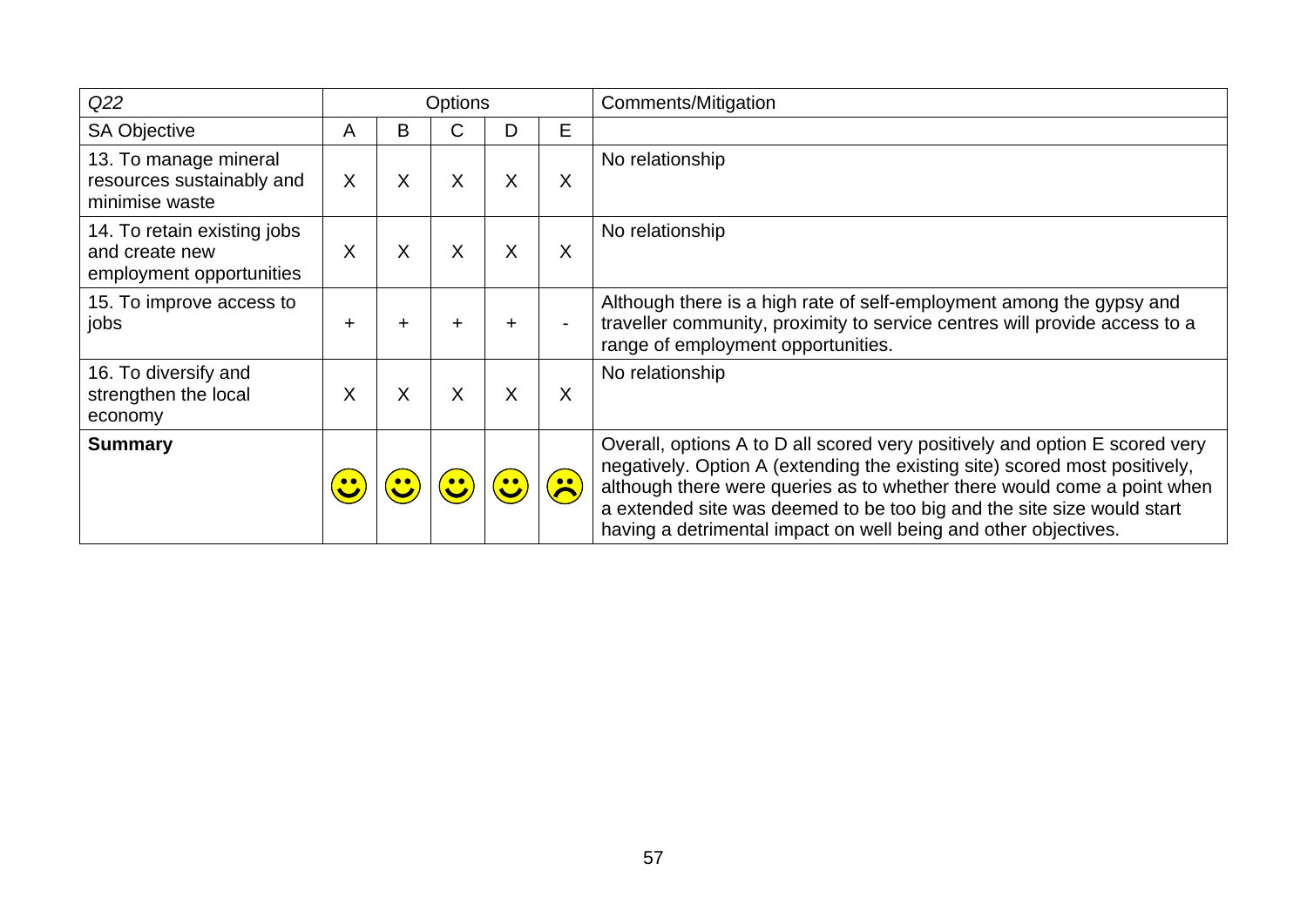**Question 25: Should the maximum size of individual sites that are allocated in villages be limited?** 

- **A. Yes, to a maximum of approx 0.33 hectares or 10 dwellings**
- **B. Yes, to a maximum of approx 0.67 hectares or 20 dwellings**
- **C. Yes, to a maximum of approx 1 hectare or 30 dwellings**
- **D. No, there should be no maximum size for sites in villages**

| Q <sub>25</sub>                                                                        |   |   | <b>Options</b> |   | Comments/Mitigation                                                                                                                                                                                                                    |
|----------------------------------------------------------------------------------------|---|---|----------------|---|----------------------------------------------------------------------------------------------------------------------------------------------------------------------------------------------------------------------------------------|
| <b>SA Objective</b>                                                                    | A | B | С              | D |                                                                                                                                                                                                                                        |
| 1. To increase the level of<br>participation in democratic<br>processes                | X | Χ | X              | X |                                                                                                                                                                                                                                        |
| 2. To improve access to<br>services, facilities, the<br>countryside and open<br>spaces | Χ | Χ | X              | X | Any impact on the distribution of houses across the settlement hierarchy will be<br>negligible.                                                                                                                                        |
| 3. To provide everyone with<br>a decent home                                           |   |   | 0              | 0 | The lowest target may prove too restrictive and prevent sufficient housing units<br>being built in some villages, as it will require several sites to be found in many<br>villages; higher targets are unlikely to cause any problems. |
| 4. To improve the level of<br>skills, education and<br>training                        | Χ | Χ | X              | X |                                                                                                                                                                                                                                        |
| 5. To improve the health<br>and sense of well-being of<br>people                       | X | Χ | X              | X |                                                                                                                                                                                                                                        |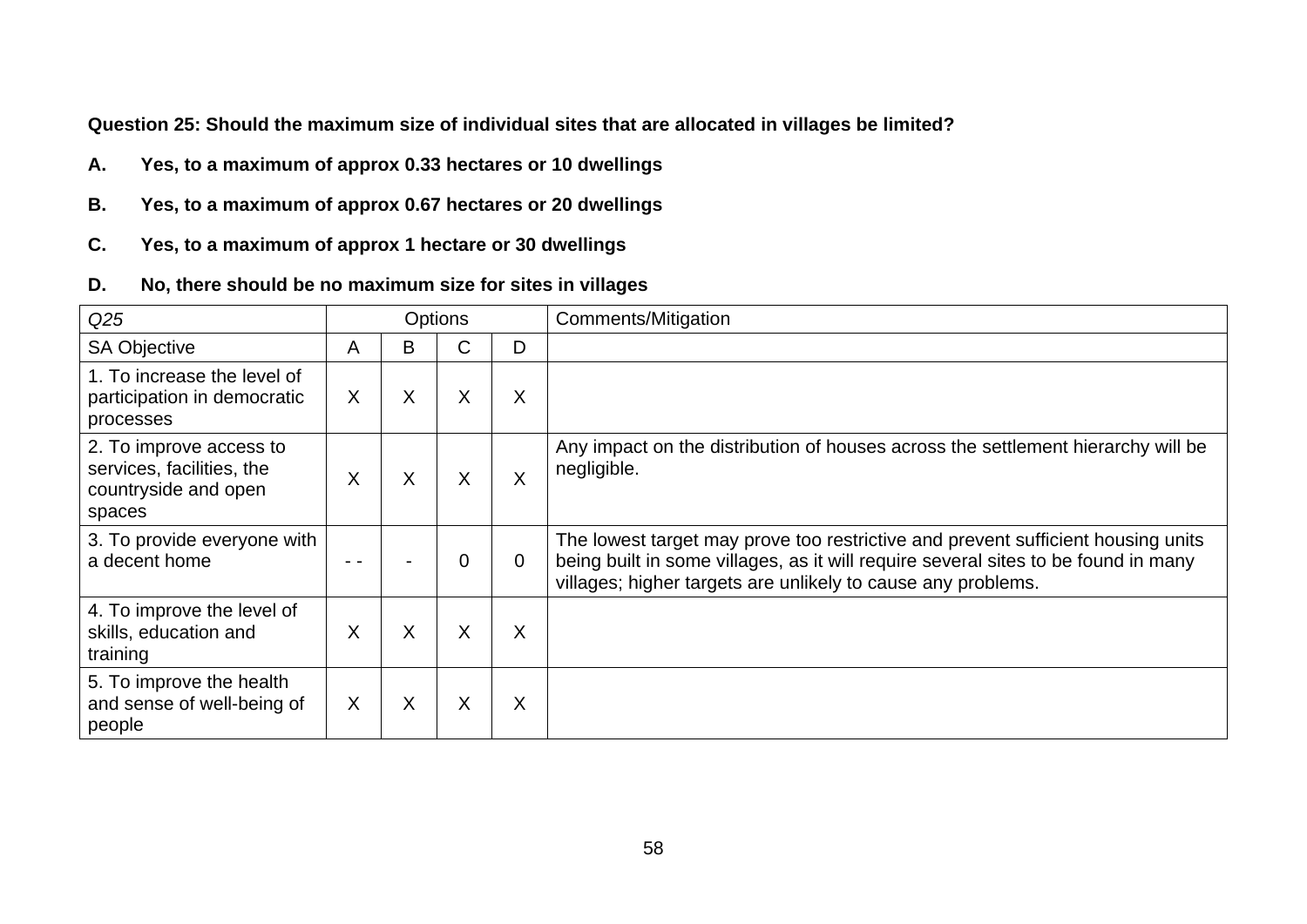| Q25                                                                                                               |          | Options |              |           | <b>Comments/Mitigation</b>                                                                                                                                                                                                                                                                                                                |
|-------------------------------------------------------------------------------------------------------------------|----------|---------|--------------|-----------|-------------------------------------------------------------------------------------------------------------------------------------------------------------------------------------------------------------------------------------------------------------------------------------------------------------------------------------------|
| <b>SA Objective</b>                                                                                               | A        | B       | C            | D         |                                                                                                                                                                                                                                                                                                                                           |
| 6. To create vibrant, active,<br>inclusive and open-minded<br>communities with a strong<br>sense of local history | $\Omega$ | 0       | 0            | $\Omega$  | More restrictive options could have a positive impact through preventing<br>development of an inappropriate scale in one area of a village, and helping to<br>ensure growth happens in a more 'organic' fashion, on the other hand, larger<br>sites may make more money available for community benefits such as<br>community open space. |
| 7. To protect and enhance<br>biodiversity                                                                         | $\sf X$  | X       | $\mathsf{X}$ | $\sf X$   | There will be no impact on the overall level of development and policies<br>protecting biodiversity in site selection will apply.                                                                                                                                                                                                         |
| 8. To preserve, enhance<br>and manage landscape<br>quality and character for<br>future generations                | $++$     |         | $\pm$        |           | Thresholds on site size will have a positive impact by helping to ensure that<br>village growth happens in a more 'organic' fashion. From a landscape<br>perspective, the tightest limits are likely to have the most positive impact.                                                                                                    |
| 9. To improve the quality of<br>the built environment                                                             | 0        | 0       | 0            | $\Omega$  | Smaller thresholds on site size will have a positive impact by helping to ensure<br>that village growth happens in a more 'organic' fashion. However, larger<br>developments will provide economies of scale which may make money available<br>for other improvements to the quality of the built environment.                            |
| 10. To improve local air<br>quality and reduce<br>greenhouse gas emissions                                        | $\sf X$  | X       | $\mathsf{X}$ | $\sf X$   |                                                                                                                                                                                                                                                                                                                                           |
| 11. To improve water<br>quality and water resources                                                               | X        | $\sf X$ | $\mathsf{X}$ | $\sf X$   |                                                                                                                                                                                                                                                                                                                                           |
| 12. To restore and protect<br>land and soil                                                                       |          |         | 0            | $\ddot{}$ | Tight thresholds will restrict the use of any large brownfield sites which become<br>available in villages. However, the largest threshold mentioned here would<br>accommodate all but the largest sites currently identified.                                                                                                            |
| 13. To manage mineral<br>resources sustainably and<br>minimise waste                                              | X        | $\sf X$ | $\mathsf{X}$ | $\sf X$   |                                                                                                                                                                                                                                                                                                                                           |